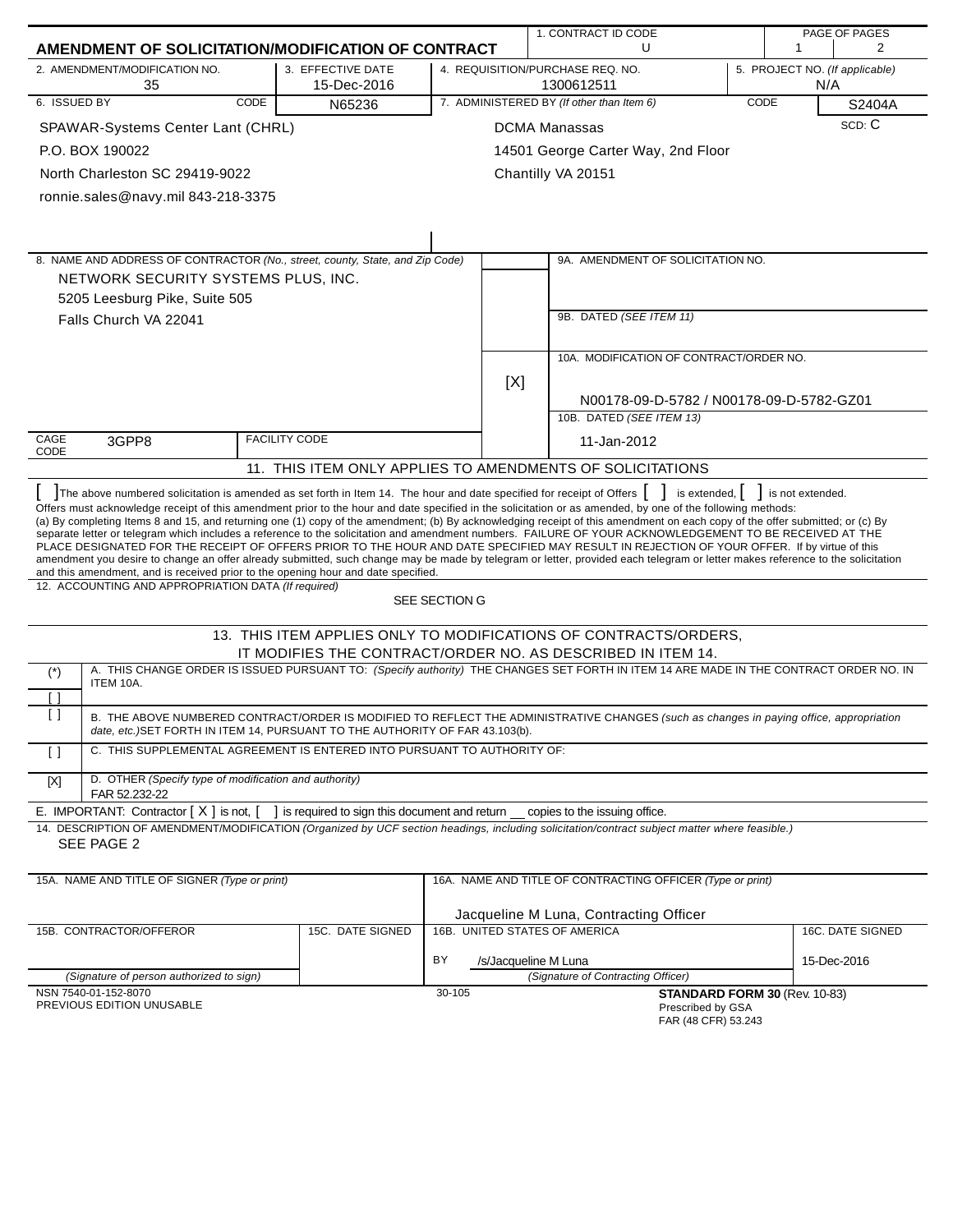| CONTRACT<br>T NO. | DELIVERY ORDER NO.    | AMENDMENT/MODIFICATION NO. | l PAGE | ' FINAL |
|-------------------|-----------------------|----------------------------|--------|---------|
| N00178-09-D-5782  | N00178-09-D-5782-GZ01 |                            | 2 of 2 |         |

## **GENERAL INFORMATION**

The purpose of this modification is to incremental fund in the amount of \$750,000.00... Accordingly, said Task Order is modified as follows: A conformed copy of this Task Order is attached to this modification for informational purposes only.

The Line of Accounting information is hereby changed as follows:

The total amount of funds obligated to the task is hereby increased from \$29,310,181.18 by \$750,000.00 to \$30,060,181.18.

| <b>CLIN/SLIN</b> | Type Of Fund         | From $(\$)$ | By()       | To $($ )   |
|------------------|----------------------|-------------|------------|------------|
| 400617           | Fund Type - TBD 0.00 |             | 725,000.00 | 725,000.00 |
| 600606           | Fund Type - TBD 0.00 |             | 25,000.00  | 25,000.00  |

The total value of the order is hereby increased from \$41,659,557.34 by \$0.00 to \$41,659,557.34.

The Period of Performance of the following line items is hereby changed as follows: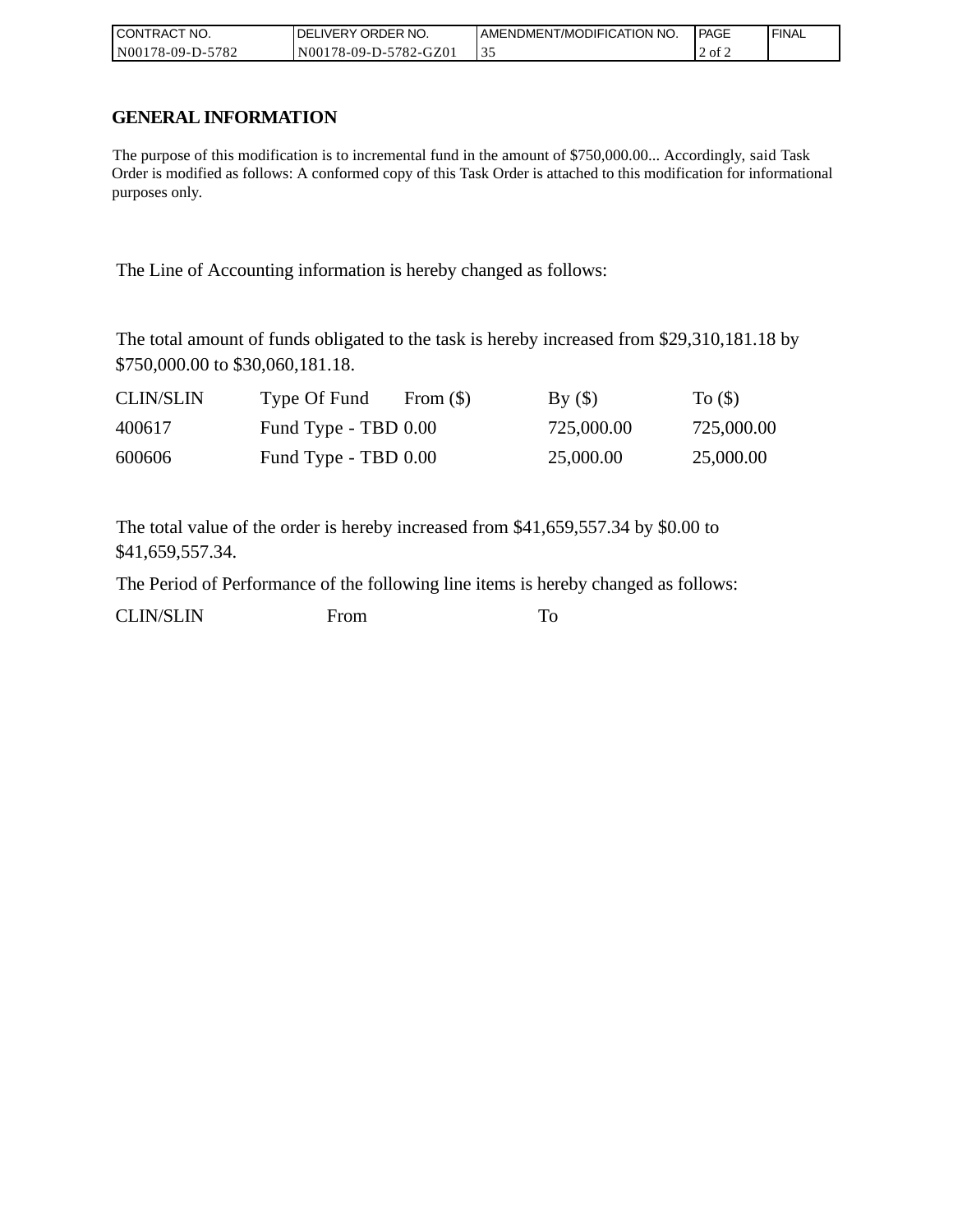| <b>CONT</b><br>CT NO.<br>TRAC'             | ORDER<br>NO.<br><b>IVERY</b><br>ΩF    | AMENDMENT/MODIFICATION NO.     | <b>PAGE</b> | <b>FINAL</b> |
|--------------------------------------------|---------------------------------------|--------------------------------|-------------|--------------|
| $-5782$<br>N001<br>78-09-L<br>$\mathbf{L}$ | 5782<br>2-GZ01<br>N001<br>$18-09-D-5$ | $\sim$ $\sim$<br>$\mathcal{L}$ | Οİ          |              |

## **SECTION B SUPPLIES OR SERVICES AND PRICES**

CLIN - SUPPLIES OR SERVICES

```
For Cost Type Items:
```

| Item | PSC | Supplies/Services                                                                   |  |  | Qty Unit Est. Cost Fixed Fee | CPFF |
|------|-----|-------------------------------------------------------------------------------------|--|--|------------------------------|------|
| 4001 |     | R425 IA Support (Fund Type - TBD) 1.0 LO \$282,675.35 \$12,324.65 \$295,000.00      |  |  |                              |      |
|      |     | 400101 R425 ACRN:AA PR 1300239279 (Fund Type -<br>OTHER)                            |  |  |                              |      |
|      |     | 400102 R425 ACRN:AB PR 1300286595 (Fund Type -<br>OTHER)                            |  |  |                              |      |
| 4002 |     | R425 IA Support (Fund Type - TBD) 1.0 LO \$2,477,518.34 \$120,326.00 \$2,597,844.34 |  |  |                              |      |
|      |     | 400201 R425 ACRN: AC PR: 1300298860 (Fund Type<br>- OTHER)                          |  |  |                              |      |
|      |     | 400202 R425 ACRN: AF PR: 1300319971 (Fund Type<br>$-$ OTHER)                        |  |  |                              |      |
|      |     | 400203 R425 ACRN: AE PR: 1300332147 (Fund Type<br>$-$ OTHER)                        |  |  |                              |      |
|      |     | 400204 R425 ACRN: AG PR: 1300354996 (Fund Type<br>$-$ OTHER)                        |  |  |                              |      |
|      |     | 400205 R425 ACRN: AH PR: 1300354996 (Fund Type<br>$-$ OTHER)                        |  |  |                              |      |
| 4003 |     | R425 IA Support (Fund Type - TBD) 1.0 LO \$2,919,639.00 \$142,361.00 \$3,062,000.00 |  |  |                              |      |
|      |     | 400301 R425 ACRN: AJ PR: 1300373150 (Fund Type<br>$-$ OTHER)                        |  |  |                              |      |
|      |     | 400302 R425 ACRN: AK PR: 1300373150 (Fund Type<br>$-$ OTHER)                        |  |  |                              |      |
|      |     | 400303 R425 ACRN: AJ PR: 1300373150 (Fund Type<br>- OTHER)                          |  |  |                              |      |
|      |     | 400304 R425 ACRN: AM PR: 1300394554 (Fund Type<br>- OTHER)                          |  |  |                              |      |
|      |     | 400305 R425 ACRN AN PR 1300415544 (O&MN, N)                                         |  |  |                              |      |
|      |     | 400306 R425 ACRN AP PR 1300436371 (O&MN, N)                                         |  |  |                              |      |
|      |     | 400307 R425 ACRN AQ PR 1300436371 (O&MN, N)                                         |  |  |                              |      |
| 4004 |     | R425 IA Support (Fund Type - TBD) 1.0 LO \$4,843,418.00 \$238,550.00 \$5,081,968.00 |  |  |                              |      |
|      |     | 400401 R425 ACRN AR PR1300443439 (O&MN, N)                                          |  |  |                              |      |
|      |     | 400402 R425 ACRN AS PR1300443439 (O&MN, N)                                          |  |  |                              |      |
|      |     | 400403 R425 ACRN AT PR1300443439 (O&MN, N)                                          |  |  |                              |      |
|      |     | 400404 R425 ACRN AU PR 1300447315 (O&MN, N)                                         |  |  |                              |      |
|      |     | 400405 R425 ACRN AV PR 1300447315 (O&MN, N)                                         |  |  |                              |      |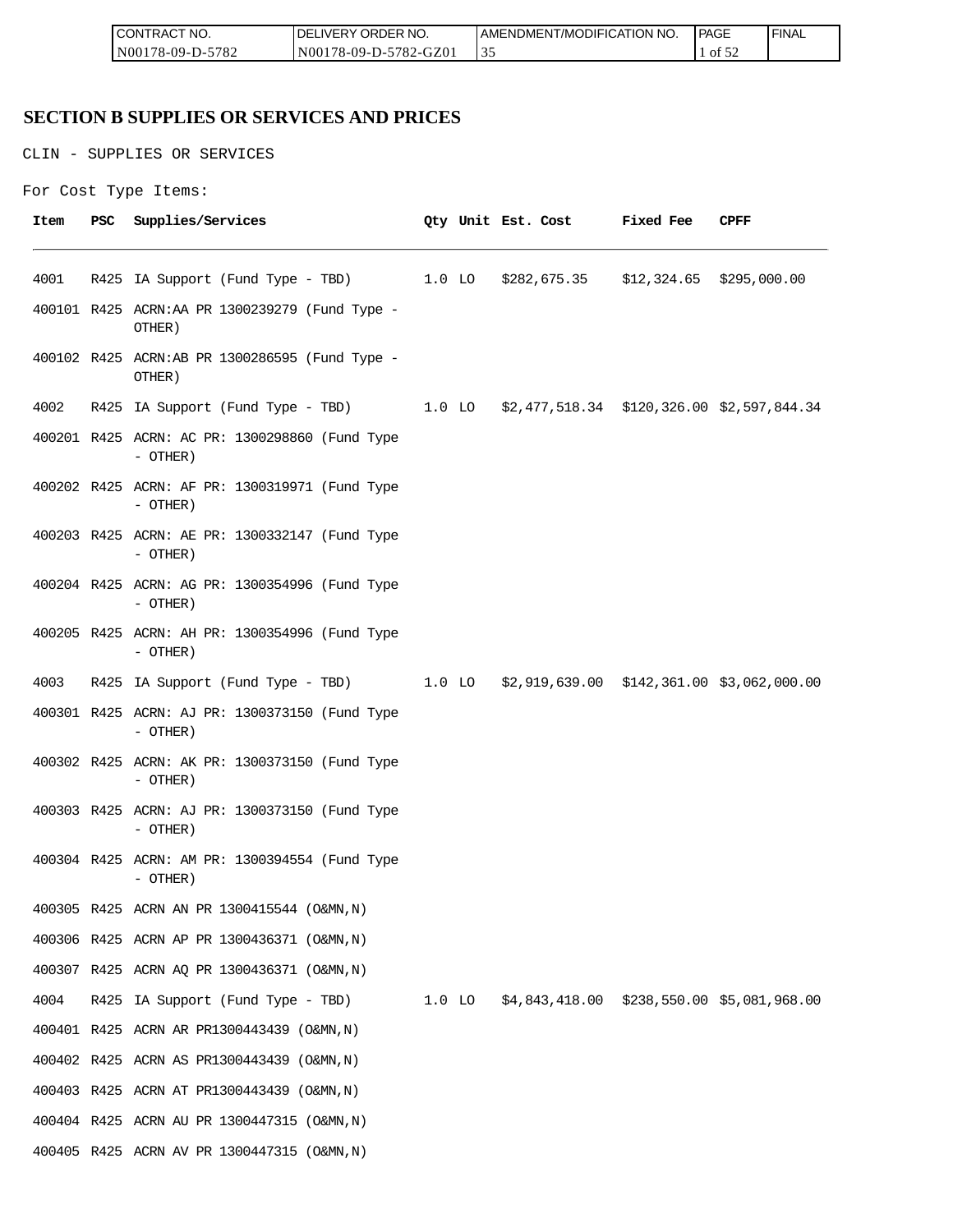| I CONTRACT NO.     | <b>IDELIVERY ORDER NO.</b> | I AMENDMENT/MODIFICATION NO. | l PAGE  | ' FINAL |
|--------------------|----------------------------|------------------------------|---------|---------|
| $N00178-09-D-5782$ | N00178-09-D-5782-GZ01      | -35                          | 2 of 52 |         |

|      |            | CONTRACT NO.<br>N00178-09-D-5782                                                                                                                      | DELIVERY ORDER NO.<br>N00178-09-D-5782-GZ01 |        | 35 |                    | AMENDMENT/MODIFICATION NO.                   |           | <b>PAGE</b><br>2 of 52 | <b>FINAL</b> |
|------|------------|-------------------------------------------------------------------------------------------------------------------------------------------------------|---------------------------------------------|--------|----|--------------------|----------------------------------------------|-----------|------------------------|--------------|
| Item | <b>PSC</b> | Supplies/Services                                                                                                                                     |                                             |        |    | Oty Unit Est. Cost |                                              | Fixed Fee | <b>CPFF</b>            |              |
|      |            | 400406 R425 ACRN AW PR 1300447315 (O&MN, N)                                                                                                           |                                             |        |    |                    |                                              |           |                        |              |
|      |            | 400407 R425 ACRN AX PR 1300481274 (O&MN, N)                                                                                                           |                                             |        |    |                    |                                              |           |                        |              |
|      |            | 400408 R425 ACRN AY PR 1300481274 (O&MN, N)                                                                                                           |                                             |        |    |                    |                                              |           |                        |              |
|      |            | 400409 R425 ACRN AZ PR 1300481274 (O&MN, N)                                                                                                           |                                             |        |    |                    |                                              |           |                        |              |
|      |            | 400410 R425 ACRN BB PR 1300493466 (O&MN, N)                                                                                                           |                                             |        |    |                    |                                              |           |                        |              |
|      |            | 400411 R425 ACRN BC PR 1300493466 (O&MN, N)                                                                                                           |                                             |        |    |                    |                                              |           |                        |              |
|      |            | 400412 R425 ACRN BD PR 1300493466 (O&MN, N)                                                                                                           |                                             |        |    |                    |                                              |           |                        |              |
|      |            | 400413 R425 ACRN BE PR 1300494766 (O&MN, N)                                                                                                           |                                             |        |    |                    |                                              |           |                        |              |
|      |            | 400414 R425 ACRN BF PR1300503112 FUNDING<br>DOC: PRM510760 NWA/BS: 100000986792<br>0060 EXPIRATION DATE: 9/30/2015<br>$($ O&MN, $N$ $)$               |                                             |        |    |                    |                                              |           |                        |              |
|      |            | 400415 R425 ACRN BG PR1300503112 FUNDING<br>DOC: PRM510785 NWA/BS: 100001054404<br>0060 EXPIRATION DATE: 9/30/2015<br>$($ O&MN, $N$ $)$               |                                             |        |    |                    |                                              |           |                        |              |
|      |            | 400416 R425 ACRN: BH PR1300513212 FUNDING DOC:<br>PRM510771 FUNDS EXPIRATION:<br>9/30/2015 NWA/BS: 100000989184 0060<br>$($ O&MN, $N$ $)$             |                                             |        |    |                    |                                              |           |                        |              |
|      |            | 400417 R425 ACRN:BF PR1300513212 FUNDING DOC:<br>PRM510760 FUNDS EXPIRATION:<br>9/30/2015 NWA/BS: 100000986792 0060<br>$($ O&MN, N)                   |                                             |        |    |                    |                                              |           |                        |              |
| 4005 |            | R425 IA Support (Fund Type - TBD)                                                                                                                     |                                             | 1.0 LO |    |                    | \$15,063,060.56 \$656,749.44 \$15,719,810.00 |           |                        |              |
|      |            | 400501 R425 ACRN: BD PR1300518572 FUNDING DOC:<br>PRM58810 EXPIRATION OF FUNDS:<br>9/30/2015 NWA/BS: 100000989199 0060<br>$($ O&MN, N)                |                                             |        |    |                    |                                              |           |                        |              |
|      |            | 400502 R425 ACRN: BJ PR1300518572 FUNDING DOC:<br>PRM510772 EXPIRATION OF FUNDS:<br>9/30/2015 NWA/BS: 100000989224 0060<br>$($ O&MN, $\overline{N}$ ) |                                             |        |    |                    |                                              |           |                        |              |
|      |            | 400503 R425 ACRN: BF PR1300518572 FUNDING DOC:<br>PRM510760 EXPIRATION OF FUNDS:<br>9/30/2015 NWA/BS: 100000986792 0060<br>$($ O&MN, N)               |                                             |        |    |                    |                                              |           |                        |              |
|      |            | 400504 R425 ACRN: BK PR1300518572 FUNDING DOC:<br>PRM510762 EXPIRATION OF FUNDS:<br>9/30/2015 NWA/BS: 100000986795 0060<br>$($ O&MN, N)               |                                             |        |    |                    |                                              |           |                        |              |
|      |            | 400505 R425 ACRN: BL PR1300518572 FUNDING DOC:<br>PRM510768 EXPIRATION OF FUNDS:<br>9/30/2015 NWA/BS: 100001000323 0060                               |                                             |        |    |                    |                                              |           |                        |              |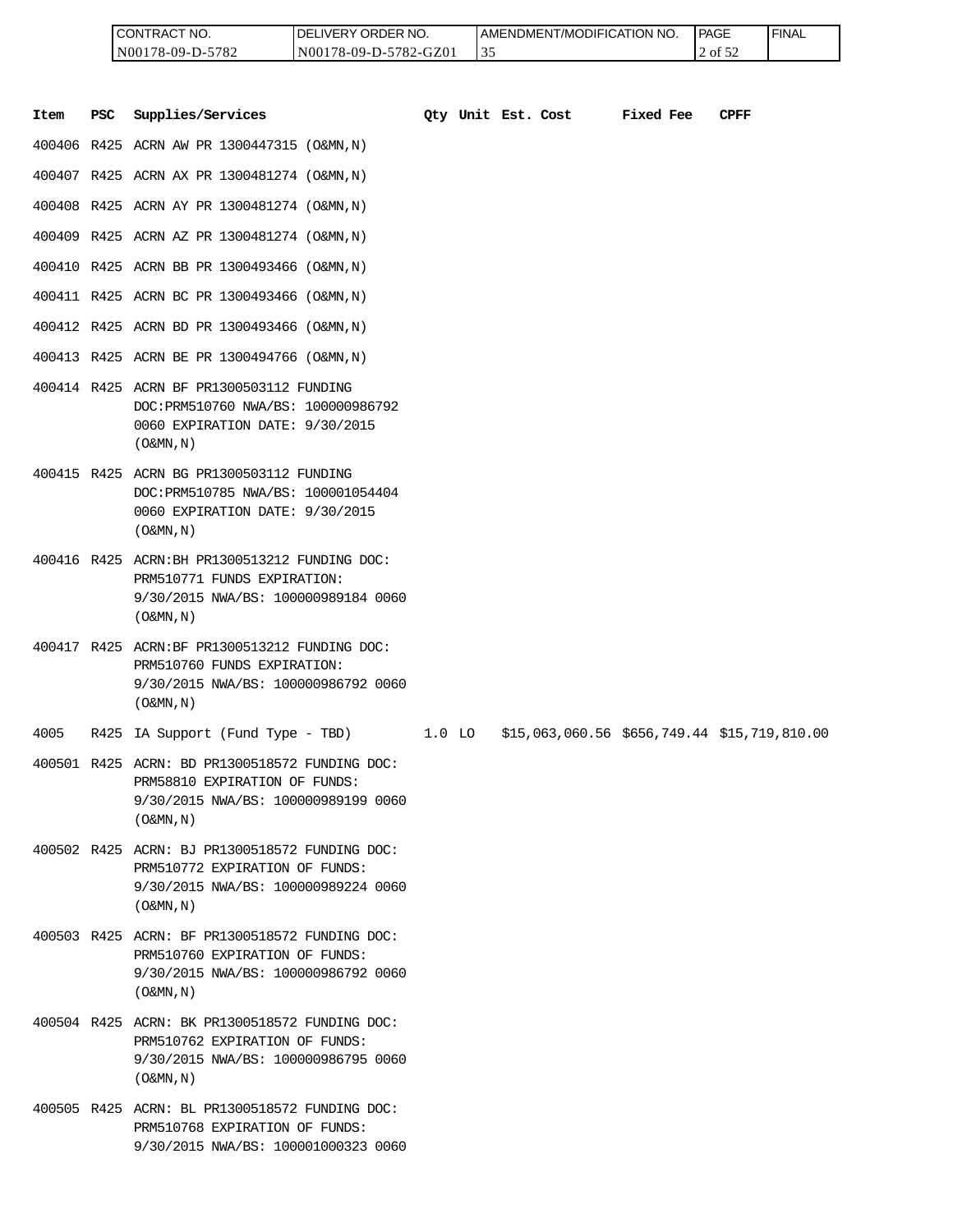| 'NO.<br><b>CONT</b><br>TRAC                      | ORDER NO.<br>IVERY<br>эF                    | AMENDMENT/MODIFICATION NO. | <b>PAGE</b>       | <b>FINAL</b> |
|--------------------------------------------------|---------------------------------------------|----------------------------|-------------------|--------------|
| 5700<br>N <sub>00</sub><br>$78-09-L$<br>⊿ '<br>. | $782 - C$<br>GZ01<br>N00<br>$18 - 09 - D -$ | $\sim$ $\sim$<br>33        | $\sim$<br>of $52$ |              |

| Item | <b>PSC</b> | Supplies/Services                                                                                                                                              |  |  | Oty Unit Est. Cost Fixed Fee | CPFF |
|------|------------|----------------------------------------------------------------------------------------------------------------------------------------------------------------|--|--|------------------------------|------|
|      |            | $($ O&MN, N)                                                                                                                                                   |  |  |                              |      |
|      |            | 400506 R425 ACRN: BM PR1300518572 FUNDING DOC:<br>HT0003510986 EXPIRATION OF FUNDS:<br>9/30/2015 NWA/BS: 100001060851 0060<br>$($ O&MN, $\overline{N}$ )       |  |  |                              |      |
|      |            | 400507 R425 ACRN: BN PR1300519229 COST CODE:<br>6890151H334Q FUNDING DOC:<br>N6890115RCV0003 NWA/BS:<br>100001020678 0401 (O&MN, N)                            |  |  |                              |      |
|      |            | 400508 R425 ACRN: BP PR1300519229 COST CODE:<br>6156451H303Q FUNDING DOC:<br>N6156415RC09018 NWA/BS:<br>100001072719 0400 (O&MN, N)                            |  |  |                              |      |
|      |            | 400509 R425 ACRN: BN PR1300527919 FUNDING DOC:<br>N6890115RCV0003 FUNDS EXPIRATION:<br>9/30/2015 COST CODE: 6890151H334Q<br>NWA/BS: 100001020678 0401 (O&MN,N) |  |  |                              |      |
|      |            | 400510 R425 ACNR: BO PR1300520956 FUNDING DOC:<br>HT0003511890 FUNDS EXPIRATION:<br>9/30/2015 NWA/BS: 100000986793 0060<br>$($ O&MN, $\overline{N}$ )          |  |  |                              |      |
|      |            | 400511 R425 ACNR: BR PR1300520956 FUNDING DOC:<br>HT0003510989 FUNDS EXPIRATION:<br>9/30/2015 NWA/BS: 100001060852 0060<br>$($ O&MN, N)                        |  |  |                              |      |
|      |            | 400512 R425 ACNR: BS PR1300520956 FUNDING DOC:<br>HT0003511892 FUNDS EXPIRATION:<br>9/30/2015 NWA/BS: 100000986796 0060<br>$($ O&MN, N)                        |  |  |                              |      |
|      |            | 400513 R425 ACNR: BT PR1300520956 FUNDING DOC:<br>HT0003511713 FUNDS EXPIRATION:<br>9/30/2015 NWA/BS: 100000989225 0060<br>$($ O&MN, $N)$                      |  |  |                              |      |
|      |            | 400514 R425 ACNR: BU PR1300520956 FUNDING DOC:<br>PRM510766 FUNDS EXPIRATION:<br>9/30/2015 NWA/BS: 100000987052 0060<br>$($ O&MN, $\overline{N}$ )             |  |  |                              |      |
|      |            | 400515 R425 ACNR: BV PR1300520956 FUNDING DOC:<br>PRM510911 FUNDS EXPIRATION:<br>9/30/2015 NWA/BS: 100001054759 0060<br>$($ O&MN, N)                           |  |  |                              |      |
|      |            | 400516 R425 ACNR: BH PR1300520956 FUNDING DOC:<br>PRM510771 FUNDS EXPIRATION:<br>9/30/2015 NWA/BS: 100000989184 0060<br>$($ O&MN, N)                           |  |  |                              |      |

400517 R425 ACNR: BW PR1300520956 FUNDING DOC: HT0003511157 FUNDS EXPIRATION: 9/30/2015 NWA/BS: 100000987059 0060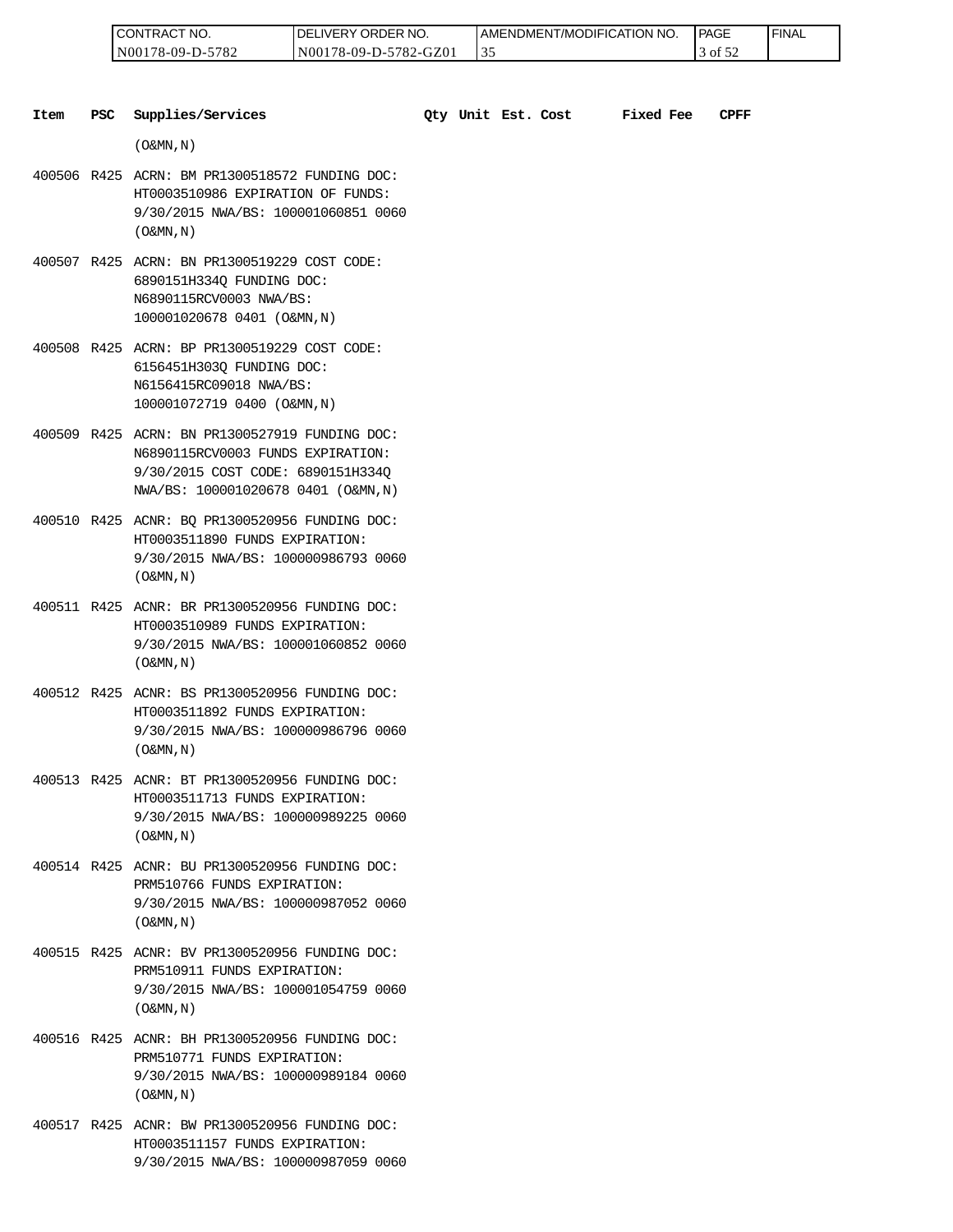| 'NO.<br>CONTRAC                    | ORDER NO.<br>ר.<br><b>IVERY</b>       | I AMENDMENT/MODIFICATION NO. | <b>PAGE</b><br>______ | <b>FINAL</b> |
|------------------------------------|---------------------------------------|------------------------------|-----------------------|--------------|
| 5700<br>N00<br>78-09-I<br>⊿ '<br>. | GZ0<br>N00<br>78-09-D-:<br>- 182<br>. | -33                          | ΟĪ<br>-24             |              |

| Item | <b>PSC</b> | Supplies/Services                                                                                                                                                     |  | Oty Unit Est. Cost | <b>Fixed Fee</b> | CPFF |
|------|------------|-----------------------------------------------------------------------------------------------------------------------------------------------------------------------|--|--------------------|------------------|------|
|      |            | $($ O&MN, N)                                                                                                                                                          |  |                    |                  |      |
|      |            | 400518 R425 ACNR: BY PR1300541516 FUNDING DOC:<br>HT0003512377 FUNDS EXPIRATION:<br>9/30/2016 NWA/BS: 100001091456 0060<br>$($ O&MN, N)                               |  |                    |                  |      |
|      |            | 400519 R425 ACNR: BZ PR1300541516 FUNDING DOC:<br>HT0003612852 FUNDS EXPIRATION:<br>9/30/2016 NWA/BS: 100001099806 0060<br>$($ O&MN, $N$ $)$                          |  |                    |                  |      |
|      |            | 400520 R425 ACNR: CA PR1300541516 FUNDING DOC:<br>HT0003512349 FUNDS EXPIRATION:<br>9/30/2016 NWA/BS: 100001090127 0060<br>$($ O&MN, N)                               |  |                    |                  |      |
|      |            | 400521 R425 ACRN: CB - Incr. funding PR:<br>1300576439 CIN: 130057643900004<br>NWA/BS: 100001090127 0060 Type:<br>Direct Cite Funding doc -<br>HT0003512349 (O&MN, N) |  |                    |                  |      |
|      |            | 400522 R425 ACRN: CC - Incr. funding PR:<br>1300576439 CIN: 130057643900001<br>NWA/BS: 100001099806 0060 Type:<br>Direct Cite Funding Doc -<br>HT0003612852 (O&MN, N) |  |                    |                  |      |
|      |            | 400523 R425 ACRN: CD - Incr. funding PR:<br>1300576439 CIN: 130057643900002<br>NWA/BS: 100001094073 0060 Type:<br>Direct Cite Funding Doc -<br>HT0003613773 (O&MN, N) |  |                    |                  |      |
|      |            | 400524 R425 ACRN: CE - Incr. funding PR:<br>1300576439 CIN: 130057643900007<br>NWA/BS: 100001093445 0060 Type:<br>Direct Cite Funding Doc -<br>HT0003512379 (O&MN, N) |  |                    |                  |      |
|      |            | 400525 R425 ACRN: CF - Incr. funding PR:<br>1300576439 CIN: 130057643900003<br>NWA/BS: 100001091357 0060 Type:<br>Direct Cite Funding doc -<br>HT0003512351 (O&MN, N) |  |                    |                  |      |
|      |            | 400526 R425 ACRN: BY - Incr. funding PR:<br>1300576439 CIN: 130057643900005<br>NWA/BS: 100001091456 0060 Type:<br>Direct Cite Funding Doc -<br>HT0003512377 (O&MN, N) |  |                    |                  |      |
|      |            | 400527 R425 ACRN: CG PR: 1300585804 FUNDING<br>DOC: HT0003613773 NWA: 100001094073<br>0060 FUNDS EXPIRATION: 09/30/2016                                               |  |                    |                  |      |

 $($  O&MN , N  $)$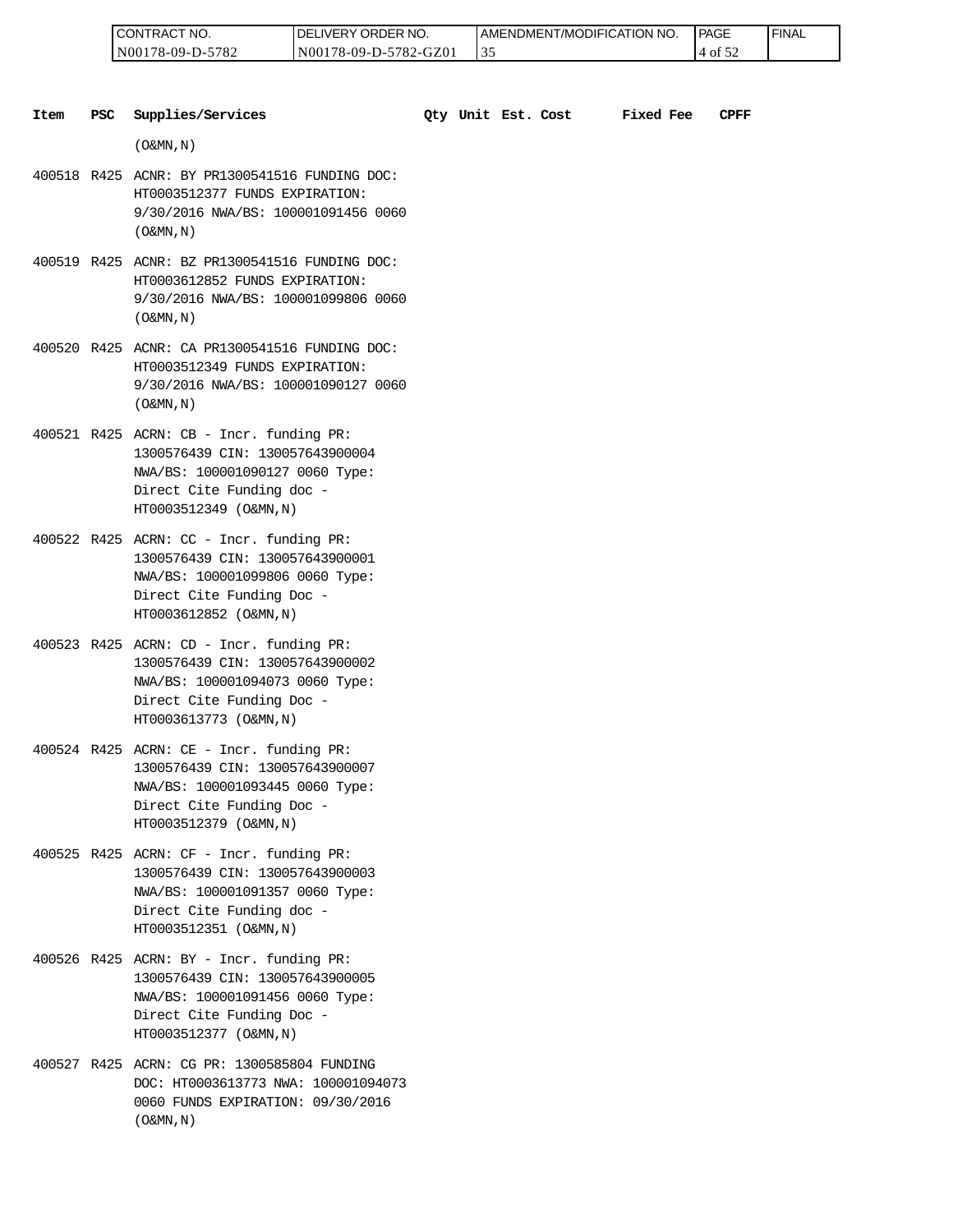| <b>ICONTRACT NO.</b> | <b>IDELIVERY ORDER NO.</b> | <b>I AMENDMENT/MODIFICATION NO.</b> | <b>IPAGE</b> | ' FINAL |
|----------------------|----------------------------|-------------------------------------|--------------|---------|
| N00178-09-D-5782     | N00178-09-D-5782-GZ01      | 35                                  | of 52        |         |

|      |            | CONTRACT NO.<br>N00178-09-D-5782                                                                                                                                                                                                                                                                                                 | DELIVERY ORDER NO.<br>N00178-09-D-5782-GZ01 |          | 35 | AMENDMENT/MODIFICATION NO.                      |           | PAGE<br>5 of 52 | <b>FINAL</b> |
|------|------------|----------------------------------------------------------------------------------------------------------------------------------------------------------------------------------------------------------------------------------------------------------------------------------------------------------------------------------|---------------------------------------------|----------|----|-------------------------------------------------|-----------|-----------------|--------------|
|      |            |                                                                                                                                                                                                                                                                                                                                  |                                             |          |    |                                                 |           |                 |              |
| Item | <b>PSC</b> | Supplies/Services                                                                                                                                                                                                                                                                                                                |                                             |          |    | Qty Unit Est. Cost                              | Fixed Fee | CPFF            |              |
|      |            | 400528 R425 ACRN: CC PR: 1300585804 FUNDING<br>DOC: HT0003612852 NWA: 100001099806<br>0060 FUNDS EXPIRATION: 09/30/2016<br>$($ O&MN, N)                                                                                                                                                                                          |                                             |          |    |                                                 |           |                 |              |
|      |            | 400529 R425 ACRN: CH PR: 1300585804 FUNDING<br>DOC: HT0003512377 NWA: 100001091456<br>0060 FUNDS EXPIRATION: 09/30/2016<br>$($ O&MN, N)                                                                                                                                                                                          |                                             |          |    |                                                 |           |                 |              |
|      |            | 400530 R425 ACRN: CJ PR: 1300585804 FUNDING<br>DOC: HT0003512351 NWA: 100001091357<br>0060 FUNDS EXPIRATION: 09/30/2016<br>$($ O&MN, $N$ $)$                                                                                                                                                                                     |                                             |          |    |                                                 |           |                 |              |
| 4006 | R425       | Information Assurance (IA), IA<br>Mitigation, Certification and<br>Accreditation (C&A), Information<br>Assurance Vulnerability Management<br>(IAVM) and Military and Federal<br>Health Information<br>Management/Information Technology<br>(IM/IT) Strategic Plans and Master<br>Integrated Project Plans (Fund Type<br>$- TBD)$ |                                             | $1.0$ LO |    | $$12,780,427.00$ $$540,608.00$ $$13,321,035.00$ |           |                 |              |
|      |            | 400601 R425 (Fund Type - TBD)                                                                                                                                                                                                                                                                                                    |                                             |          |    |                                                 |           |                 |              |
|      |            | 400602 R425 (Fund Type - TBD)                                                                                                                                                                                                                                                                                                    |                                             |          |    |                                                 |           |                 |              |
|      |            | 400603 R425 (Fund Type - TBD)                                                                                                                                                                                                                                                                                                    |                                             |          |    |                                                 |           |                 |              |
|      |            | 400604 R425 (Fund Type - TBD)                                                                                                                                                                                                                                                                                                    |                                             |          |    |                                                 |           |                 |              |
|      |            | 400605 R425 (Fund Type - TBD)                                                                                                                                                                                                                                                                                                    |                                             |          |    |                                                 |           |                 |              |
|      |            | 400606 R425 (Fund Type - TBD)                                                                                                                                                                                                                                                                                                    |                                             |          |    |                                                 |           |                 |              |
|      |            | 400607 R425 (Fund Type - TBD)                                                                                                                                                                                                                                                                                                    |                                             |          |    |                                                 |           |                 |              |
|      |            | 400608 R425 (Fund Type - TBD)                                                                                                                                                                                                                                                                                                    |                                             |          |    |                                                 |           |                 |              |
|      |            | 400609 R425 (Fund Type - TBD)                                                                                                                                                                                                                                                                                                    |                                             |          |    |                                                 |           |                 |              |
|      |            | 400610 R425 ACRN: CT - Incr. funding PR:<br>1300588019 CIN: 130058801900014<br>NWA/BS: 100001134304 0060<br>Appropriation: 976130 Funding Doc:<br>HT0003613478 (Fund Type - TBD)                                                                                                                                                 |                                             |          |    |                                                 |           |                 |              |
|      |            | 400611 R425 (Fund Type - TBD)                                                                                                                                                                                                                                                                                                    |                                             |          |    |                                                 |           |                 |              |
|      |            | 400612 R425 (Fund Type - TBD)                                                                                                                                                                                                                                                                                                    |                                             |          |    |                                                 |           |                 |              |
|      |            | 400613 R425 (Fund Type - TBD)                                                                                                                                                                                                                                                                                                    |                                             |          |    |                                                 |           |                 |              |
|      |            | $400614$ R425 ACRN: CX - Incr Funding<br>PR:1300590196 CIN: 130059019600003<br>NWA/BS: 100001176498 0401 Type:<br>Direct Cite Appropriation: 9760130<br>(Fund Type - TBD)                                                                                                                                                        |                                             |          |    |                                                 |           |                 |              |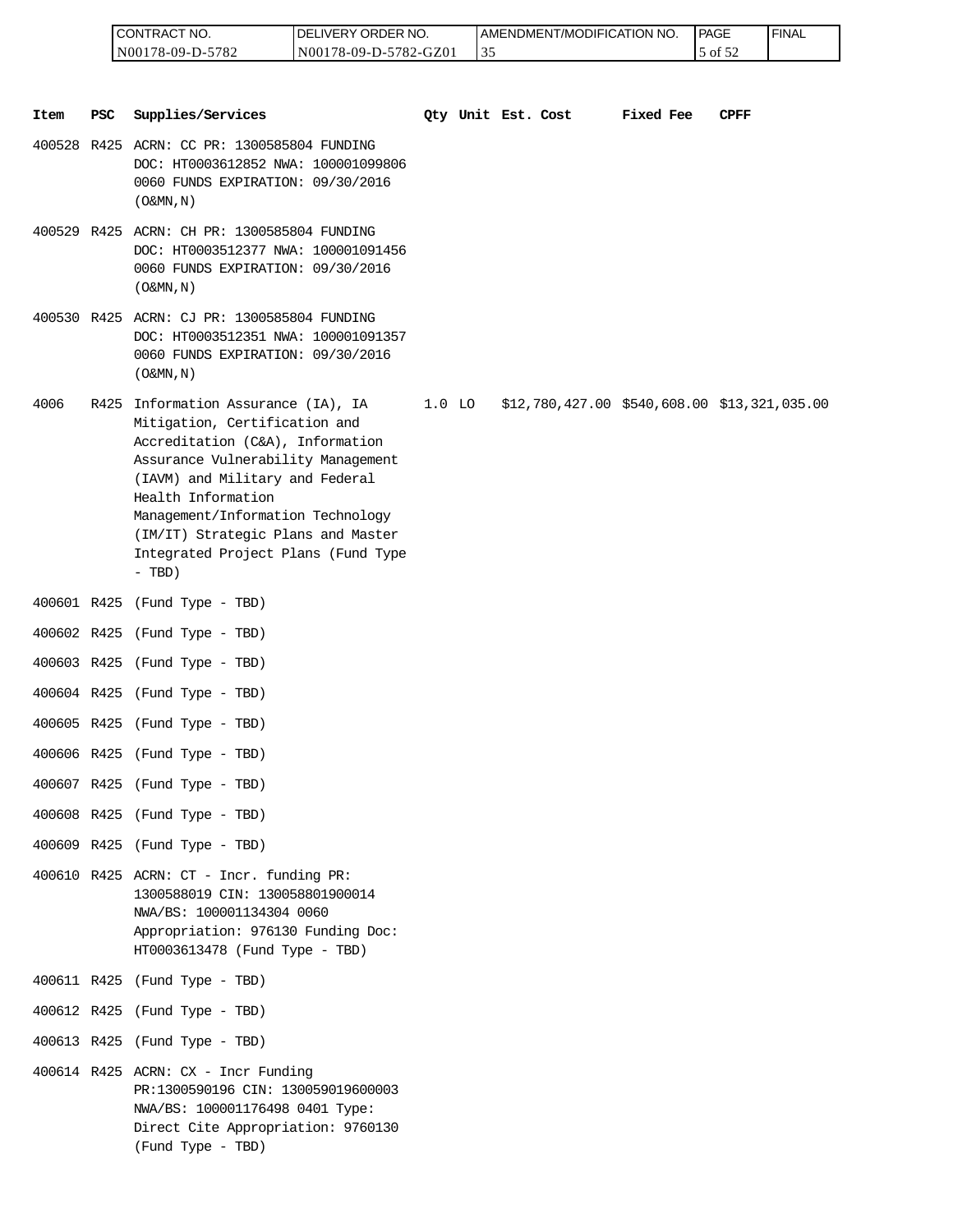| I CONTRACT NO.   | <b>I DELIVERY ORDER NO.</b> | I AMENDMENT/MODIFICATION NO. | <b>PAGE</b>  | 'FINAL |
|------------------|-----------------------------|------------------------------|--------------|--------|
| N00178-09-D-5782 | N00178-09-D-5782-GZ01       |                              | $16$ of $52$ |        |

| Item | PSC | Supplies/Services                                                                                                                                                                                      |  | Oty Unit Est. Cost | Fixed Fee | CPFF |
|------|-----|--------------------------------------------------------------------------------------------------------------------------------------------------------------------------------------------------------|--|--------------------|-----------|------|
|      |     | 400615 R425 ACRN: CQ - Incr. funding PR:<br>1300590196 CIN: 130059019600001<br>NWA/BS: 100001094073 0060 Funding<br>Doc: HT0003613773 Type: Direct Cite<br>Appropriation: 9760130 (Fund Type -<br>TBD) |  |                    |           |      |
|      |     | 400616 R425 ACRN: CU - Incr. funding PR:<br>1300590196 CIN: 130059019600002<br>NWA/BS: 100001094679 0401 Type:<br>Direct Cite Appropriation: 9760130<br>(Fund Type - TBD)                              |  |                    |           |      |
|      |     | 400617 R425 ACRN: CY Incr. Funding PR<br>1300612511 CIN: 3006125110000 (Fund                                                                                                                           |  |                    |           |      |

For ODC Items:

|                |            | CONTRACT NO.<br>N00178-09-D-5782                                                                                                                                                                         | DELIVERY ORDER NO.<br>N00178-09-D-5782-GZ01 |                    | 35 | AMENDMENT/MODIFICATION NO. |                  |          | <b>PAGE</b><br>6 of 52 | <b>FINAL</b> |
|----------------|------------|----------------------------------------------------------------------------------------------------------------------------------------------------------------------------------------------------------|---------------------------------------------|--------------------|----|----------------------------|------------------|----------|------------------------|--------------|
| Item           | <b>PSC</b> | Supplies/Services                                                                                                                                                                                        |                                             | Qty Unit Est. Cost |    |                            | <b>Fixed Fee</b> |          | CPFF                   |              |
|                |            | $400615$ R425 ACRN: CQ - Incr. funding PR:<br>1300590196 CIN: 130059019600001<br>NWA/BS: 100001094073 0060 Funding<br>Doc: HT0003613773 Type: Direct Cite<br>Appropriation: 9760130 (Fund Type -<br>TBD) |                                             |                    |    |                            |                  |          |                        |              |
|                |            | $400616$ R425 ACRN: CU - Incr. funding PR:<br>1300590196 CIN: 130059019600002<br>NWA/BS: 100001094679 0401 Type:<br>Direct Cite Appropriation: 9760130<br>(Fund Type - TBD)                              |                                             |                    |    |                            |                  |          |                        |              |
|                |            | 400617 R425 ACRN: CY Incr. Funding PR<br>1300612511 CIN: 3006125110000 (Fund<br>Type - TBD)                                                                                                              |                                             |                    |    |                            |                  |          |                        |              |
| 'or ODC Items: |            |                                                                                                                                                                                                          |                                             |                    |    |                            |                  |          |                        |              |
| Item           | PSC        | Supplies/Services                                                                                                                                                                                        |                                             |                    |    |                            |                  |          | Qty Unit Est. Cost     |              |
| 6001           |            | R425 IA Support (Fund Type - TBD)                                                                                                                                                                        |                                             |                    |    |                            |                  |          | $1.0$ LO               | \$10,000.00  |
|                |            | 600101 R425 ACRN: AB PR 1300286595 (Fund Type - OTHER)                                                                                                                                                   |                                             |                    |    |                            |                  |          |                        |              |
| 6002           |            | R425 IA Support (Fund Type - TBD)                                                                                                                                                                        |                                             |                    |    |                            |                  |          | $1.0$ LO               | \$25,000.00  |
|                |            | 600201 R425 ACRN: AC PR: 1300298860 (Fund Type - OTHER)                                                                                                                                                  |                                             |                    |    |                            |                  |          |                        |              |
|                |            | 600202 R425 ACRN: AH PR: 1300354996 (Fund Type - OTHER)                                                                                                                                                  |                                             |                    |    |                            |                  |          |                        |              |
| 6003           |            | R425 IA Support (Fund Type - TBD)                                                                                                                                                                        |                                             |                    |    |                            |                  | $1.0$ LO |                        | \$10, 216.00 |
|                |            | 600301 R425 ACRN: AJ PR: 1300373150 (Fund Type - TBD)                                                                                                                                                    |                                             |                    |    |                            |                  |          |                        |              |
|                |            | 600302 R425 ACRN: AP PR:1300436371 (O&MN,N)                                                                                                                                                              |                                             |                    |    |                            |                  |          |                        |              |
| 6004           |            | R425 IA Support (Fund Type - TBD)                                                                                                                                                                        |                                             |                    |    |                            |                  |          | $1.0$ LO               | \$15,000.00  |
|                |            | 600401 R425 ACRN AS PR 1300443439 (O&MN, N)                                                                                                                                                              |                                             |                    |    |                            |                  |          |                        |              |
|                |            | 600402 R425 ACRN AW PR 1300447315 (O&MN, N)                                                                                                                                                              |                                             |                    |    |                            |                  |          |                        |              |
|                |            | 600403 R425 ACRN BA PR 1300481274- Realigned to 400408 AY (O&MN, N)                                                                                                                                      |                                             |                    |    |                            |                  |          |                        |              |
|                |            | 600404 R425 ACRN BE PR 1300494766 (O&MN, N)                                                                                                                                                              |                                             |                    |    |                            |                  |          |                        |              |
| 6005           |            | R425 IA Support (Fund Type - TBD)                                                                                                                                                                        |                                             |                    |    |                            |                  |          | $1.0$ LO               | \$631,490.00 |
|                |            | 600501 R425 ACRN BN: PR 1300519229 COST CODE: 6890151H334Q FUNDING DOC:<br>N6890115RCV0003 NWA/BS: 100001020678 0401 (O&MN,N)                                                                            |                                             |                    |    |                            |                  |          |                        |              |
|                |            | 600502 R425 ACRN: BX PR1300520956 FUNDING DOC: PRM510225 FUNDS EXPIRATION:<br>9/30/2015 NWA/BS: 100000987051 0060 (O&MN,N)                                                                               |                                             |                    |    |                            |                  |          |                        |              |
|                |            | 600503 R425 ACRN: BW PR1300520956 FUNDING DOC: HT0003511157 FUNDS EXPIRATION:<br>9/30/2015 NWA/BS: 100000987059 0060 (O&MN,N)                                                                            |                                             |                    |    |                            |                  |          |                        |              |
|                |            | 600504 R425 ACRN: BY PR1300541516 FUNDING DOC: HT0003512377 FUNDS EXPIRATION:<br>9/30/2016 NWA/BS: 100001091456 0060 (O&MN,N)                                                                            |                                             |                    |    |                            |                  |          |                        |              |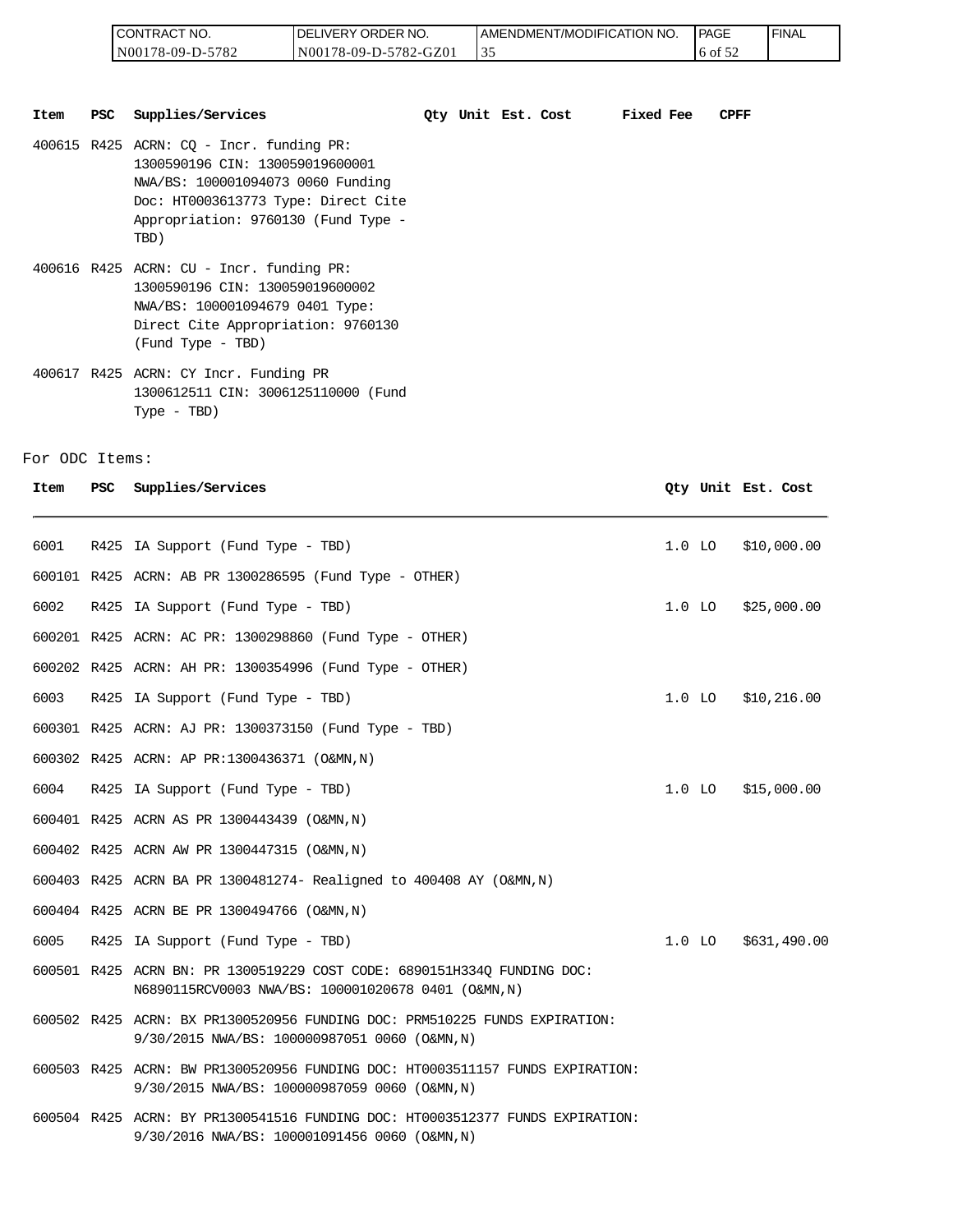| <b>I CONTRACT NO.</b> | DELIVERY ORDER NO.    | AMENDMENT/MODIFICATION NO. | l PAGE | ' FINAL |
|-----------------------|-----------------------|----------------------------|--------|---------|
| N00178-09-D-5782      | N00178-09-D-5782-GZ01 | <u>. .</u>                 | of 52  |         |

|                                              |     | CONTRACT NO.<br>N00178-09-D-5782                                   | DELIVERY ORDER NO.<br>N00178-09-D-5782-GZ01                                                                                                    | AMENDMENT/MODIFICATION NO.<br>35                                                                                                                                                                                                                                                                                                                                                                                                                                                                                                                  |          | PAGE<br>7 of 52    | <b>FINAL</b> |
|----------------------------------------------|-----|--------------------------------------------------------------------|------------------------------------------------------------------------------------------------------------------------------------------------|---------------------------------------------------------------------------------------------------------------------------------------------------------------------------------------------------------------------------------------------------------------------------------------------------------------------------------------------------------------------------------------------------------------------------------------------------------------------------------------------------------------------------------------------------|----------|--------------------|--------------|
| Item                                         | PSC | Supplies/Services                                                  |                                                                                                                                                |                                                                                                                                                                                                                                                                                                                                                                                                                                                                                                                                                   |          | Qty Unit Est. Cost |              |
|                                              |     | HT0003512377 (O&MN, N)                                             | 600505 R425 ACRN: BY - Incr. funding PR: 1300576439 CIN: 130057643900006<br>NWA/BS: 100001091456 0060 Type: Direct Cite Funding Doc:           |                                                                                                                                                                                                                                                                                                                                                                                                                                                                                                                                                   |          |                    |              |
|                                              |     |                                                                    | 600506 R425 ACRN: CG PR: 1300585804 FUNDING DOC: HT0003613773 NWA:<br>100001094073 0060 FUNDS EXPIRATION: 09/30/2016 (O&MN,N)                  |                                                                                                                                                                                                                                                                                                                                                                                                                                                                                                                                                   |          |                    |              |
|                                              |     |                                                                    | 600507 R425 ACRN: CK PR: 1300585804 FUNDING DOC: HT0003512383 NWA:<br>100001094141 0060 FUNDS EXPIRATION: 09/30/2016 (O&MN,N)                  |                                                                                                                                                                                                                                                                                                                                                                                                                                                                                                                                                   |          |                    |              |
|                                              |     |                                                                    | 600508 R425 ACRN: CH PR: 1300585804 FUNDING DOC: HT0003512377 NWA:<br>100001091456 0060 FUNDS EXPIRATION: 09/30/2016 (O&MN,N)                  |                                                                                                                                                                                                                                                                                                                                                                                                                                                                                                                                                   |          |                    |              |
| 6006                                         |     |                                                                    | R425 ODC in support of CLIN 4006 (Fund Type - TBD)                                                                                             |                                                                                                                                                                                                                                                                                                                                                                                                                                                                                                                                                   | $1.0$ LO |                    | \$890,194.00 |
|                                              |     | 600601 R425 (Fund Type - TBD)                                      |                                                                                                                                                |                                                                                                                                                                                                                                                                                                                                                                                                                                                                                                                                                   |          |                    |              |
|                                              |     | 600602 R425 (Fund Type - TBD)                                      |                                                                                                                                                |                                                                                                                                                                                                                                                                                                                                                                                                                                                                                                                                                   |          |                    |              |
|                                              |     | 600603 R425 (Fund Type - TBD)                                      |                                                                                                                                                |                                                                                                                                                                                                                                                                                                                                                                                                                                                                                                                                                   |          |                    |              |
|                                              |     | 976130 (Fund Type - TBD)                                           | 600604 R425 ACRN: CT - Incr. funding PR: 1300588019 CIN: 130058801900015<br>NWA/BS: 100001134304 0060 Funding doc: HT0003613478 Appropriation: |                                                                                                                                                                                                                                                                                                                                                                                                                                                                                                                                                   |          |                    |              |
|                                              |     | 600605 R425 (Fund Type - TBD)                                      |                                                                                                                                                |                                                                                                                                                                                                                                                                                                                                                                                                                                                                                                                                                   |          |                    |              |
|                                              |     | Type - TBD)                                                        | 600606 R425 ACRN: CZ - Incr. funding PR: 1300612511 CIN: 130061251100002 (Fund                                                                 |                                                                                                                                                                                                                                                                                                                                                                                                                                                                                                                                                   |          |                    |              |
| herein:                                      |     |                                                                    | 5252.216-9204 LEVEL OF EFFORT--FEE ADJUSTMENT FORMULA (MAR 1994)                                                                               | (a) Subject to the provisions of the "Limitation of Cost" or "Limitation of Funds" clause (whichever is applicable to this<br>contract), it is hereby understood and agreed that the fixed fee is based upon the Contractor providing the following number of<br>staff-hours of direct labor, hereinafter referred to as X, at the estimated cost and during the term of this contract specified elsewhere                                                                                                                                        |          |                    |              |
|                                              |     | Total Staff-Hours (X)* Total Prime Staff-Hours                     |                                                                                                                                                |                                                                                                                                                                                                                                                                                                                                                                                                                                                                                                                                                   |          |                    |              |
|                                              |     | Fixed Fee***(inclusive of Prime and any proposed Subcontractor(s)) |                                                                                                                                                |                                                                                                                                                                                                                                                                                                                                                                                                                                                                                                                                                   |          |                    |              |
| Option 1<br>Option 2<br>Option 3<br>Option 4 |     |                                                                    |                                                                                                                                                |                                                                                                                                                                                                                                                                                                                                                                                                                                                                                                                                                   |          |                    |              |
|                                              |     |                                                                    |                                                                                                                                                | ** Contractor is to identify basis for fixed fee amount: ____ Prime Hours Only _____ Total Staff-Hours                                                                                                                                                                                                                                                                                                                                                                                                                                            |          |                    |              |
|                                              |     |                                                                    |                                                                                                                                                | The Contractor agrees to provide the total level of effort specified above in performance of work described in Sections "B" and "C"                                                                                                                                                                                                                                                                                                                                                                                                               |          |                    |              |
|                                              |     |                                                                    | counted in fulfillment of the level of effort obligations under this contract.                                                                 | (b) Of the total staff-hours of direct labor set forth above, it is estimated that __staff-hours are competitive time (uncompensated<br>overtime). Competitive time (uncompensated overtime) is defined as hours provided by personnel in excess of 40 hours per week<br>without additional compensation for such excess work. All other effort is defined as compensated effort. If no amount is indicated<br>in the first sentence of this paragraph, competitive time (uncompensated overtime) effort performed by the contractor shall not be |          |                    |              |

#### 5252.216-9204 LEVEL OF EFFORT--FEE ADJUSTMENT FORMULA (MAR 1994)

| <b>Base Period</b> |  |  |
|--------------------|--|--|
| Option 1           |  |  |
| Option 2           |  |  |
| Option 3           |  |  |
| Option 4           |  |  |

The Contractor agrees to provide the total level of effort specified above in performance of work described in Sections "B" and "C" of this contract.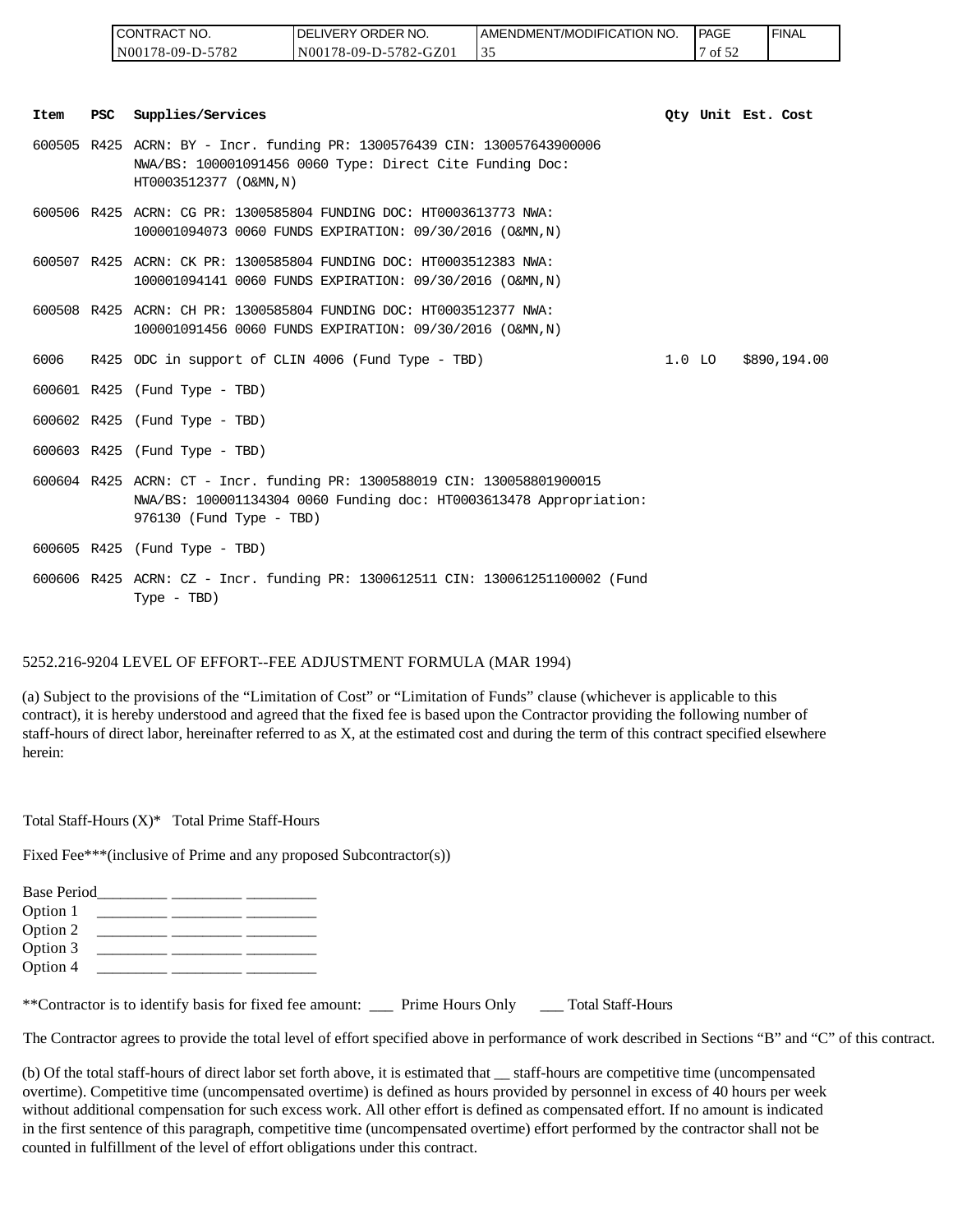| <b>I CONTRACT NO.</b> | `NO.<br>DELIVERY ORDER | I AMENDMENT/MODIFICATION NO. | <b>PAGE</b> | <b>I FINAL</b> |
|-----------------------|------------------------|------------------------------|-------------|----------------|
| N00178-09-D-5782      | N00178-09-D-5782-GZ01  | . J .                        | 8 of 52     |                |

(c) Effort performed in fulfilling the total level of effort obligations specified above shall only include effort performed in direct support of this contract and shall not include time and effort expended on such things as local travel from an employee's residence to their usual work location, uncompensated effort while on travel status, truncated lunch periods, or other time and effort which does not have a specific and direct contribution to the tasks described in Section B.

(d) It is understood and agreed that various conditions may exist prior to or upon expiration of the term of the contract, with regard to the expenditure of labor staff-hours and/or costs thereunder which may require adjustment to the aggregate fixed fee. The following actions shall be dictated by the existence of said conditions:

(1) If the Contractor has provided not more than 105% of X or not less than 95% of X, within the estimated cost, and at the term of the contract, then the fee shall remain as set forth in Section B.

(2) If the Contractor has provided X-staff-hours, within the term, and has not exceeded the estimated cost then the Contracting Officer may require the Contractor to continue performance until the expiration of the term, or until the expenditure of the estimated cost of the contract except that, in the case of any items or tasks funded with O&MN funds, performance shall not extend beyond 30 September. In no event shall the Contractor be required to provide more than 105% of X within the term and estimated cost of this contract. The fee shall remain as set forth in Section B.

(3) If the Contractor expends the estimated cost of the contract, during the term of the contract and has provided less than X staff-hours, the Government may require the Contractor to continue performance, by providing cost growth funding, without adjusting the fixed fee, until such time as the Contractor has provided X staff-hours.

(4) If the Contracting Officer does not elect to exercise the Government's rights as set forth in paragraph (d)(2) and (d)(3) above, and the Contractor has not expended more than 95% of X staff-hours, the fixed fee shall be equitably adjusted downward to reflect the diminution of work. The total fee due the contractor shall be adjusted so as to be in direct proportion to the number of direct hours utilized in the same ration of fee to the estimated total hours then set forth in the contract.

(5) Nothing herein contained shall, in any way, abrogate the Contractor's responsibilities, and/or the Government's rights within the terms of the contract provision entitled "Limitation of Cost" or "Limitation of Funds" as they shall apply throughout the term of the contract, based upon the total amount of funding allotted to the contract during its specified term.

(e) Within 45 days after completion of the work under each separately identified period of performance hereunder, the Contractor shall submit the following information in writing to the Contracting Officer with copies to the cognizant Contract Administration Office and DCAA office to which vouchers are submitted:

(1) The total number of staff-hours of direct labor expended during the applicable period.

(2) A breakdown of this total showing the number of staff-hours expended in each direct labor classification and associated direct and indirect costs.

(3) A breakdown of other costs incurred.

(4) The Contractor's estimate of the total allowable cost incurred under the contract for the period.

In the case of a cost under-run, the Contractor shall submit the following information in addition to that required above:

(5) The amount by which the estimated cost of this contract may be reduced to recover excess funds and the total amount of staff-hours not expended, if any.

(6) A calculation of the appropriate fee reduction in accordance with this clause.

All submissions required by this paragraph shall separately identify subcontractor information, if any.

#### **ADDITIONAL SLINS**

Additional SLINs will be unilaterally created by the Contracting Officer during performance of this Task Order to accommodate the multiple types of funds that will be used under this order.

# **LIMITATION OF LIABILITY – INCREMENTAL FUNDING**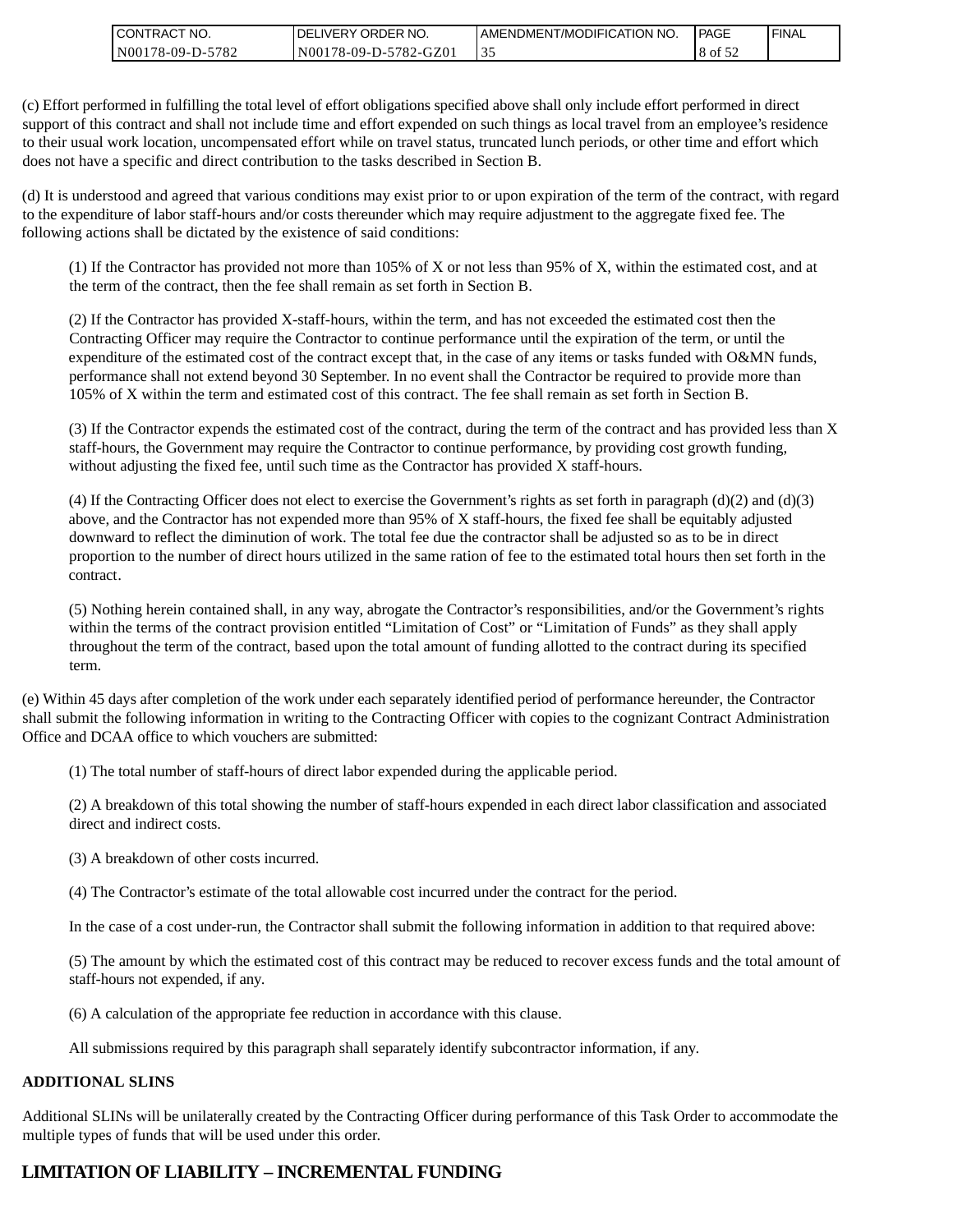| <b>I CONTRACT NO.</b> | <b>IDELIVERY ORDER NO.</b> | AMENDMENT/MODIFICATION NO. | l PAGE | ' FINAL |
|-----------------------|----------------------------|----------------------------|--------|---------|
| IN00178-09-D-5782     | N00178-09-D-5782-GZ01      |                            | 9 of   |         |

CLINs 4001 & 6001 are incrementally funded and the amount currently available for payment hereunder is limited to **\$305,000.00**. It is estimated that these funds will cover the cost of performance through **10 January 2013**. Subject to the provisions of the clause entitled "Limitation of Funds" (APR 94) (FAR 52.232-22) of the general provisions of this contract, no legal liability on the part of the Government for payment in excess of **\$305,000.00** shall arise unless additional funds are made available and are incorporated as a modification to the delivery order.

| <b>CLIN</b> | <b>CPFF</b>               | <b>PREVIOUSLY</b> | <b>THIS</b>   | <b>TOTAL</b>  | <b>UNFUNDED</b> |
|-------------|---------------------------|-------------------|---------------|---------------|-----------------|
|             | NTE*                      | <b>FUNDED</b>     | <b>ACTION</b> | <b>FUNDED</b> | <b>BALANCE</b>  |
| 4001        | \$295,000.00]             | \$0.00            | \$0.00        | \$295,000.00  | \$0.00          |
| 6001        | \$10,000.00               | \$0.00            | \$0.00        | \$10,000.00   | \$0.00          |
|             | <b>TOTAL</b> \$305,000.00 | \$0.00            | \$0.00        | \$305,000.00  | \$0.00          |

\*\*\*\*\*\*\*\*\*\*\*\*\*\*\*\*\*\*\*\*\*\*\*\*\*\*\*\*\*\*\*\*\*\*\*\*\*\*\*\*\*\*\*\*\*\*\*\*\*\*\*\*\*\*\*\*\*\*\*\*\*\*\*\*\*\*\*\*\*\*\*\*\*\*\*\*\*\*\*\*\*\*\*\*\*\*\*\*\*\*\*\*\*\*\*\*\*\*\*\*\*\*\*\*\*

\*\*\*\*\*\*\*\*\*\*\*\*\*\*\*\*\*\*\*

CLINs 4002 & 6002 are incrementally funded and the amount currently available for payment hereunder is limited to **\$2,622,844.34**. It is estimated that these funds will cover the cost of performance through **10 September 2013**. Subject to the provisions of the clause entitled "Limitation of Funds" (APR 94) (FAR 52.232-22) of the general provisions of this contract, no legal liability on the part of the Government for payment in excess of **\$2,622,844.34** shall arise unless additional funds are made available and are incorporated as a modification to the delivery order.

| <b>CLIN</b> | <b>CPFF NTE*</b>     | <b>PREVIOUSLY</b><br><b>FUNDED</b> | <b>THIS</b><br><b>ACTION</b> | <b>TOTAL</b><br><b>FUNDED</b> | <b>UNFUNDED</b><br><b>BALANCE</b> |
|-------------|----------------------|------------------------------------|------------------------------|-------------------------------|-----------------------------------|
| 4002        | \$7,864,802.00       | \$0.00                             | \$0.00                       | \$2,597,844.34                | \$5,266,957.66                    |
| 6002        | \$313,470.00         | \$0.00                             | \$0.00                       | \$25,000.00                   | \$288,470.00                      |
|             | TOTAL \$8,178,272.00 | \$0.00                             | \$0.00                       | \$2,622,844.34                | \$5,555,427.66                    |

\*\*\*\*\*\*\*\*\*\*\*\*\*\*\*\*\*\*\*\*\*\*\*\*\*\*\*\*\*\*\*\*\*\*\*\*\*\*\*\*\*\*\*\*\*\*\*\*\*\*\*\*\*\*\*\*\*\*\*\*\*\*\*\*\*\*\*\*\*\*\*\*\*\*\*\*\*\*\*\*\*\*\*\*\*\*\*\*\*\*\*\*\*\*\*\*\*\*\*\*\*\*\*\*\*

\*\*\*\*\*\*\*\*\*\*\*\*\*\*\*\*\*\*\*

CLINs 4003 & 6003 are incrementally funded and the amount currently available for payment hereunder is limited to **\$3,072,215.99**. It is estimated that these funds will cover the cost of performance through 10 September 2014. Subject to the provisions of the clause entitled "Limitation of Funds" (APR 94) (FAR 52.232-22) of the general provisions of this contract, no legal liability on the part of the Government for payment in excess of **\$3,072,215.99** shall arise unless additional funds are made available and are incorporated as a modification to the delivery order. **EXAMPLE TOTAL**<br> **BALANCE CONTRACT CONTRACT CONTRACT CONTRACT CONTRACT CONTRACT CONTRACT CONTRACT CONTRACT CONTRACT CONTRACT CONTRACT CONTRACT CONTRACT CONTRACT CONTRACT CONTRACT CONTRACT CONTRACT CONTRACT CONTRACT CONTRAC** 

| $\sim$ t<br>$\mathcal{L} \mathbf{I} \mathbf{I} \mathbf{N}$ |           | <b>PREVIOUSLY</b> | <b>THIS</b> | <b>TOTAL</b>  | <b>INFUNDED</b> |
|------------------------------------------------------------|-----------|-------------------|-------------|---------------|-----------------|
|                                                            | CPFF NTF* | <b>FUNDED</b>     | CTION       | <b>FUNDED</b> | <b>BALANCE</b>  |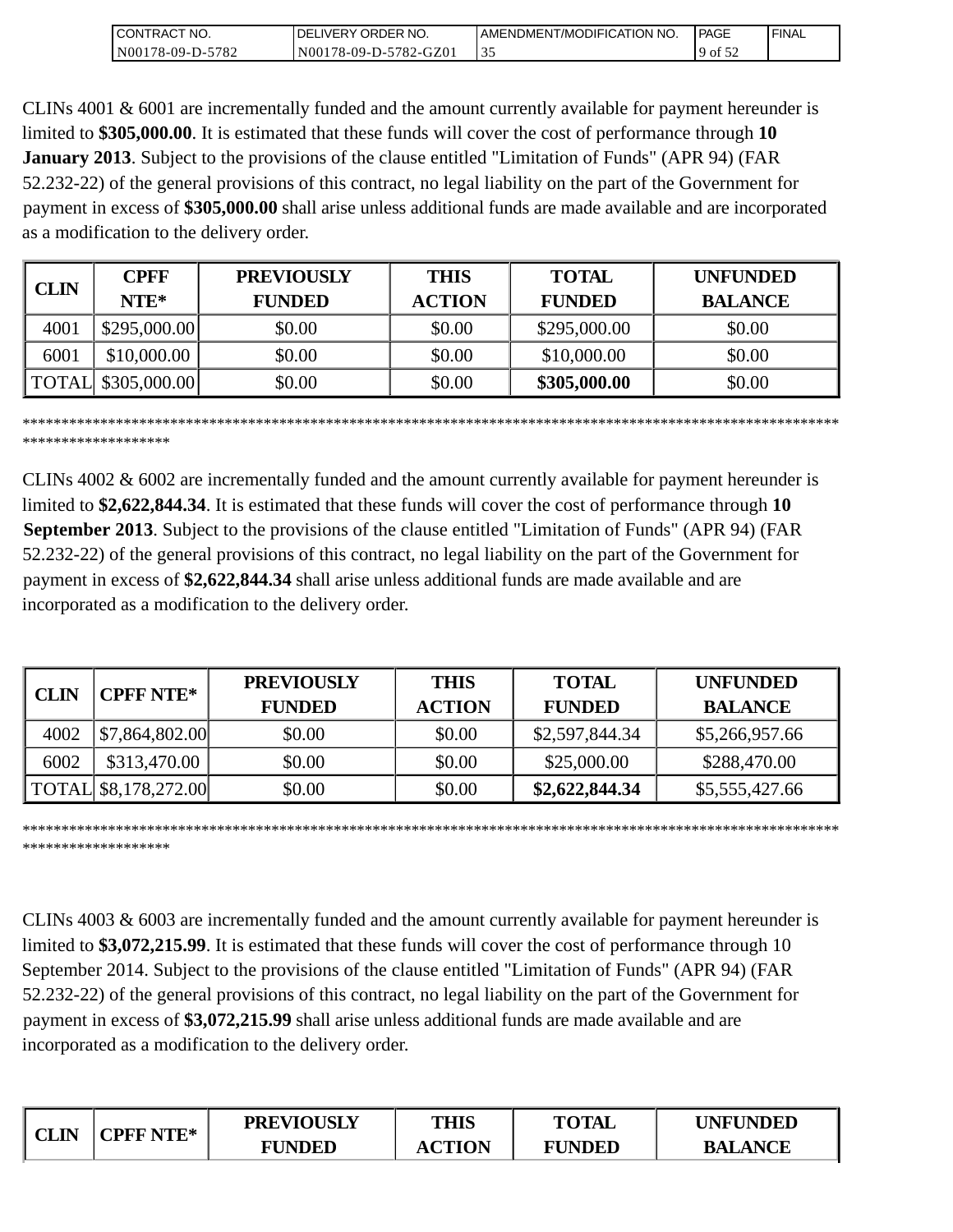| " NO.<br>ICONTRAC,    | ORDER NO.<br><b>IVERY</b><br>⊣נו | AMENDMENT/MODIFICATION NO. | PAGE | ' FINAL |
|-----------------------|----------------------------------|----------------------------|------|---------|
| $178 - 09 - D - 5782$ | 78-09-D-5782-GZ01"               | $\sim$                     | 10   |         |
| N001                  | N <sub>00</sub> 1                | ັ້                         | ΟĪ   |         |

| 4003 | \$8,006,158.00       | \$532,000.00 | \$0.00 | \$3,062,000.00 | \$4,944,158.00 |
|------|----------------------|--------------|--------|----------------|----------------|
| 6003 | \$313,470.00         | \$1,000.00   | \$0.00 | \$10,215.99    | \$303,254.01   |
|      | TOTAL \$8,319,628.00 | \$533,000.00 | \$0.00 | \$3,072,215.99 | \$5,247,412.01 |

\*\*\*\*\*\*\*\*\*\*\*\*\*\*\*\*\*\*\*\*\*\*\*\*\*\*\*\*\*\*\*\*\*\*\*\*\*\*\*\*\*\*\*\*\*\*\*\*\*\*\*\*\*\*\*\*\*\*\*\*\*\*\*\*\*\*\*\*\*\*\*\*\*\*\*\*\*\*\*\*\*\*\*\*\*\*\*\*\*\*\*\*\*\*\*\*\*\*\*\*\*\*\*\*\* \*\*\*\*\*\*\*\*\*\*\*\*\*\*\*\*\*\*\*

CLINs 4004 & 6004 are incrementally funded and the amount currently available for payment hereunder is limited to **\$5,096,967.37**. It is estimated that these funds will cover the cost of performance through **10 September 2015**. Subject to the provisions of the clause entitled "Limitation of Funds" (APR 94) (FAR 52.232-22) of the general provisions of this contract, no legal liability on the part of the Government for payment in excess of **\$5,096,967.37** shall arise unless additional funds are made available and are incorporated as a modification to the delivery order.

| <b>CLIN</b> | <b>CPFF NTE*</b>     | <b>PREVIOUSLY</b> | <b>THIS</b>    | <b>TOTAL</b>   | <b>UNFUNDED</b> |
|-------------|----------------------|-------------------|----------------|----------------|-----------------|
|             |                      | <b>FUNDED</b>     | <b>ACTION</b>  | <b>FUNDED</b>  | <b>BALANCE</b>  |
| 4004        | \$8,191,887.00       | \$4,671,967.37    | \$410,000.00   | \$5,081,967.37 | \$3,109,919.63  |
| 6004        | \$313,470.00         | \$20,000.00       | $-$ \$5,000.00 | \$15,000.00    | \$298,470.00    |
|             | TOTAL \$8,505,357.00 | \$4,691,967.37    | \$405,000.00   | \$5,096,967.37 | \$3,408,389.63  |

\*\*\*\*\*\*\*\*\*\*\*\*\*\*\*\*\*\*\*\*\*\*\*\*\*\*\*\*\*\*\*\*\*\*\*\*\*\*\*\*\*\*\*\*\*\*\*\*\*\*\*\*\*\*\*\*\*\*\*\*\*\*\*\*\*\*\*\*\*\*\*\*\*\*\*\*\*\*\*\*\*\*\*\*\*\*\*\*\*\*\*\*\*\*\*\*\*\*\*\*\*\*\*\*\* \*\*\*\*\*\*\*\*\*\*\*\*\*\*\*\*\*\*\*

CLINs 4005 & 6005 are incrementally funded and the amount currently available for payment hereunder is limited to **\$10,448,856.92**. It is estimated that these funds will cover the cost of performance **11 September 2015 through 10 September 2016**. Subject to the provisions of the clause entitled "Limitation of Funds" (APR 94) (FAR 52.232-22) of the general provisions of this contract, no legal liability on the part of the Government for payment in excess of **\$\$10,448,856.92** shall arise unless additional funds are made available and are incorporated as a modification to the delivery order. (FAR 52.232-22) of the general provisions of the general provisions of the general provisions of the general provisions of the general provisions of the general provisions of the general provisions of the Government CONTR

| <b>CLIN</b> | <b>CPFF NTE*</b>      | <b>PREVIOUSLY</b><br><b>FUNDED</b> | <b>THIS</b><br><b>ACTION</b> | <b>TOTAL</b><br><b>FUNDED</b> | <b>UNFUNDED</b><br><b>BALANCE</b> |
|-------------|-----------------------|------------------------------------|------------------------------|-------------------------------|-----------------------------------|
| 4005        | \$15,719,810          | \$9,118,223.92                     | \$1,145,000.00               | \$10,263,223.92               | \$5,471,586.08                    |
| 6005        | 631,490.00            | \$170,633.00                       | \$15,000.00                  | \$185,633.00                  | \$430,857.00                      |
|             | TOTAL \$16,351,300.00 | \$9,288,856.92                     | \$1,160,000.00               | \$10,448,856.92               | \$5,902,443.08                    |

**\*\*\*\*\*\*\*\*\*\*\*\*\*\*\*\*\*\*\*\*\*\*\*\*\*\*\*\*\*\*\*\*\*\*\*\*\*\*\*\*\*\*\*\*\*\*\*\*\*\*\*\*\*\*\*\*\*\*\*\*\*\*\*\*\*\*\*\*\*\*\*\*\*\*\*\*\*\*\*\*\*\*\*\*\*\*\*\*\*\*\*\*\*\*\*\*\*\*\*\*\*\*\*\*\* \*\*\*\*\*\*\*\*\*\*\*\*\*\*\*\*\*\*\***

CLINs 4006 & 6006 are incrementally funded and the amount currently available for payment hereunder is limited to **\$7,455,296.56**. It is estimated that these funds will cover the cost of performance **11 September 2016 through 10 July 2017**. Subject to the provisions of the clause entitled "Limitation of Funds" (APR 94)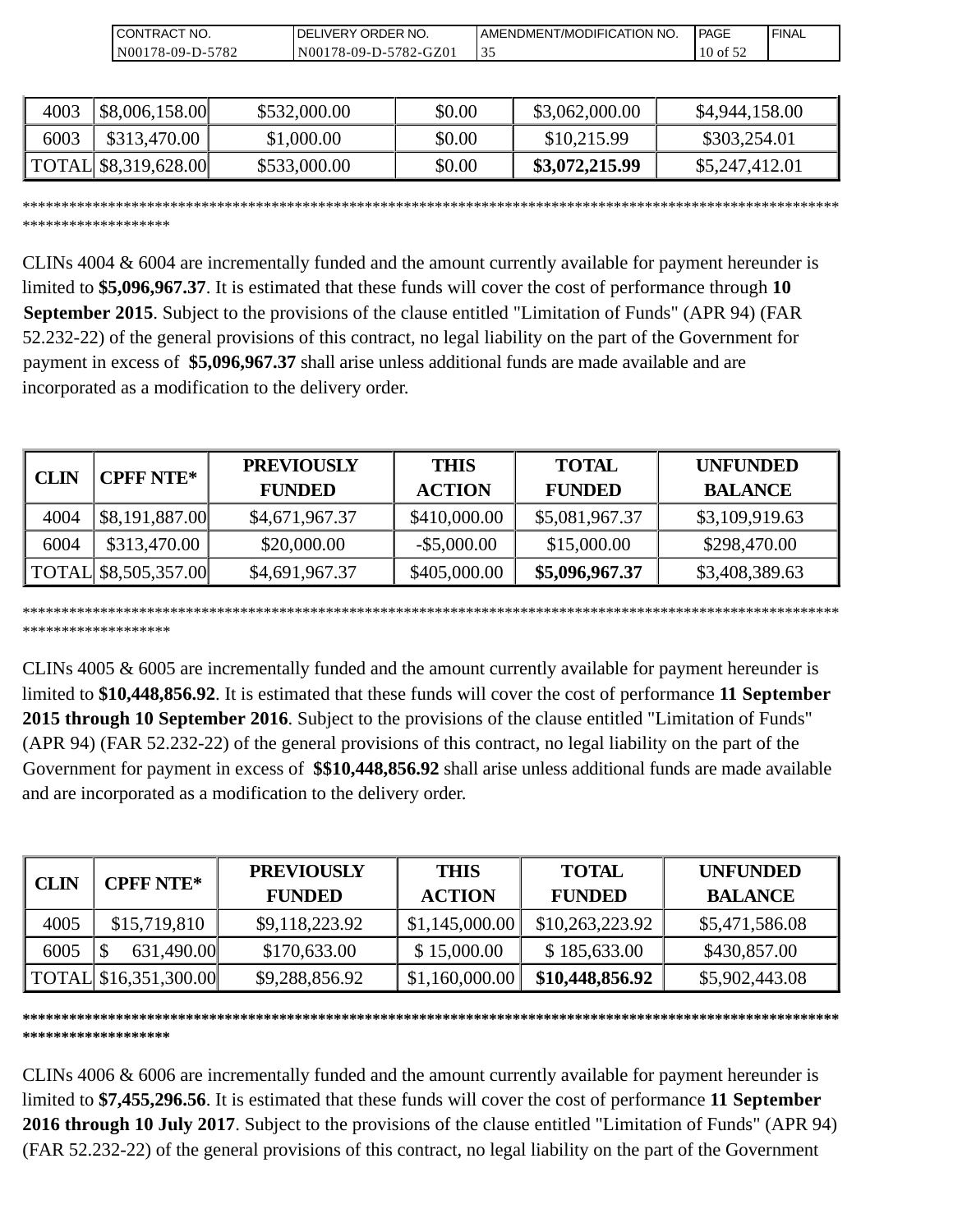| I CONTRACT NO.   | DELIVERY ORDER NO.    | LAMENDMENT/MODIFICATION NO. | PAGE  | <b>FINAL</b> |
|------------------|-----------------------|-----------------------------|-------|--------------|
| N00178-09-D-5782 | N00178-09-D-5782-GZ01 | 32                          | of 52 |              |

for payment in excess of **\$7,455,296.56** shall arise unless additional funds are made available and are incorporated as a modification to the delivery order.

| <b>CLIN</b> | <b>CPFF NTE*</b>        | <b>PREVIOUSLY</b><br><b>FUNDED</b> | <b>THIS</b><br><b>ACTION</b> | <b>TOTAL</b><br><b>FUNDED</b> | <b>UNFUNDED</b><br><b>BALANCE</b> |
|-------------|-------------------------|------------------------------------|------------------------------|-------------------------------|-----------------------------------|
| 4006        | $\vert$ \$13,321,035.00 | \$6,484,296.56                     | \$736,000.00                 | \$7,220,296.56                | \$6,100,738.44                    |
| 6006        | 890,194.00              | \$235,000.00                       | \$0                          | \$235,000.00                  | 655,194.00<br>$\mathbb{S}$        |
|             | TOTAL \$14,211,229.00   | \$6,719,296.56                     | \$736,000.00                 | \$7,455,296.56                | \$6,755,932.44                    |

CLINs 4006 & 6006 are incrementally funded and the amount currently available for payment hereunder is limited to **\$8,205,296.56**. It is estimated that these funds will cover the cost of performance **11 September 2016 through 10 July 2017**. Subject to the provisions of the clause entitled "Limitation of Funds" (APR 94) (FAR 52.232-22) of the general provisions of this contract, no legal liability on the part of the Government for payment in excess of **\$8,205,296.56** shall arise unless additional funds are made available and are incorporated as a modification to the delivery order.

| <b>CLIN</b> | <b>CPFF NTE*</b>      | <b>PREVIOUSLY</b> | <b>THIS</b>   | <b>TOTAL</b>   | <b>UNFUNDED</b> |
|-------------|-----------------------|-------------------|---------------|----------------|-----------------|
|             |                       | <b>FUNDED</b>     | <b>ACTION</b> | <b>FUNDED</b>  | <b>BALANCE</b>  |
| 4006        | \$13,321,035.00       | \$7,220,296.56    | \$725,000.00  | \$7,945,296.56 | \$5,375,738.44  |
| 6006        | 890,194.00            | \$235,000.00      | \$25,000.00   | \$260,000.00   | 630,194.00      |
|             | TOTAL \$14,211,229.00 | \$7,455,296.56    | \$750,000.00  | \$8,205,296.56 | \$6,005,932.44  |

 **PR 1300612511 - dated 06 Dec 2016**

**Funds expiration date: 10 July 2017**

**PR 1300590196 - dated 14 Aug 2016** 

**Funds expiration date: 30 Sep 2016**

**\*\*\*\*\*\*\*\*\*\*\*\*\*\*\*\*\*\*\*\*\*\*\*\*\*\*\*\*\*\*\*\*\*\*\*\*\*\*\*\*\*\*\*\*\*\*\*\*\*\*\*\*\*\*\*\*\*\*\*\*\*\*\*\*\*\*\*\*\*\*\*\*\*\*\*\*\*\*\*\*\*\*\*\*\*\*\*\*\*\*\*\*\*\*\*\*\*\*\*\*\*\*\*\*\* \*\*\*\*\*\*\*\*\*** 

#### **PR 1300588019 (All Documents)**

**Expiration of Funds: All Funds Expire on 10 July 2017.**

**\*\*\*\*\*\*\*\*\*\*\*\*\*\*\*\*\*\*\*\*\*\*\*\*\*\*\*\*\*\*\*\*\*\*\*\*\*\*\*\*\*\*\*\*\*\*\*\*\*\*\*\*\*\*\*\*\*\*\*\*\*\*\*\*\*\*\*\*\*\*\*\*\*\*\*\*\*\*\*\*\*\*\*\*\*\*\*\*\*\*\*\*\*\*\*\*\*\*\*\*\*\*\*\*\* \*\*\*\*\*\*\*\*\***

#### **PR: 1300576439**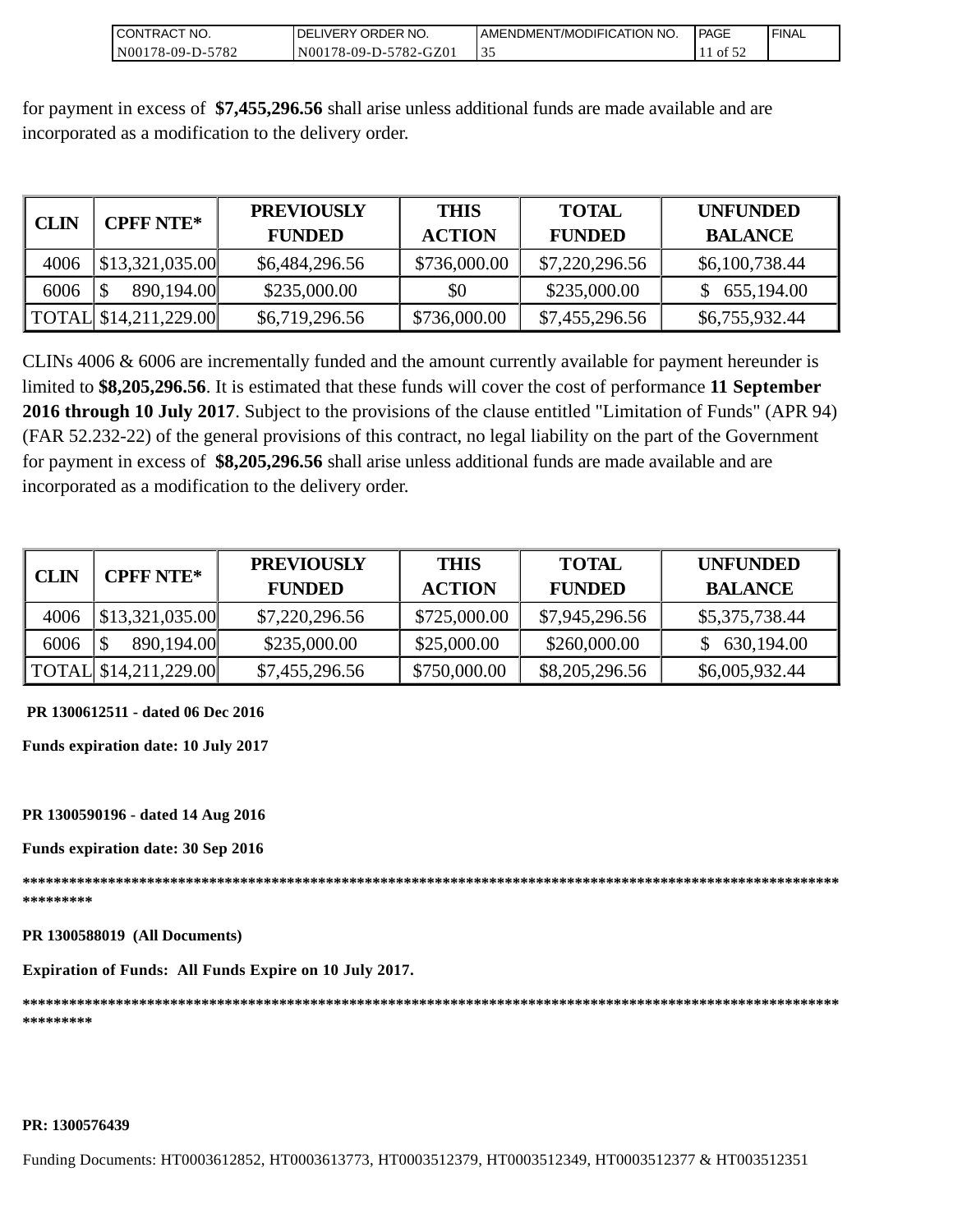| <b>ICONTRACT NO.</b> | I DELIVERY ORDER NO.  | AMENDMENT/MODIFICATION NO. | <b>PAGE</b>   | ' FINAL |
|----------------------|-----------------------|----------------------------|---------------|---------|
| IN00178-09-D-5782    | N00178-09-D-5782-GZ01 |                            | $\cdot$ of 52 |         |

Expiration of funds: 30 Sep 2016

#### **PR: 1300518572**

Funding Documents: PRM58810, PRM510772, PRM510760, PRM510762, PRM510768, HT0003510986

Expiration of Funds: All Funds expire on 9/30/2015

#### **PR: 1300519229**

Funding Documents: N6890115RCV0003, N6156415RC09018

Expiration of Funds: 9/30/2015

#### **PR: 13005527919**

Funding Documents: N6890115RCV0003

Expiration of Funds: 9/30/2015

This document provides funding for a severable service contract that crosses fiscal years in compliance with 10 U.S. Code 2410 (a). Therefore, this period of performance may not exceed September 22, 2016.

\*One year from start date\*

#### **PR: 1300520956**

Funding Documents: HT0003511890, HT003510989, HT003511892, HT003511713, HT0003511157, PRM510225, PRM510766, PRM510911, PRM510771

Expiration of Funds: 9/30/2015

This document provides funding for a severable service contract that crosses fiscal years in compliance with 10 U.S. Code 2410 (a). Therefore, this period of performance may not exceed September 25, 2016.

#### **PR: 1300541516**

Funding Documents: HT0003512377, HT0003612852, HT0003512349

Expiration of Funds: 9/30/2016

\*One year from start date\*

**PR: 1300572001**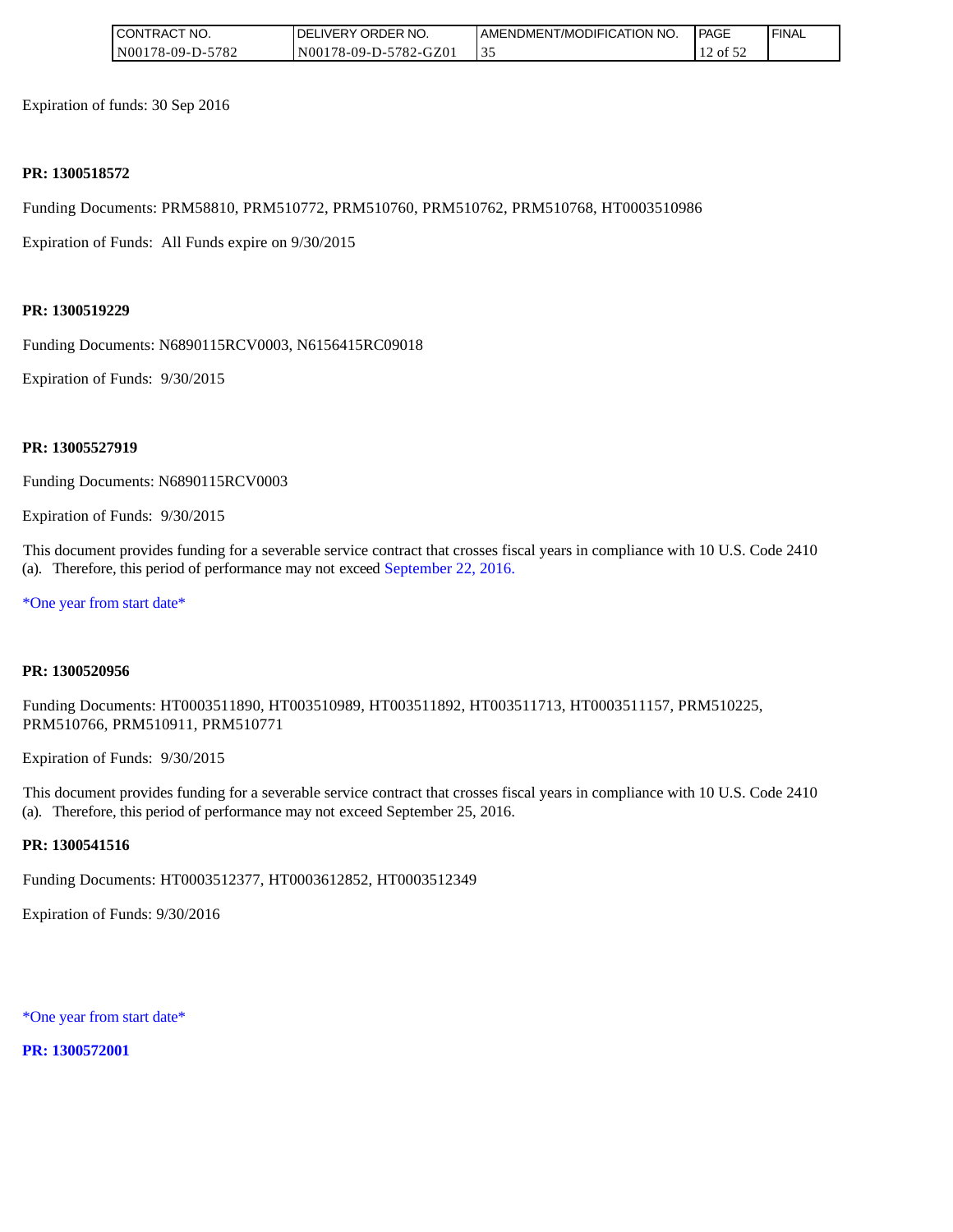| CONTRACT NO.     | DELIVERY ORDER NO.    | l AMENDMENT/MODIFICATION NO. | <b>PAGE</b> | ' FINAL |
|------------------|-----------------------|------------------------------|-------------|---------|
| N00178-09-D-5782 | N00178-09-D-5782-GZ01 |                              | ' of 52     |         |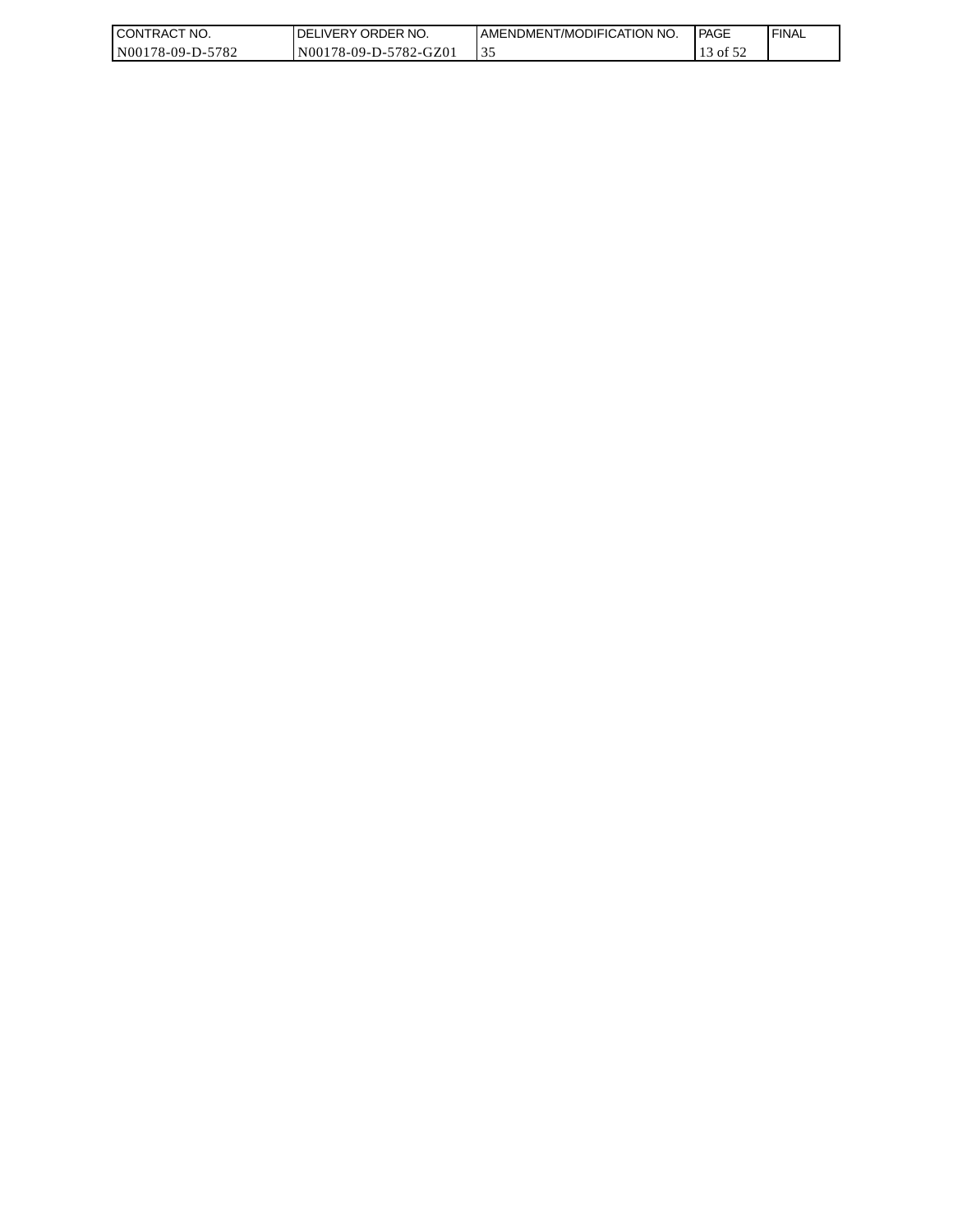| <b>CONTRACT</b><br>T NO. | DELIVERY ORDER NO.    | I AMENDMENT/MODIFICATION NO. | l PAGE      | 'FINAL |
|--------------------------|-----------------------|------------------------------|-------------|--------|
| N00178-09-D-5782         | N00178-09-D-5782-GZ01 |                              | of 52<br>14 |        |

## **SECTION C DESCRIPTIONS AND SPECIFICATIONS**

# *C-302 SPECIFICATIONS/STATEMENT OF WORK (DEC 1998)*

Work under this contract shall be performed in accordance with the following Performance Work Statement (PWS):

### **Section C - Performance Work Statement (PWS)**

SPAWARSYSCEN-CHARLESTON, Code 582V0, Information Assurance (IA), IA Mitigation, Certification and Accreditation (C&A), and Information Assurance Vulnerability Management (IAVM)

### **1.0 INTRODUCTION**

The Space and Naval Warfare Systems Center (SPAWARSYSCEN) Atlantic; Network Security Implementation Branch, Code 582V0, is providing Network Security Engineering Support Services in support of Navy Medicine and Federal Health Systems as it pertains to information assurance for Navy Medicine's Military Treatment Facilities (MTF), Dental clinics worldwide, and Federal Health agencies.

### **2.0 BACKGROUND**

The task will support the continued Information Assurance initiatives within Navy Medicine and Federal Health agencies, and provide support to the Information Management and Information Technology (IM/IT) execution agent. SSC Atlantic will execute all aspects of Information Assurance for Navy Medicine and Federal Health agencies to ensure compliance with Federal, Department of Defense (DoD), and Department of Navy (DoN) regulations and policies.

### **3.0 SCOPE**

The objective of this Task Order is to provide support in the conduct of Information Assurance (IA), IA Mitigation, Certification and Accreditation (C&A), and Information Assurance Vulnerability Management (IAVM) to support the mission of Navy Medical and Federal Health systems at locations throughout the CONUS and OCONUS areas as well as incorporate the evaluation of the current IA and security posture of Navy Medical and Federal Health Systems facilities. The range of this support would span subject matter expertise to administrative support/graphic services with skill sets and experience that match Code 582V0's need to comply with and respond to requirements including current, updated program plans and documentation, current and accurate requirements definition, alternative approaches for fielding, migrating, staging and supporting systems, site management, adherence to standards, specifications and best practices, mitigation of risks, addressing issues and performing all Program and Project functions necessary to achieve the strategic goals and objectives of SPAWAR's customers.

### **4.0 PLACE OF PERFORMANCE**

Work shall be performed at the SPAWARSYSCEN, Atlantic and in each of the following location(s):

- Contractor's Facility
- Charleston, SC
- Bethesda, MD
- NH Pearl Harbor (Honolulu)

### **5.0 APPLICABLE DIRECTIVES / REFERENCES**

The Contractor shall adhere to the following documents in accordance with paragraph 8.0, Performance Requirements.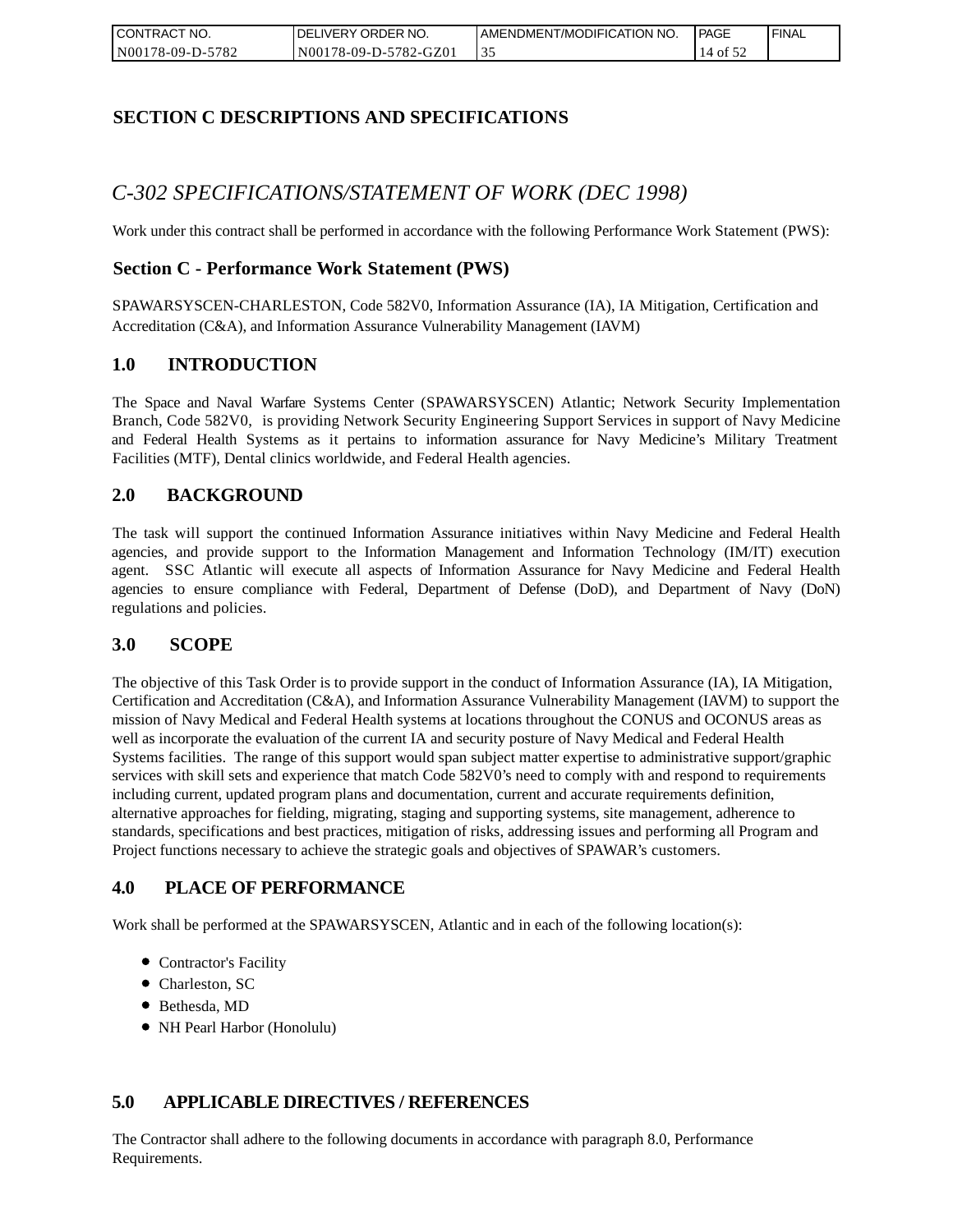| I CONTRACT NO.   | <b>IDELIVERY ORDER NO.</b> | I AMENDMENT/MODIFICATION NO. | <b>I PAGE</b> | ' FINAL |
|------------------|----------------------------|------------------------------|---------------|---------|
| N00178-09-D-5782 | N00178-09-D-5782-GZ01      |                              | 0Ť            |         |

| <b>Document Type</b>    | <b>No./Version</b> | <b>Title</b>                                                                                       | Date           |
|-------------------------|--------------------|----------------------------------------------------------------------------------------------------|----------------|
| DoD Directive 8500.1    |                    | Information Assurance (IA)                                                                         | $10-24-2002$   |
| DoD Instruction 8500.2  |                    | Information Assurance (IA)<br><b>Implementation for Automated</b><br>Information<br><b>Systems</b> | $2 - 6 - 2003$ |
| DoD Regulation 5200.2-R |                    | DoD Personnel Security Program                                                                     | 1-1987         |
| SECNAVINST 5510.30A     |                    | Department of the Navy<br>Personnel Security Program                                               | 3/10/1999      |
| SECNAVINST 5510.36      |                    | Department of the Navy<br><b>Information Security Program</b><br>(ISP)                             | 3/17/1999      |

# **6.0 SECURITY and TRAINING SUPPORT**

SSC-A contractor personnel will have the appropriate clearances required for access to classified data as required. Prior to starting work on the task, SSC-A contractor personnel will have a minimum of an interim Secret Security Clearance granted by the Defense Industrial Security Clearance Office (DISCO) and will comply with IT access authorization requirements. In addition, SSC-A contractor personnel will possess the appropriate IT level of access for the required task and position assignment. SSC-A contractor personnel shall handle and safeguard any unclassified but sensitive and classified information in accordance with appropriate Department of Defense security regulations.

The Project Engineer shall determine if the appropriate IT Position Category has been assigned to the respective contractor personnel and inform the contractor of that determination based on the following criteria:

*IT-1 Position -* Positions in which the incumbent is responsible for the planning, direction, and implementation of a computer security program; major responsibility for the direction, planning and design of a computer system, including the hardware and software; or, can access a system during the operation or maintenance in such a way, and with a relatively high risk for causing grave damage, or realize a significant personal gain. Personnel whose duties meet the criteria for IT-1 Position designation require a favorably adjudicated Single Scope Background Investigation (SSBI) or SSBI Periodic Reinvestigation (SSBI-PR). The SSBI or SSBI-PR shall be updated a minimum of every 5 years.

*IT-II Position -* Positions in which the incumbent is responsible for the direction, planning, design, operation, or maintenance of a computer system, and whose work is technically reviewed by a higher authority at the IT-II Position level to insure the integrity of the system. Personnel whose duties meet the criteria for an IT-II Position require a favorably adjudicated National Agency Check (NAC).

*IT-III Position -* All other positions involved in computer activities. Incumbent in this position has non-privileged access to one or more DoD information systems/applications or database to which they are authorized access. Personnel whose duties meet the criteria for an IT-III Position designation require a favorably adjudicated NAC.

Contractor's request for visit authorization shall be submitted in the appropriate format and coordinated with the SSC-C Project Office.

# *6.1 Personnel Common Access Card (CAC) and PKI Requirements*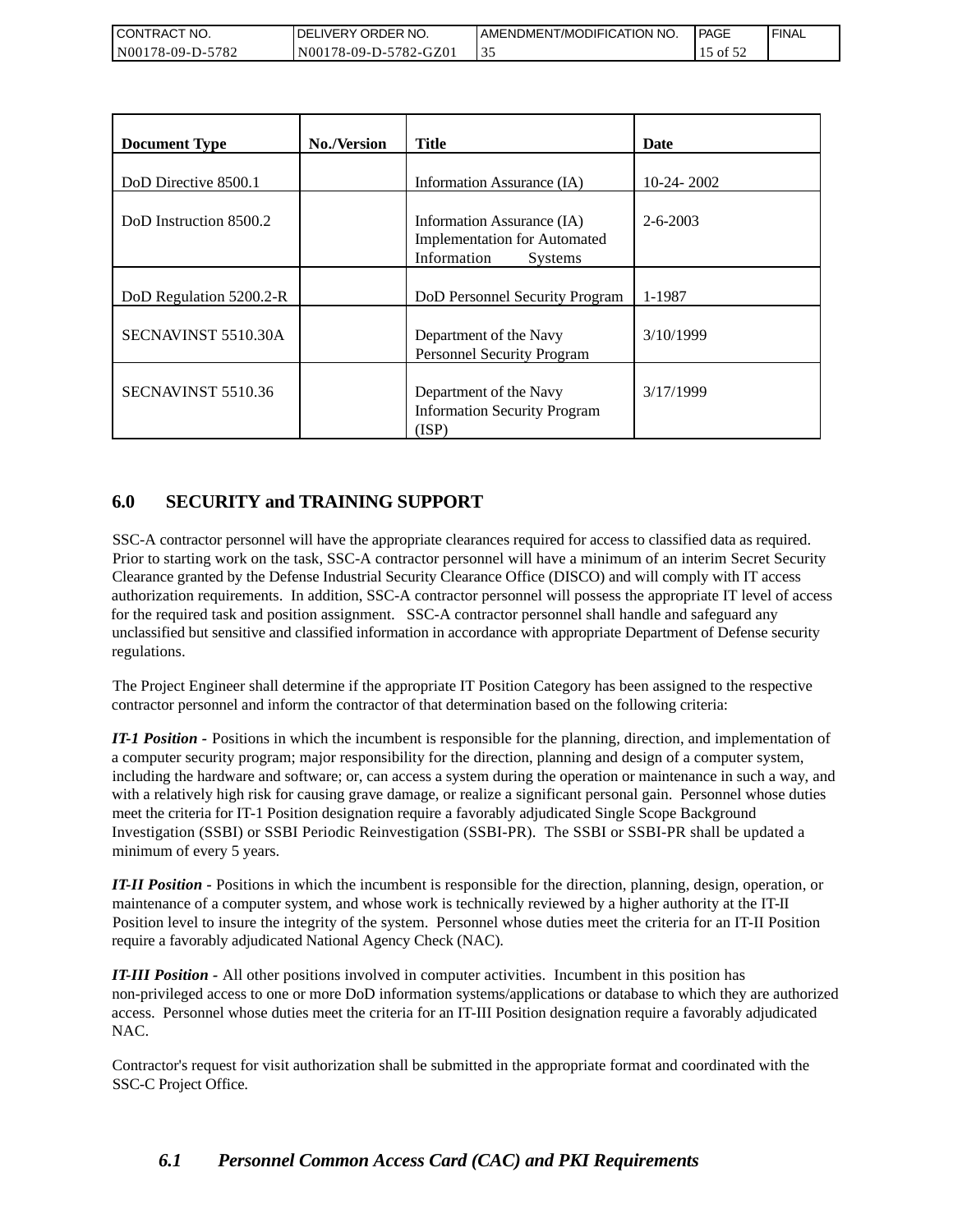| CONTRACT NO.     | I DELIVERY ORDER NO.  | I AMENDMENT/MODIFICATION NO. | <b>PAGE</b> | ' FINAL |
|------------------|-----------------------|------------------------------|-------------|---------|
| N00178-09-D-5782 | N00178-09-D-5782-GZ01 | ັ້                           | 16 of 52    |         |

SSC-A contractor personnel are required to obtain a Common Access Card (CAC) with PKI for access to Department of Defense facilities (CONUS and OCONUS) and websites. In addition, a hardware solution to securely read the card via a personal computer, and approved software for reading the CAC (ex. ActiveGold) is required.

### *6.2 Personnel Supporting Information Assurance (IA) functions*

In accordance with clause 252.239-7001, Contractor personnel supporting Information Assurance (IA) functions shall be appropriately trained and certified prior to being engaged in IA related work. IA Personnel shall be in full compliance with DoD 8570.01-M, Information Assurance Workforce Improvement Program (PWS ref 2.1.\$) and DoDD 8570.1, IA Training, Certification, and Workforce Management (PWS ref 2.1.\$). This includes personnel training being certified/accredited at the appropriate levels of IAT I-III and IAM I-III. This will be verified by the contracting officer who will ensure that contractor personnel are entered in to the Defense Eligibility Enrollment System (DEERS) or other appropriate database. The contractor shall also provide the requested mix of labor categories pertaining to IA applicable tasks as directed by the PCO or Task Order in support of IA training requirements. Contractor personnel not certified within 6 months of assignment of IA duties or who fails to maintain their certified status will not be permitted to carry out the responsibilities of the position, and shall be replaced with personnel that meet the minimum certification requirements as mandated above.

## **7.0 CONTRACTING OFFICER'S REPRESENTATIVE (COR)**

The COR for this task order is Philip A. Middleton, Code 58210, [philip.a.middleton@navy.mil,](mailto:cphilip.a.middleton@navy.mil) (843) 218-3331.

## **8.0 PERFORMANCE REQUIREMENTS**

The contractor shall provide support to SPAWARSYSCEN Atlantic in conducting Information Assurance (IA), IA Mitigation, Certification and Accreditation (C&A), and Information Assurance Vulnerability Management (IAVM) to support the mission of Navy Medical and Federal Health agencies at locations throughout the CONUS and OCONUS areas as well as incorporate the evaluation of the current IA and security posture of Navy Medical and Federal Health facilities in accordance with DoD 8500.1 and 8500.2. The contractor shall provide support to SPAWAR Atlantic in the conduct of Certification and Accreditation (C&A) efforts to support the mission of Navy Medical and Federal Health systems. The contractor shall also assist in prioritizing short and long term initiatives considering strategic planning alignment, budget, and available funding.

In the performance of this work, the contractor will be required to utilize a government provided XenClient computing platform image [\(http://www.citrix.com/products/xenclient/how-it-works/specifications.html\)](http://www.citrix.com/products/xenclient/how-it-works/specifications.html).

### *8.1 Sub-Task 1. Project Management Support*

8.1.1 The contractor shall provide support to SPAWAR Atlantic in the conduct of Information Assurance (IA), IA Mitigation, Certification and Accreditation (C&A), Navy Medicine Network Operations Center (NOC) and Information Assurance Vulnerability Management (IAVM).

8.1.2 The contractor shall appoint a program manager specifically charted with the responsibility of interfacing with the Government on all matters pertaining to this Performance Work Statement. The Program Manager shall direct the contractor's effort through the company's internal management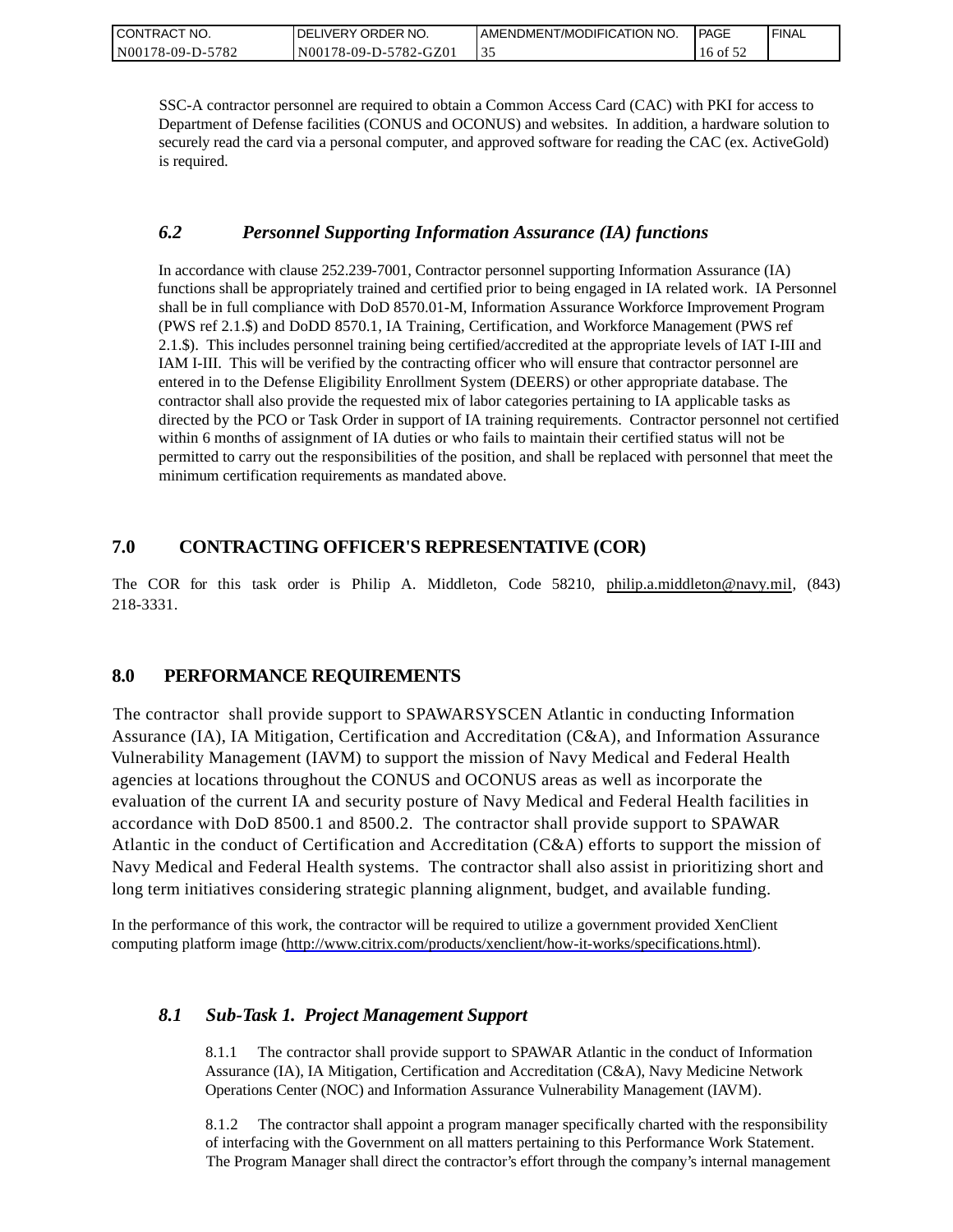| CONTRACT NO.     | <b>IDELIVERY ORDER NO.</b> | I AMENDMENT/MODIFICATION NO. | PAGE           | <b>FINAL</b> |
|------------------|----------------------------|------------------------------|----------------|--------------|
| N00178-09-D-5782 | N00178-09-D-5782-GZ01      | ' 35                         | $\prime$ of 5. |              |

system that shall provide project progress visibility to assure on-time completion of contract requirements. The contractor shall also use best industry practices including ISO/IEC 15288 for System life cycle processes and ISO/IEC 12207 for Software life cycle processes. This shall include providing technical program and project management support that will mitigate the risks to successful program and compliance with SSC Atlantic's Capability Maturity Model Integration (CMMI) Engineering Process Office (EPO) program. The contractor as part of a team will support projects at SPAWAR Atlantic at CMMI Level III. The contractor will be required to utilize the processes and procedures already established for the project and the CMMI program, and deliver products that are compliant with the aforementioned processes and procedures. These tasks require the contractor to research and analyze technical and management information and data, costs, performance trends, and project progress based on earned value management (EVM). The contractor shall participate in design reviews, technical reviews, audits and discussions, and shall provide SPAWAR Atlantic with management status reports that will be updated and delivered on a weekly/monthly basis, or as required.

### *8.2 Sub-Task 2. Facilitation*

8.2.1 The contractor shall assist in planning, coordinating, and facilitating meetings with the principals, develop material to support the meetings, and ensure all action items are tracked through completion. Meetings shall be held weekly unless otherwise directed.

### *8.3 Sub-Task 3. SCTS Deployment Support*

8.3.1 The contractor shall conduct the installation of the JTF/GNO mandated SCTS system to support the IAVM program at locations throughout the CONUS and OCONUS areas.

#### *8.4 Sub-Task 4. Network Device Hardening Analysis*

8.4.1 The contractor shall provide assistance in the management of the network perimeter improvement by ensuring that approved policies are implemented and controlled at the Outside Security Screening Router (OSSR) ACL, Firewall ruleset, and IPSs. This will ensure that only approved Ports, Protocols, Services (PPS) necessary to do business are opened.

#### *8.5 Sub-Task 5. Site Network IA Assessment Support*

8.5.1 The contractor shall provide support to SPAWAR Atlantic in the conduct of IA Tiger Team efforts at locations throughout the CONUS and OCONUS areas. These Tiger Team efforts would incorporate the evaluation of the current IA and security posture of these facilities. Final reports would be generated and delivered to SPAWAR Atlantic to support mitigation efforts and the development of an overall IA strategy.

#### *8.6 Sub-Task 6. Site Network Remediation and Mitigation support*

8.6.1 The contractor shall conduct the mitigation efforts at locations throughout the CONUS and OCONUS areas. These efforts will incorporate the evaluation of the current IA and security posture of these facilities in accordance with 8500.1 and 8500.2. Also provide final reports to SPAWAR Atlantic that can assist in the development of an overall Enterprise mitigation strategy.

#### *8.7 Sub-Task 7. Program of Record and Site Certification and Accreditation Packages*

8.7.1 The contractor shall provide support to SPAWAR Atlantic in the conduct of Certification and Accreditation (C&A) efforts. These efforts would be in accordance with Navy Medical and Federal Health systems IA documentation at various locations throughout the CONUS and OCONUS areas, as required.

### *8.8 Sub-Task 8. Navy Medicine Network Operations Center Support*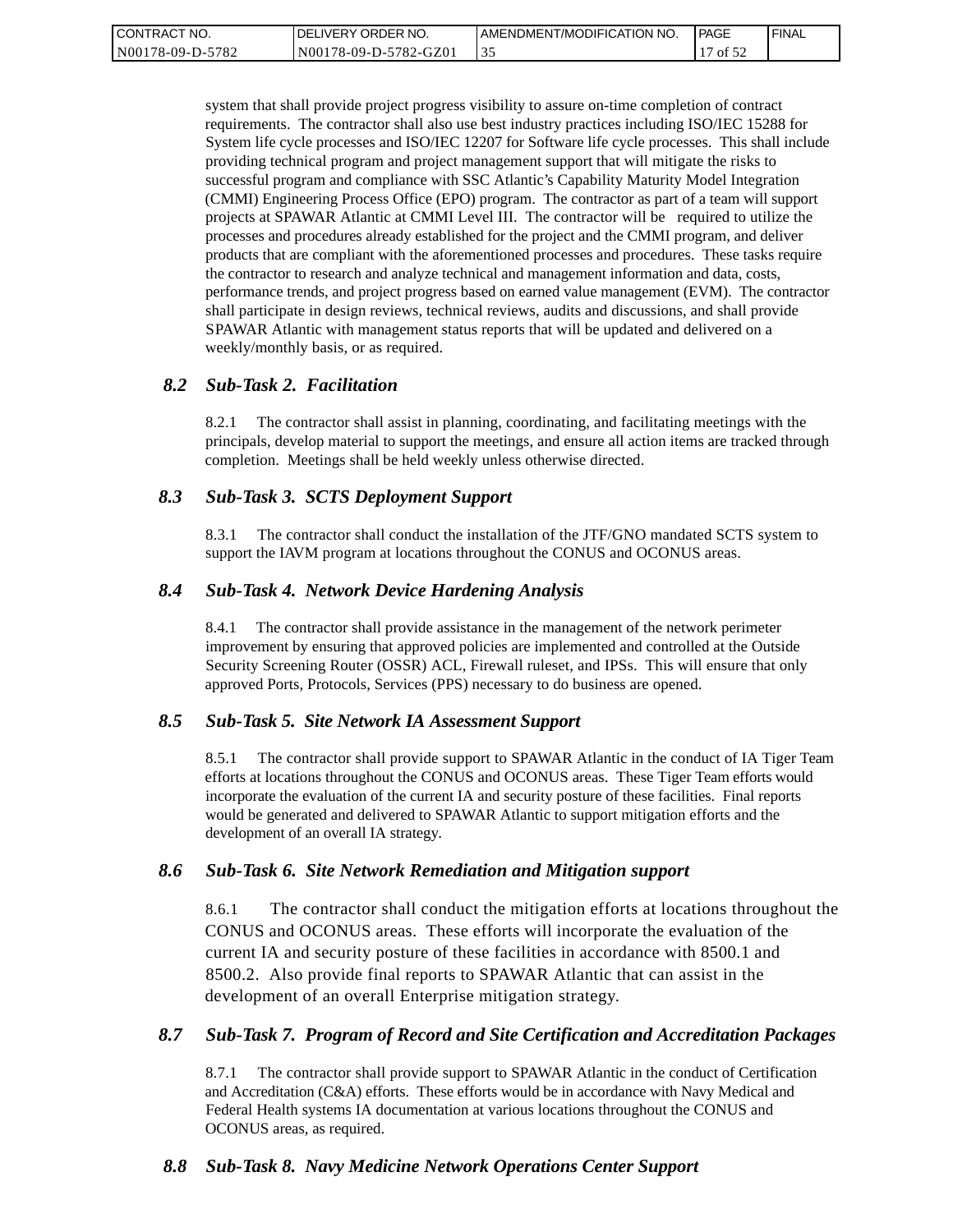| <b>CONTRACT</b><br>T NO. | ' ORDER NO.<br><b>DELIVERY</b> | AMENDMENT/MODIFICATION NO. | <b>PAGE</b> | ' FINAL |
|--------------------------|--------------------------------|----------------------------|-------------|---------|
| N00178-09-D-5782         | N00178-09-D-5782-GZ01          | ັ້                         | 18 of 52    |         |

8.8.1 The contractor shall provide support to SPAWAR Atlantic in the 24 x 7 x 365 operations of the Navy Medicine Operations Center. These efforts will incorporate IA, router analysis, firewall analysis, and IAVA compliance.

## **9.0 GOVERNMENT FURNISHED INFORMATION**

The government will furnish a XenClient software image for contractor use when working on government networks

## **10.0 GOVERNMENT FURNISHED MATERIAL**

Not Applicable

## **11.0 GOVERNMENT FURNISHED EQUIPMENT**

Not Applicable

# **12.0 CONTRACTOR FURNISHED MATERIAL**

Miscellaneous Other Direct Costs (ODCs) such as FedEx shipping.

## **13.0 CONTRACTOR FURNISHED EQUIPMENT**

Not Applicable

## **14.0 TRAVEL REQUIREMENTS**

When it becomes necessary for the contractor to travel, the contractor shall submit a request, via email, to the SPAWARSYSCEN Atlantic Task Order Manager seeking approval to travel before initiating any travel plans. All travel claims shall make reference to the e-mail, letter or phone call that granted approval. Failure to gain prior approval may result in disallowance of invoiced travel claims. Emergent travel as directed by the Project Engineer for upgrade support and engineering solutions provided efforts are fair and reasonable and in accordance with the Joint Travel Regulations.

Estimated travel locations are as follows. The following trips are per annum.

| To                   | # of Trips     | # of<br><b>People</b> |
|----------------------|----------------|-----------------------|
| San Diego, CA        | $\overline{2}$ | $\overline{2}$        |
| Ocean Side, CA       | $\overline{2}$ | $\overline{2}$        |
| New Orleans, LA      | 2              | 2                     |
| Oak Harbor, WA       | $\overline{2}$ | $\overline{2}$        |
| Corpus Christi, TX   | 2              | $\overline{2}$        |
| Rota Spain           | $\overline{2}$ | $\overline{2}$        |
| Guam                 | $\overline{2}$ | $\overline{2}$        |
| Guantanamo Bay, Cuba | 2              | $\overline{2}$        |
| Cherry Point, NC     | $\overline{2}$ | $\overline{2}$        |
| Bremerton, WA        | 3              | 3                     |
| LeMoore, CA          | 2              | 2                     |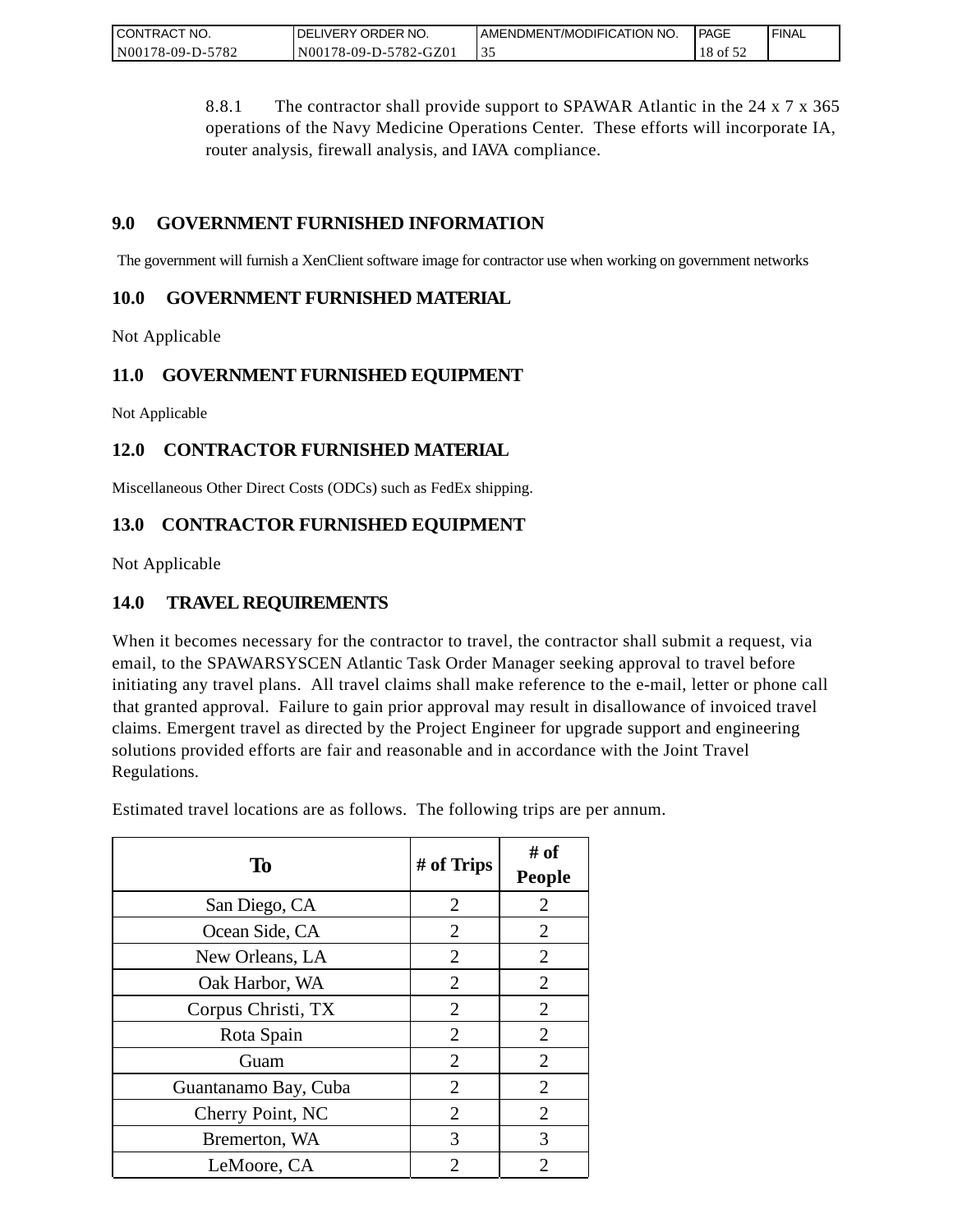| CONTRACT NO.     | <b>IDELIVERY ORDER NO.</b> | AMENDMENT/MODIFICATION NO. | <b>IPAGE</b> | ' FINAL |
|------------------|----------------------------|----------------------------|--------------|---------|
| N00178-09-D-5782 | N00178-09-D-5782-GZ01      |                            | 19 of 52     |         |

| Sigonella, Italy      | $\overline{2}$ | $\overline{2}$ |
|-----------------------|----------------|----------------|
| Naples, Italy         | $\overline{2}$ | $\overline{2}$ |
| Okinawa, Japan        | $\overline{2}$ | $\overline{2}$ |
| Pensacola, FL         | 3              | $\overline{2}$ |
| 29 Palms, CA          | 3              | $\overline{c}$ |
| Bethesda, MD          | 6              | $\overline{c}$ |
| Yokosuka, Japan       | $\overline{2}$ | $\overline{2}$ |
| Jakarta, Indonesia    | $\overline{2}$ | $\overline{2}$ |
| Cairo, Egypt          | $\overline{c}$ | $\overline{2}$ |
| Pearl Harbor, HI      | $\overline{c}$ | $\overline{2}$ |
| Lima, Peru            | $\overline{c}$ | $\overline{2}$ |
| Washington, DC        | 3              | $\mathbf{1}$   |
| San Antonio, TX       | $\overline{4}$ | $\overline{2}$ |
| Robins AFB, GA        | 4              | $\overline{2}$ |
| Ft Belvoir, VA        | $\overline{c}$ | 1              |
| Miramar, CA           | $\overline{2}$ | 1              |
| Hickham AFB, HI       | 4              | $\overline{2}$ |
| Yokota AFB, Japan     | 4              | $\overline{2}$ |
| Patch Barracks, GE    | $\overline{2}$ | $\mathbf{1}$   |
| Molesworth, GB        | $\overline{4}$ | $\overline{2}$ |
| Buckley AFB, CO       | 4              | $\overline{2}$ |
| Manama, Bahrain       | $\overline{2}$ | 1              |
| Fort Benning, GA      | $\overline{c}$ | 1              |
| Fort Bliss, TX        | $\overline{c}$ | 1              |
| Fort Bragg, NC        | $\overline{2}$ | $\mathbf{1}$   |
| Fort Campbell, KY     | $\overline{2}$ | 1              |
| Fort Carson, CO       | $\mathfrak{D}$ | 1              |
| Fort Drum, NY         | $\overline{2}$ | 1              |
| Fort Gordon, GA       | 2              | 1              |
| Fort Hood, TX         | $\overline{c}$ | 1              |
| Fort Huachuca, AZ     | $\overline{2}$ | 1              |
| Fort Irwin, CA        | $\overline{2}$ | 1              |
| Fort Knox, KY         | 2              | 1              |
| Fort Leavenworth, KS  | $\overline{2}$ | 1              |
| Fort Leonard Wood, MO | $\overline{2}$ | 1              |
| Fort Lewis, WA        | $\overline{2}$ | 1              |
| Fort Polk, LA         | $\overline{2}$ | 1              |
| Fort Riley, KS        | $\overline{2}$ | 1              |
| Fort Rucker, AL       | $\overline{2}$ | 1              |
| Fort Sill, OK         | $\overline{2}$ | 1              |
| Fort Stewart, GA      | $\overline{2}$ | 1              |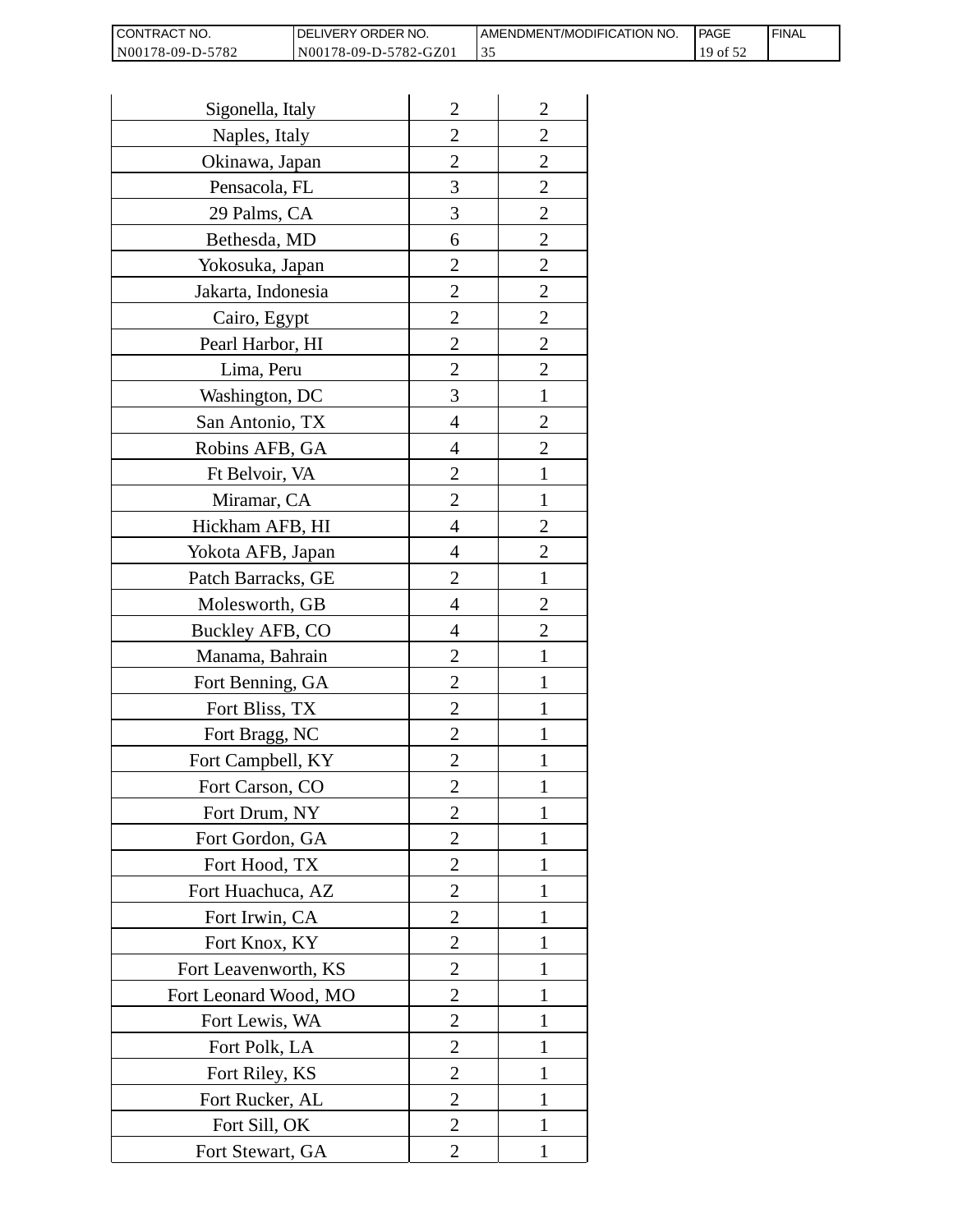| <b>CONTRACT NO.</b> | <b>IDELIVERY ORDER NO.</b> | AMENDMENT/MODIFICATION NO. | <b>IPAGE</b> | ' FINAL |
|---------------------|----------------------------|----------------------------|--------------|---------|
| N00178-09-D-5782    | N00178-09-D-5782-GZ01      |                            | 20 of 52     |         |

| Redstone Arsenal, AL     | $\overline{2}$ | 1            |
|--------------------------|----------------|--------------|
| West Point, NY           | $\overline{2}$ | $\mathbf{1}$ |
| Seoul, South Korea       | $\overline{2}$ | 1            |
| Fort Wainwright, AK      | 2              | 1            |
| Landstuhl, Germany       | 2              | 1            |
| Fort Shafter, HI         | $\overline{2}$ | 1            |
| Fort Jackson, SC         | $\overline{2}$ | 1            |
| Fort Lee, VA             | $\overline{2}$ | 1            |
| Fort Eustis, VA          | $\overline{2}$ | 1            |
| Fort Sam Houston, TX     | 2              | 1            |
| Camp Zama, Japan         | $\overline{2}$ | 1            |
| Langley AFB, VA          | 2              | 1            |
| Beale AFB, CA            | 2              | 1            |
| Vandenberg AFB, CA       | 2              | 1            |
| Kirtland AFB, NM         | $\overline{2}$ | 1            |
| Offutt AFB, NE           | $\overline{2}$ | 1            |
| Peterson AFB, CO         | 2              | 1            |
| Macdill AFB, FL          | $\overline{2}$ | 1            |
| Scott AFB, IL            | $\overline{c}$ | 1            |
| Wright-Patterson AFB, OH | $\overline{2}$ | 1            |
| Ramstein, Germany        | $\overline{2}$ | 1            |
| Aviano AB, Italy         | 2              | 1            |
| Osan AB, South Korea     | 2              | 1            |
| Fairchild AFB, WA        | 2              | 1            |
| Incirlik AB, Turkey      | $\overline{c}$ | 1            |
| Travis AFB, CA           | $\overline{2}$ | 1            |
| Mt. Home AFB, ID         | $\overline{2}$ |              |
| Eielson AFB, AK          | 2              | 1            |
| Cannon AFB, NM           | 2              | 1            |
| Holloman AFB, NM         | $\overline{2}$ | 1            |
| Dyess AFB, TX            | 2              | 1            |
| Goodfellow AFB, TX       | $\overline{2}$ | 1            |
| Laughlin AFB, TX         | 2              | 1            |
| Sheppard AFB, TX         | 2              | 1            |
| Altus AFB, OK            | $\overline{2}$ | 1            |
| Barksdale AB, LA         | 2              | 1            |
| Columbus AFB, MS         | 2              | 1            |
| Keesler AFB, LA          | 2              | 1            |
| Randolph AB, TX          | $\overline{2}$ | $\mathbf{1}$ |
| Shaw AFB, SC             | $\overline{2}$ | 1            |
| Seymour Johnson AFB, NC  | 2              | 1            |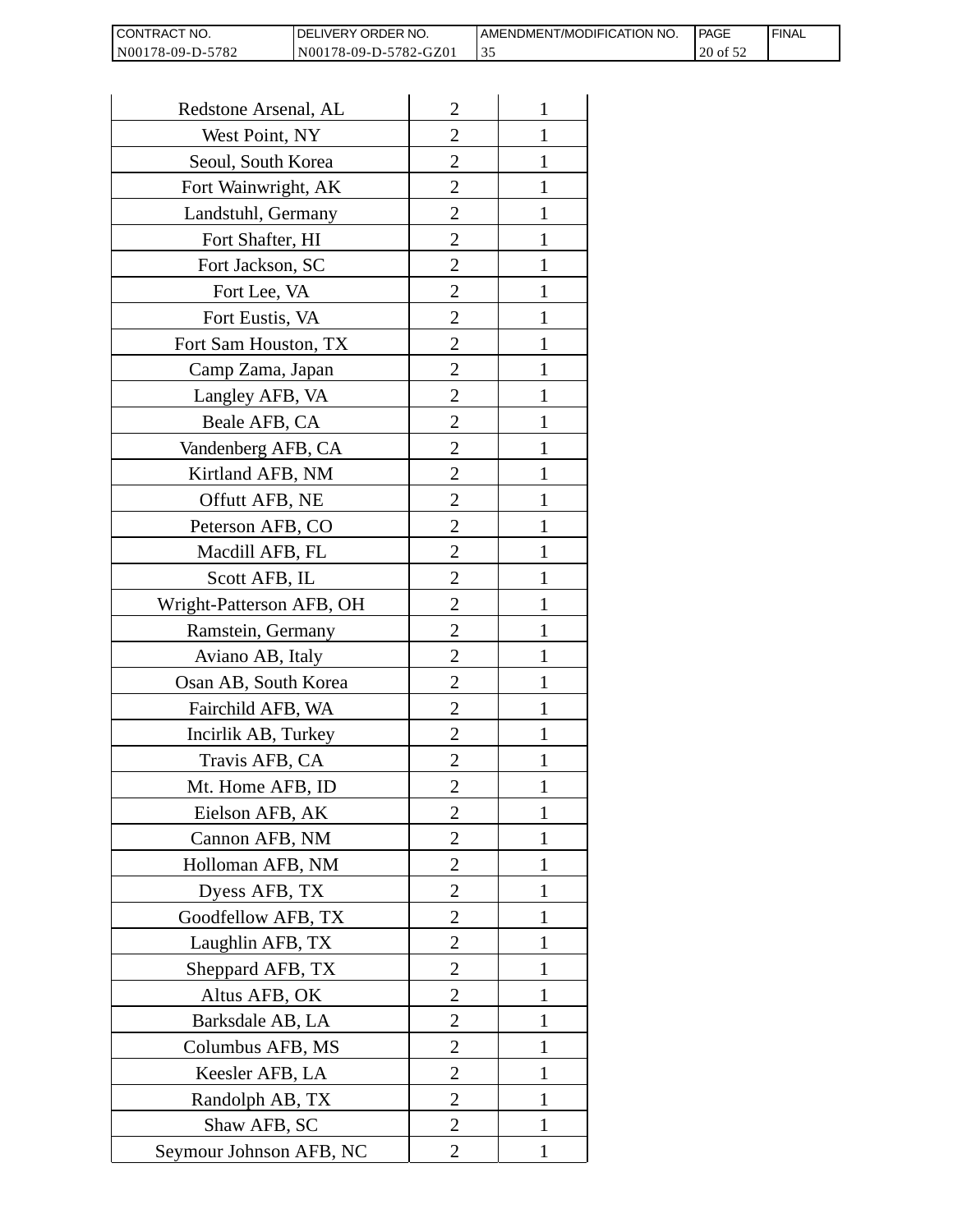| <b>CONTRACT</b><br>T NO. | DELIVERY ORDER NO.    | AMENDMENT/MODIFICATION NO. | <b>IPAGE</b> | ' FINAL |
|--------------------------|-----------------------|----------------------------|--------------|---------|
| N00178-09-D-5782         | N00178-09-D-5782-GZ01 |                            | of 52<br>"   |         |

| CONTRACT NO.<br>N00178-09-D-5782 | DELIVERY ORDER NO.<br>N00178-09-D-5782-GZ01 |                | AMENDMENT/MOI<br>35 |
|----------------------------------|---------------------------------------------|----------------|---------------------|
|                                  |                                             |                |                     |
| McGuire AFB, NJ                  |                                             | $\overline{2}$ | 1                   |
| Andrews AFB, DC                  |                                             | 2              | 1                   |
| Bolling AFB, DC                  |                                             | 2              | 1                   |
| Dover AFB, DE                    |                                             | $\overline{2}$ | $\mathbf{1}$        |
| Moody AFB, GA                    |                                             | $\overline{2}$ | 1                   |
| Hurlburt Field AFB, FL           |                                             | $\overline{2}$ | 1                   |
| Maxwell AFB, AL                  |                                             | $\overline{2}$ | 1                   |
| Patrick AFB, FL                  |                                             | $\overline{2}$ | 1                   |
| March AB, CA                     |                                             | $\overline{c}$ | 1                   |
| RAF Lakenheath, England          |                                             | $\overline{2}$ | $\mathbf{1}$        |
| Lajes Field, Portugal            |                                             | $\overline{2}$ | 1                   |
| Grand Forks AFB, ND              |                                             | $\overline{c}$ | 1                   |
| Minot AFB, ND                    |                                             | $\overline{2}$ | 1                   |
| Ellsworth AFB, SD                |                                             | $\overline{c}$ | 1                   |
| McConnell AFB, KS                |                                             | $\overline{c}$ | 1                   |
| Whiteman AFB, MO                 |                                             | $\overline{2}$ | 1                   |
| Tinker AFB, OK                   |                                             | $\overline{2}$ | 1                   |
| Vance AFB, OK                    |                                             | $\overline{c}$ | 1                   |
| Kunsan AB, South Korea           |                                             | $\overline{2}$ | 1                   |
| Hill AFB, UT                     |                                             | $\overline{c}$ | 1                   |
| Malmstrom AFB, MT                |                                             | $\overline{2}$ | 1                   |
| F.E. Warren AFB, WY              |                                             | $\overline{2}$ | $\mathbf{1}$        |
| AF Academy AB, CO                |                                             | $\overline{2}$ | 1                   |
| Eglin AFB, FL                    |                                             | $\overline{c}$ | $\mathbf{1}$        |
| Kansas ANG, KS                   |                                             | $\overline{c}$ |                     |
| Spangdahlem AB, Germany          |                                             | $\overline{2}$ | 1                   |
| Little Rock AFB, AR              |                                             | 2              | 1                   |
| Tyndall AFB, FL                  |                                             | $\overline{2}$ | $\mathbf{1}$        |
| Pennsylvania ANG, PA             |                                             | $\overline{2}$ | 1                   |
| Edwards AFB, CA                  |                                             | 2              | 1                   |
| Los Angeles AFB, CA              |                                             | $\overline{2}$ | 1                   |
| Nellis AFB, NV                   |                                             | 2              | 1                   |
| Davis Monthan AFB, AZ            |                                             | $\overline{c}$ | 1                   |
| Luke AFB, AZ                     |                                             | $\overline{2}$ | 1                   |
| Elemendorf AFB, AK               |                                             | $\overline{2}$ | 1                   |
| Hanscom AFB, MA                  |                                             | $\overline{2}$ | 1                   |
| Kadena AB, Japan                 |                                             | 2              | 1                   |
| Misawa, Japan                    |                                             | $\overline{2}$ | 1                   |
| Atlanta, GA                      |                                             | $\overline{2}$ | 1                   |
| <b>DELIVERABLES</b><br>15.0      |                                             |                |                     |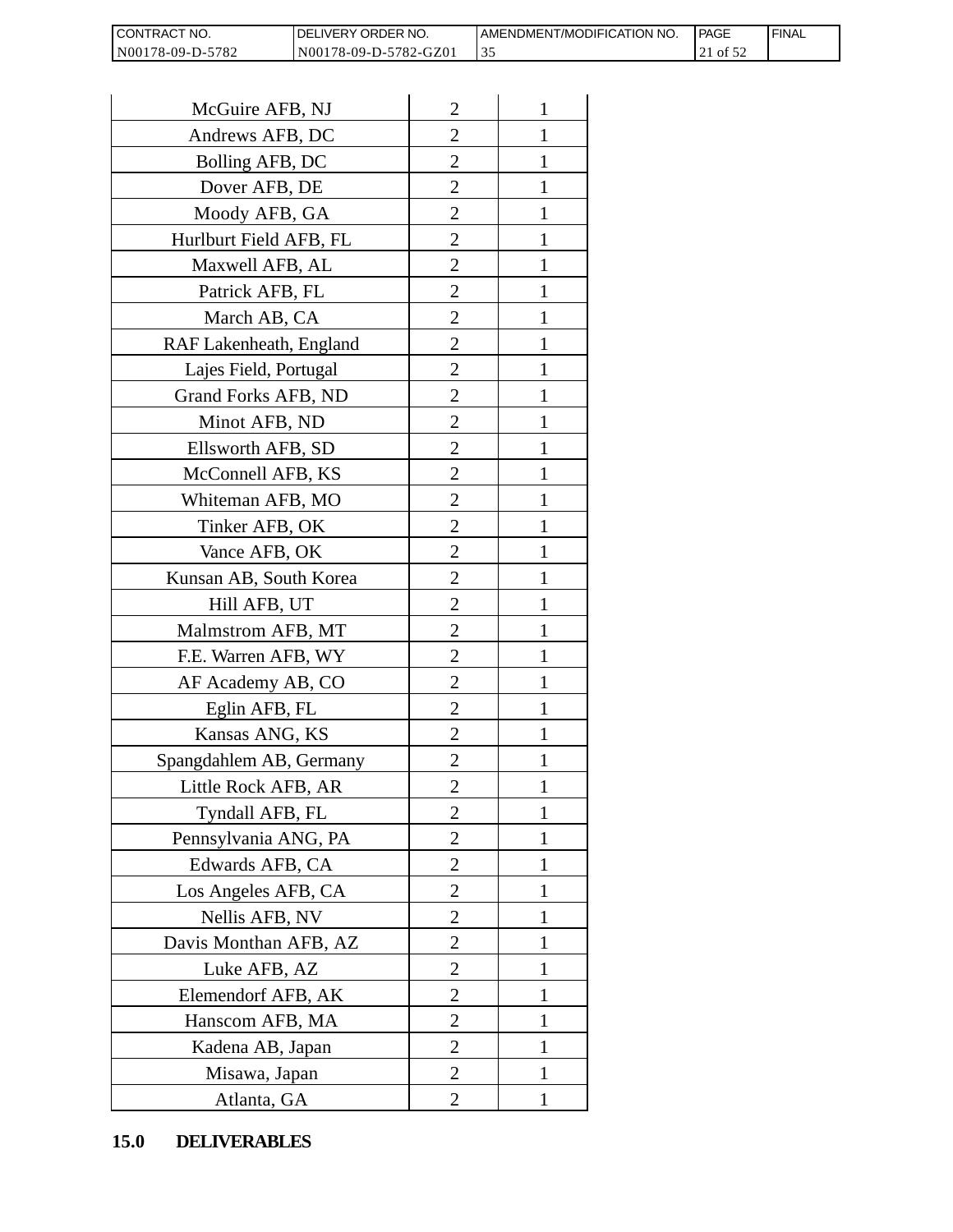| <b>CONTRACT</b><br>" NO. | `NO.<br>DELIVERY ORDER | AMENDMENT/MODIFICATION NO. | l PAGE   | ' FINAL |
|--------------------------|------------------------|----------------------------|----------|---------|
| N00178-09-D-5782         | N00178-09-D-5782-GZ01  | ັ້                         | 22 of 52 |         |

- Conference, Meeting Minutes and Presentation Reports as required CDRL A001
- Technical Reports as required CDRL A002
- Monthly Status Reports CDRL A003
- Monthly Financial Reports CDRL A004
- Weekly Activity Reports (WAR) CDRL A005
- White Papers CDRL A006
- NOC Operations CDRL A007
- Network Architecture Analysis Design as required CDRL A008

| CONTRACT NO.                                                                                                                                  | DELIVERY ORDER NO.                                                                                                                                                                                                                                                                                                                                               | AMENDME |
|-----------------------------------------------------------------------------------------------------------------------------------------------|------------------------------------------------------------------------------------------------------------------------------------------------------------------------------------------------------------------------------------------------------------------------------------------------------------------------------------------------------------------|---------|
| N00178-09-D-5782                                                                                                                              | N00178-09-D-5782-GZ01                                                                                                                                                                                                                                                                                                                                            | 35      |
| • Monthly Status Reports - CDRL A003<br>• Monthly Financial Reports - CDRL A004<br>• White Papers - CDRL A006<br>• NOC Operations - CDRL A007 | • Conference, Meeting Minutes and Presentation Reports as rec<br>• Technical Reports as required - CDRL A002<br>• Weekly Activity Reports (WAR) - CDRL A005<br>• Network Architecture Analysis Design as required - CDRL A                                                                                                                                       |         |
|                                                                                                                                               | Type of Technical Reports - A002                                                                                                                                                                                                                                                                                                                                 |         |
| <b>NOC</b> Operations                                                                                                                         |                                                                                                                                                                                                                                                                                                                                                                  |         |
| Network Architecture Analysis Design                                                                                                          |                                                                                                                                                                                                                                                                                                                                                                  |         |
| <b>Mitigation Reports</b>                                                                                                                     |                                                                                                                                                                                                                                                                                                                                                                  |         |
| <b>SSAA Gap Analysis</b>                                                                                                                      |                                                                                                                                                                                                                                                                                                                                                                  |         |
|                                                                                                                                               |                                                                                                                                                                                                                                                                                                                                                                  |         |
| <b>WORKLOAD ESTIMATE</b><br>16.0                                                                                                              |                                                                                                                                                                                                                                                                                                                                                                  |         |
| Contract.                                                                                                                                     | The following workload data is provided for informational purposes                                                                                                                                                                                                                                                                                               |         |
| Number of man-hours: 121,408 per year                                                                                                         |                                                                                                                                                                                                                                                                                                                                                                  |         |
| Other Direct Costs: \$300,000 per year                                                                                                        |                                                                                                                                                                                                                                                                                                                                                                  |         |
|                                                                                                                                               | C-313 SECURITY REQUIREMENTS (DEC 1999)                                                                                                                                                                                                                                                                                                                           |         |
|                                                                                                                                               | The work to be performed under this contract as delineated in the DI<br>officer insert attachment number] involves access to and handling of o                                                                                                                                                                                                                   |         |
|                                                                                                                                               | In addition to the requirements of the FAR 52.204-2 "Security Requi<br>Security Officer, who shall (1) be responsible for all security aspects of<br>assure compliance with the National Industry Security Program Oper<br>assure compliance with any written instructions from the Security Of<br>Charleston, P.O. Box 190022, North Charleston, SC 29419-9022. |         |
| C-315 WORKWEEK (DEC 1999)                                                                                                                     |                                                                                                                                                                                                                                                                                                                                                                  |         |
|                                                                                                                                               | (a) All or a portion of the effort under this contract will be per<br>normal workweek for Government employees at SPAWAR Sy<br>is Monday through Friday 0730 to 1600. Work at this Gover<br>contractor within the normal workweek unless differing hours<br>Following is a list of holidays observed by the Government:                                          |         |
|                                                                                                                                               | Name of Holiday Time of Observance                                                                                                                                                                                                                                                                                                                               |         |
| New Year's Day 1 January                                                                                                                      |                                                                                                                                                                                                                                                                                                                                                                  |         |
|                                                                                                                                               | Martin Luther King Jr. Day Third Monday in January                                                                                                                                                                                                                                                                                                               |         |

### **16.0 WORKLOAD ESTIMATE**

The following workload data is provided for informational purposes only to assist you in estimating the price of this Contract.

### *C-313 SECURITY REQUIREMENTS (DEC 1999)*

The work to be performed under this contract as delineated in the DD Form 254, Attachment No. 2 [Contracting officer insert attachment number] involves access to and handling of classified material up to and including Secret.

In addition to the requirements of the FAR 52.204-2 "Security Requirements" clause, the Contractor shall appoint a Security Officer, who shall (1) be responsible for all security aspects of the work performed under this contract, (2) assure compliance with the National Industry Security Program Operating Manual (DODINST 5220.22M), and (3) assure compliance with any written instructions from the Security Officer Code OA1, SPAWAR Systems Center Charleston, P.O. Box 190022, North Charleston, SC 29419-9022.

### *C-315 WORKWEEK (DEC 1999)*

(a) All or a portion of the effort under this contract will be performed on a Government installation. The normal workweek for Government employees at SPAWAR Systems Center Charleston and its Detachments is Monday through Friday 0730 to 1600. Work at this Government installation, shall be performed by the contractor within the normal workweek unless differing hours are specified on the individual task orders. Following is a list of holidays observed by the Government: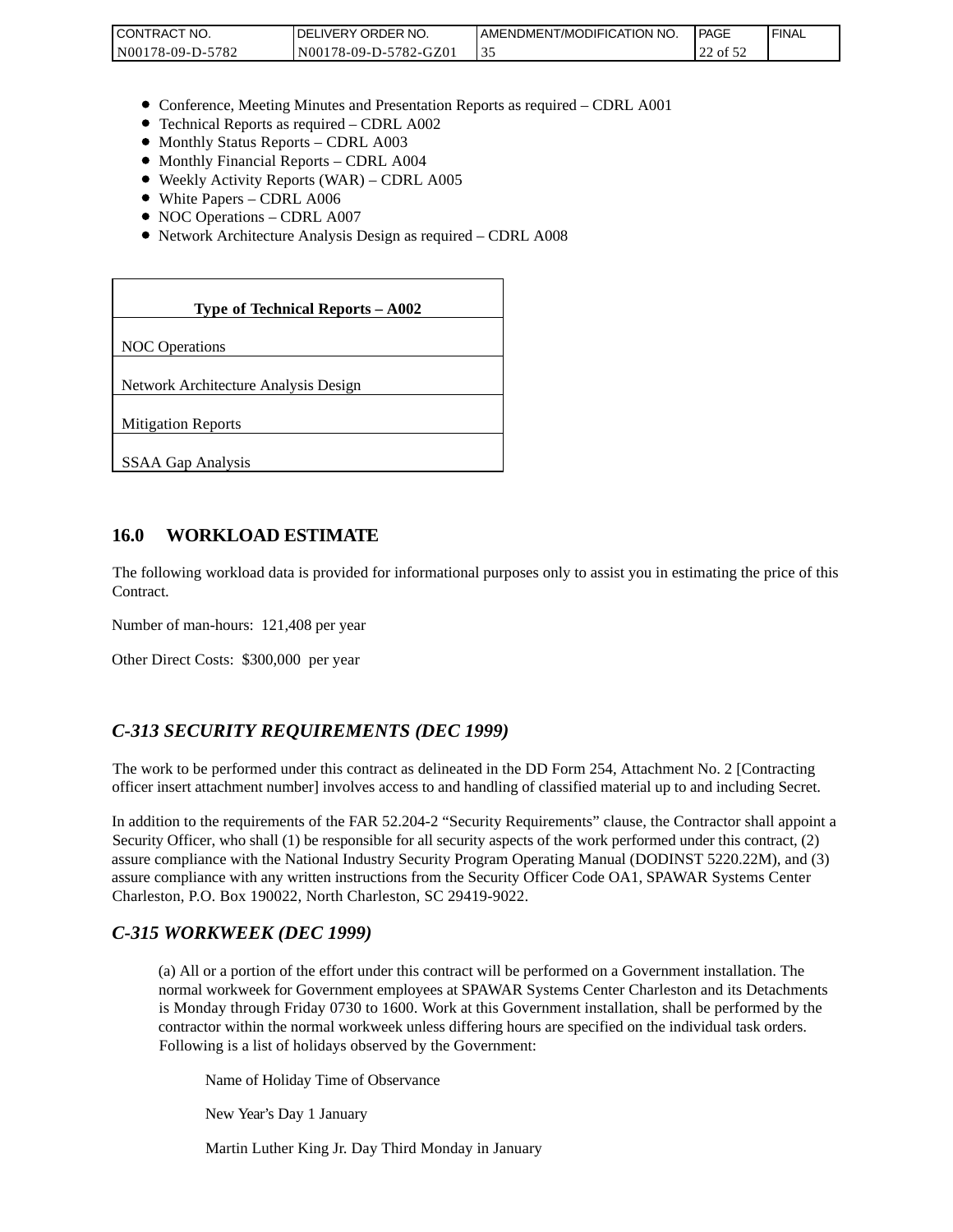| CONTRACT NO.     | <b>IDELIVERY ORDER NO.</b> | AMENDMENT/MODIFICATION NO. | PAGE         | ' FINAL |
|------------------|----------------------------|----------------------------|--------------|---------|
| N00178-09-D-5782 | N00178-09-D-5782-GZ01      |                            | of $52$<br>ت |         |

President's Day Third Monday in February

Memorial Day Last Monday in May

Independence Day 4 July

Labor Day First Monday in September

Columbus Day Second Monday in October

Veteran's Day 11 November

Thanksgiving Day Fourth Thursday in November

Christmas Day 25 December

(b) If any of the above holidays occur on a Saturday or a Sunday, then such holiday shall be observed by the Contractor in accordance with the practice as observed by the assigned Government employees at the using activity.

(c) If the Contractor is prevented from performance as the result of an Executive Order or an administrative leave determination applying to the using activity, such time may be charged to the contract as direct cost provided such charges are consistent with the Contractor's accounting practices.

(d) This contract does not allow for payment of overtime during the normal workweek for employees who are not exempted from the Fair Labor Standards Act unless expressly authorized by the Ordering Officer. Under Federal regulations the payment of overtime is required only when an employee works more than 40 hours in a normal week period.

# *C-317 NOTICE TO CONTRACTOR OF CERTAIN DRUG DETECTION PROCEDURES (DEC 1999)*

(a) Pursuant to Navy policy applicable to both Government and contractor personnel, measures will be taken to prevent the introduction and utilization of illegal drugs and related paraphernalia into Government Work areas.

(b) In furtherance of the Navy's drug control program, unannounced periodic inspections of the following nature may be conducted by installation security authorities:

(1) Routine inspection of contractor occupied work spaces.

(2) Random inspections of vehicles on entry or exit, with drug detection dog teams as available, to eliminate them as a safe haven for storage of or trafficking in illegal drugs.

(3) Random inspections of personnel possessions on entry or exit from the installation.

(c) When there is probable cause to believe that a contractor employee on board a naval installation has been engaged in use, possession or trafficking of drugs, the installation authorities may detain said employee until the employee can be removed from the installation, or can be released to the local authorities having jurisdiction.

(d) Trafficking in illegal drug and drug paraphernalia by contract employees while on a military vessel/installation may lead to possible withdrawal or downgrading of security clearance, and/or referral for prosecution by appropriate law enforcement authorities.

(e) The contractor is responsible for the conduct of employees performing work under this contract and is, therefore, responsible to assure that employees are notified of these provisions prior to assignment.

(f) The removal of contractor personnel from a Government vessel or installation as a result of the drug offenses shall not be cause for excusable delay, nor shall such action be deemed a basis for an equitable adjustment to price, delivery or other provisions of this contract.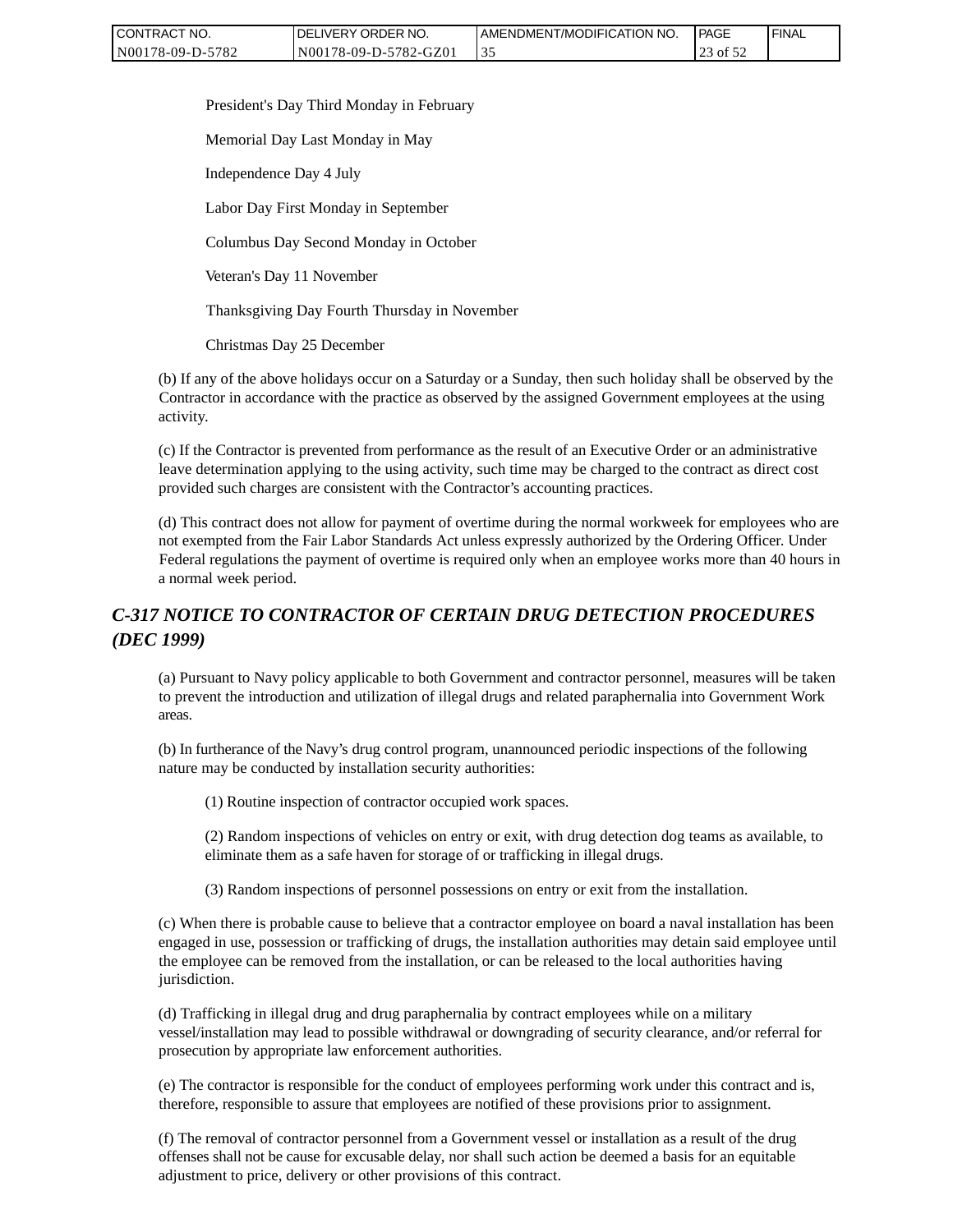| CONTRACT NO.     | DELIVERY ORDER NO.    | AMENDMENT/MODIFICATION NO. | PAGE     | ' FINAL |
|------------------|-----------------------|----------------------------|----------|---------|
| N00178-09-D-5782 | N00178-09-D-5782-GZ01 |                            | 24 of 52 |         |

# *C-718 ACCESSIBILITY OF ELECTRONIC AND INFORMATION TECHNOLOGY (JUN 2001)*

(a) Each Electronic and Information Technology (EIT) supply or service provided under this contract shall comply with the EIT Accessibility Standards listed below:

[The Contracting Officer shall consult with the program office to determine which standards listed in subsection (a) apply and shall check all applicable standards prior to issuing the solicitation.]

\_\_36 C.F.R. § 1194.21 (Software Applications and operating systems

\_\_36 C.F.R. § 1194.22 (Web-based and internet information and applications)

\_\_36 C.F.R. § 1194.23 (Telecommunications products)

\_\_36 C.F.R. § 1194.24 (Video and multimedia products)

\_\_36 C.F.R. § 1194.25 (Self contained, closed products)

\_\_36 C.F.R. § 1194.26 (Desktop and portable computers)

In addition, each EIT supply or service provided under this contract shall comply with 36 C.F.R. § 1194.31 (Functional performance criteria) and 36 C.F.R. § 1194.41 (Information, documentation, and support).

(b) If the Contracting Officer determines that any supply or service delivered under this contract does not comply with the EIT Accessibility Standards, the Contracting Officer will notify the Contractor in writing accordingly. If the Contractor fails to promptly correct or replace the nonconforming products or services with conforming products or services within the delivery schedule contained in the contract, the Government will have the rights and remedies contained in the contract.

*(End of specification)*

# *C-719 EXEMPTION FROM ELECTRONIC AND INFORMATION TECHNOLOGY ACCESSIBILITY REQUIREMENTS (JUN 2001)*

(a) The Government has determined that the following exemption(s) to the Electronic and Information Technology (EIT) Accessibility Standards (36 C.F.R. § 1194) are applicable to this procurement:

\_\_\_\_ The EIT to be provided under this contract has been designated as a National Security System.

\_\_\_\_ The EIT acquired by the contractor is incidental to this contract.

\_\_\_\_ The EIT to be provided under this contract would require a fundamental alteration in the nature of the product or its components in order to comply with the EIT Accessibility Standards.

\_\_\_\_ The EIT to be provided under this contract will be located in spaces frequented only by service personnel for maintenance, repair, or occasional monitoring of equipment.

\_\_\_\_ Compliance with the EIT Accessibility Standards would impose an undue burden on the agency.

\_\_\_\_ The EIT to be provided under this contract is purchased in accordance with FAR Subpart 13.2 prior to January 1, 2003.

(b) Notwithstanding that an exemption exists, the Contractor may furnish supplies or services provided under this contract that comply with the EIT Accessibility Standards (36 C.F.R. § 1194).

### *C-720 PERFORMANCE BASED REVIEW AND ACCEPTANCE PROCEDURES*

This is a performance based order, as defined in FAR Part 37.6. Contractor performance will be reviewed in accordance with the Quality Assurance Plan as follows:

#### *QUALITY ASSURANCE PLAN*

(1) Objective: The purpose of this plan is to provide a quality assurance plan for the services contracted under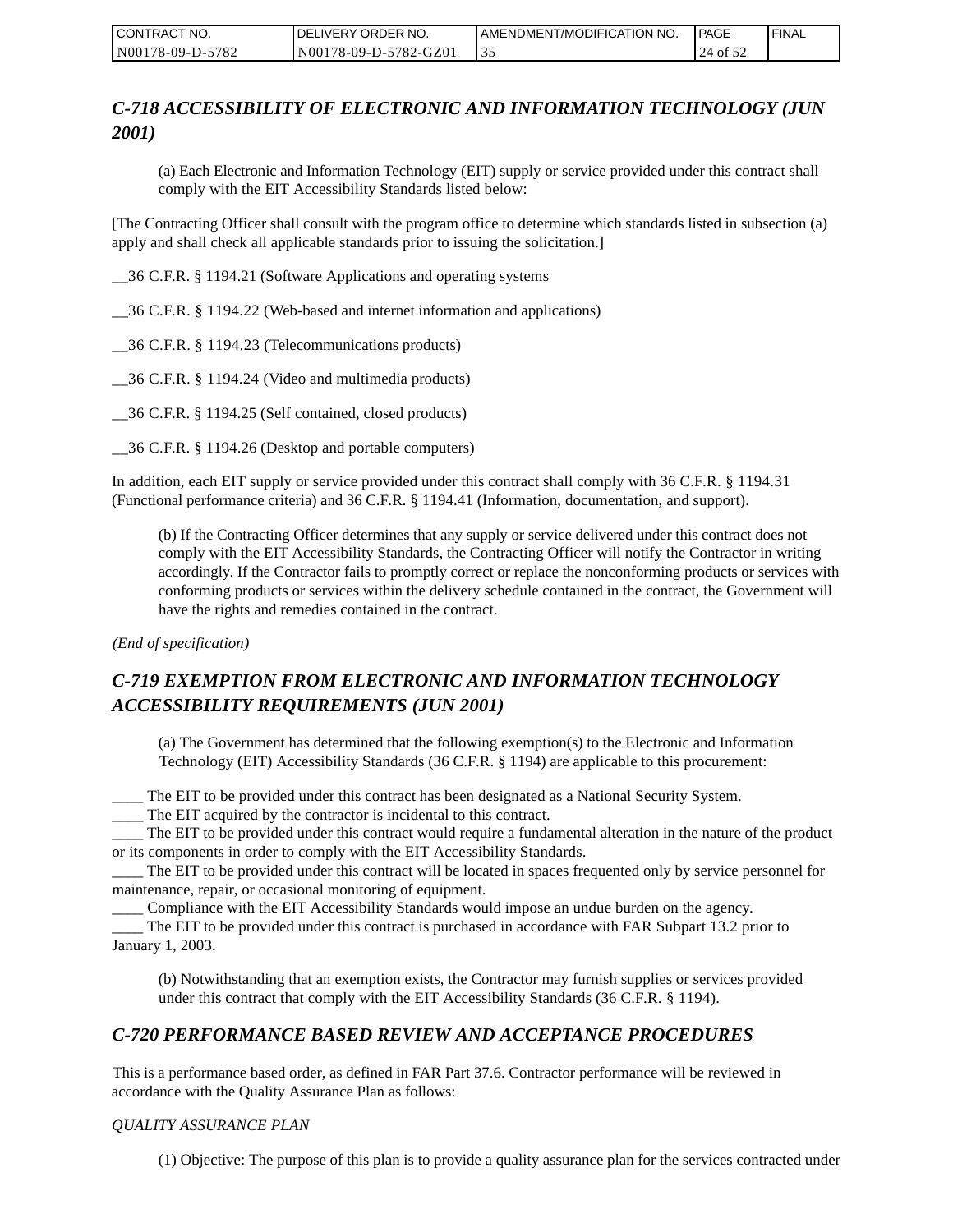| CONTRACT NO.     | <b>IDELIVERY ORDER NO.</b> | AMENDMENT/MODIFICATION NO. | PAGE    | <sup>I</sup> FINAL |
|------------------|----------------------------|----------------------------|---------|--------------------|
| N00178-09-D-5782 | N00178-09-D-5782-GZ01      | ັ້                         | - of 52 |                    |

this Task Order. This plan provides a basis for the Task Order Manager (TOM) to evaluate the quality of the contractor's performance. The oversight provided for in this plan, and the remedy established, will help ensure that service levels are of high quality throughout the task order term.

(2) Performance Standards:

a. The deliverables under this task order will be consistently technically accurate.

b. The services delivered under this task order will be consistently of high quality.

c. The contractor's cost control efforts under this task order will be consistently effective (applicable to cost reimbursement task orders).

d. The contractor will be consistently responsive to Government customers in its performance of this task order.

e. For the purposes of this plan, "consistently" is defined as "generally holding true", "persistently over time", and/or "overall uniformly".

(3) Evaluation Methods: The TOM will conduct performance evaluations based on the standards in paragraph 2 above using the following technique:

a. During the performance period of the task order, the TOM will continually and proactively monitor contractor efforts and obtain input from other Government personnel with performance oversight functions to ascertain the level of compliance with the Performance Standards.

b. Every 12 months after the effective date of the task order, the TOM will prepare a Task Order Performance Evaluation (TOPE) documenting the results of the efforts performed under paragraph 3.a. above.

c. The TOM will upload the TOPE to the SeaPort Portal.

(4) Remedy

a. If the annual Performance Evaluation indicates that the contractor has not met one or more of the Performance Standards, the following negative remedy becomes effective: the TOM will submit a negative TOPE on the SeaPort Portal for the applicable Performance Standard.

b. This is a significant negative remedy as the TOPE is a key part of the Performance Monitoring process which:

i. Provides input to the annual Contractor Performance Assessment Report (CPAR); and

ii. Determines the contractor's ability to earn term extensions to its basic SeaPort-e contract in accordance with the Award Term provisions contained therein.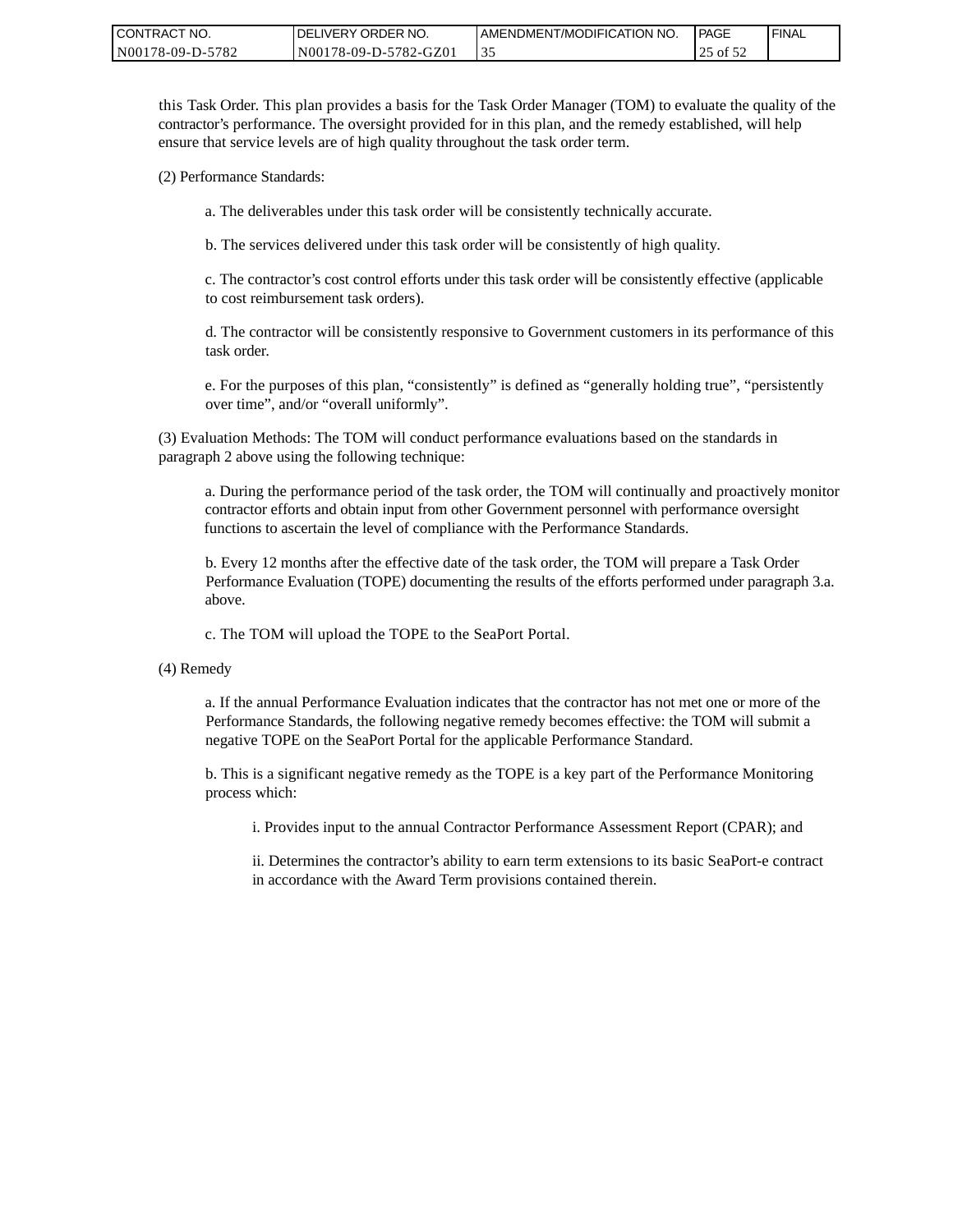| " NO.<br><b>CONTRACT</b> | LIVERY ORDER NO.<br>DEL | AMENDMENT/MODIFICATION NO. | <b>PAGE</b> | ' FINAL |
|--------------------------|-------------------------|----------------------------|-------------|---------|
| N00178-09-D-5782         | N00178-09-D-5782-GZ01   | ັ້                         | of 52<br>26 |         |

# **SECTION D PACKAGING AND MARKING**

SHIP TO INFORMATION:

See Section G - Task Order Manager

Packaging and Marking shall be in accordance with Section D of the SeaPort-e Multiple Award IDIQ contract.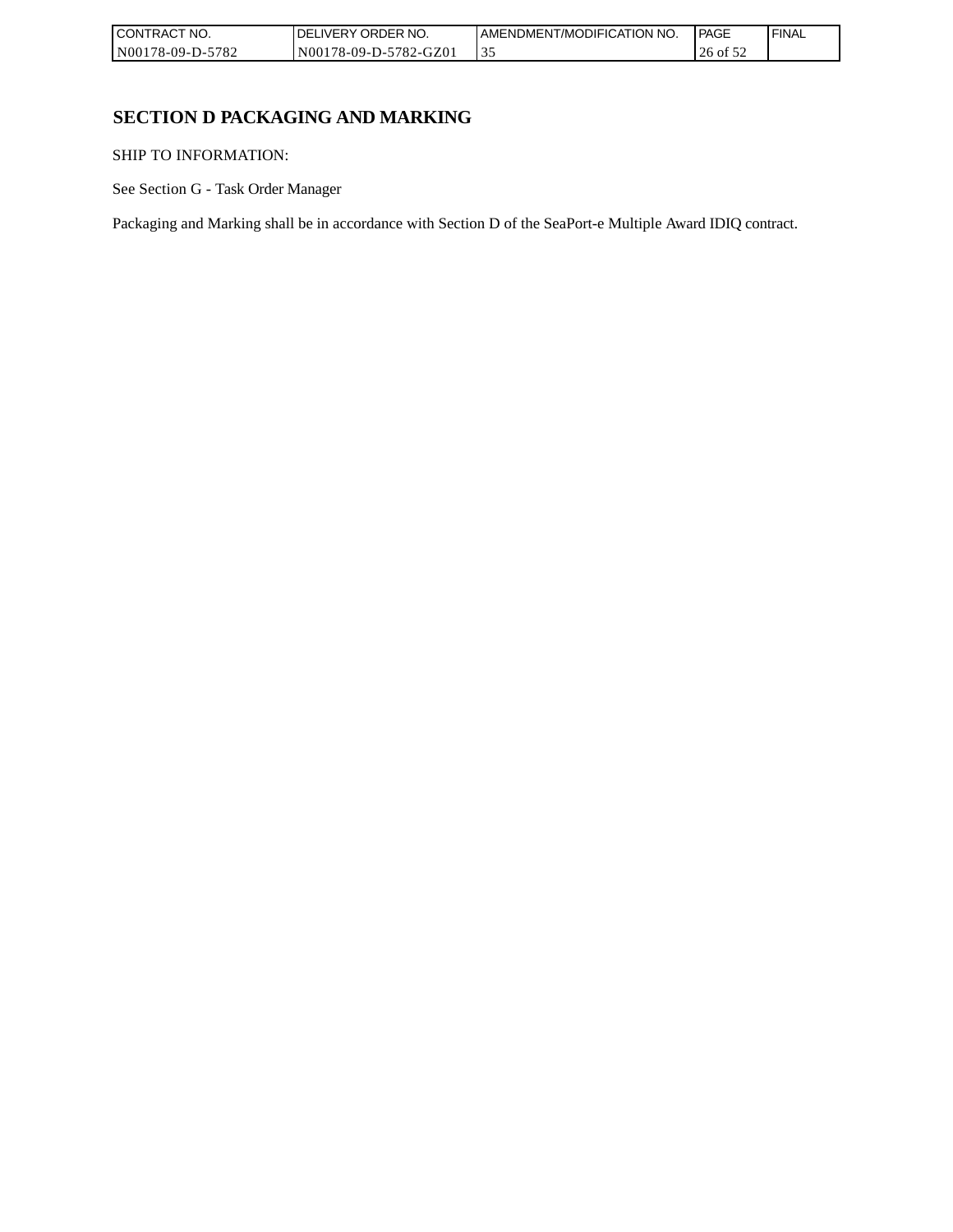| CONTRACT NO.     | ' ORDER NO.<br>DELIVERY | I AMENDMENT/MODIFICATION NO. | l PAGE                      | 'FINAL |
|------------------|-------------------------|------------------------------|-----------------------------|--------|
| N00178-09-D-5782 | N00178-09-D-5782-GZ01   | . J .                        | $\sim$<br>of 52<br>$\sim$ 1 |        |

# **SECTION E INSPECTION AND ACCEPTANCE**

E-303 INSPECTION AND ACCEPTANCE- - DESTINATION (JAN 2002)

Inspection and acceptance of the services to be furnished hereunder shall be made at destination by the Task Order Manager or his duly authorized representative.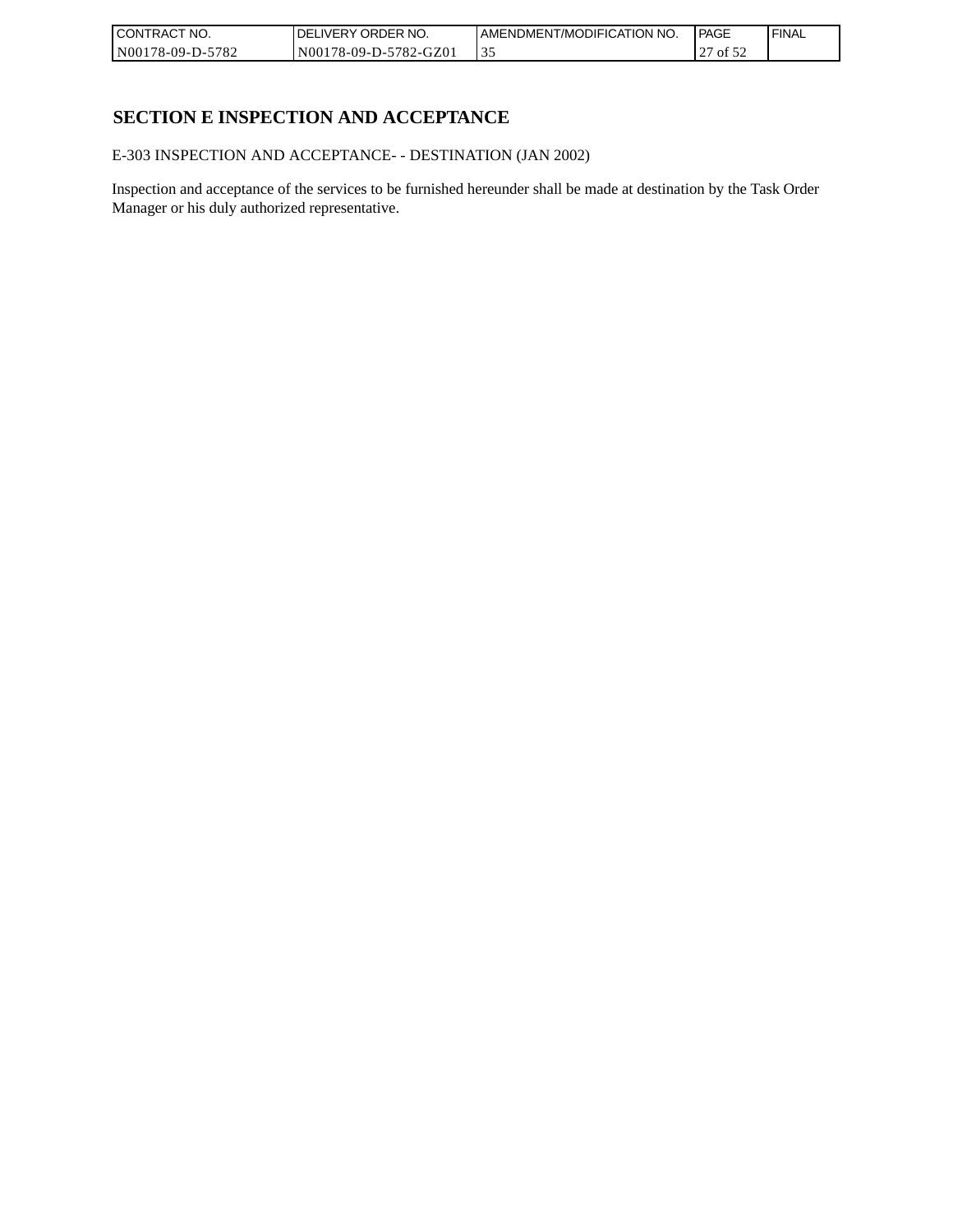| CONTRACT NO.     | <b>IDELIVERY ORDER NO.</b> | AMENDMENT/MODIFICATION NO. | PAGE     | ' FINAL |
|------------------|----------------------------|----------------------------|----------|---------|
| N00178-09-D-5782 | N00178-09-D-5782-GZ01      |                            | 28 of 52 |         |

# **SECTION F DELIVERABLES OR PERFORMANCE**

The periods of performance for the following Items are as follows:

| 4001 | 1/11/2012 - 1/10/2013   |
|------|-------------------------|
| 4002 | $9/11/2012 - 9/10/2013$ |
| 4003 | $9/11/2013 - 9/10/2014$ |
| 4004 | $9/11/2014 - 9/10/2015$ |
| 4005 | $9/11/2015 - 9/12/2016$ |
| 4006 | $9/11/2016 - 7/10/2017$ |
| 6001 | $1/11/2012 - 1/10/2013$ |
| 6002 | $9/11/2012 - 9/10/2013$ |
| 6003 | $9/11/2013 - 9/10/2014$ |
| 6004 | $9/11/2014 - 9/10/2015$ |
| 6005 | $9/11/2015 - 9/10/2016$ |
| 6006 | $9/11/2016 - 7/10/2017$ |
|      |                         |

The periods of performance for the following Items are as follows:

| 4001 | 1/11/2012 - 1/10/2013   |
|------|-------------------------|
| 4002 | $9/11/2012 - 9/10/2013$ |
| 4003 | $9/11/2013 - 9/10/2014$ |
| 4004 | $9/11/2014 - 9/10/2015$ |
| 4005 | $9/11/2015 - 9/12/2016$ |
| 6001 | $1/11/2012 - 1/10/2013$ |
| 6002 | $9/11/2012 - 9/10/2013$ |
| 6003 | $9/11/2013 - 9/10/2014$ |
| 6004 | $9/11/2014 - 9/10/2015$ |
| 6005 | $9/11/2015 - 9/10/2016$ |
|      |                         |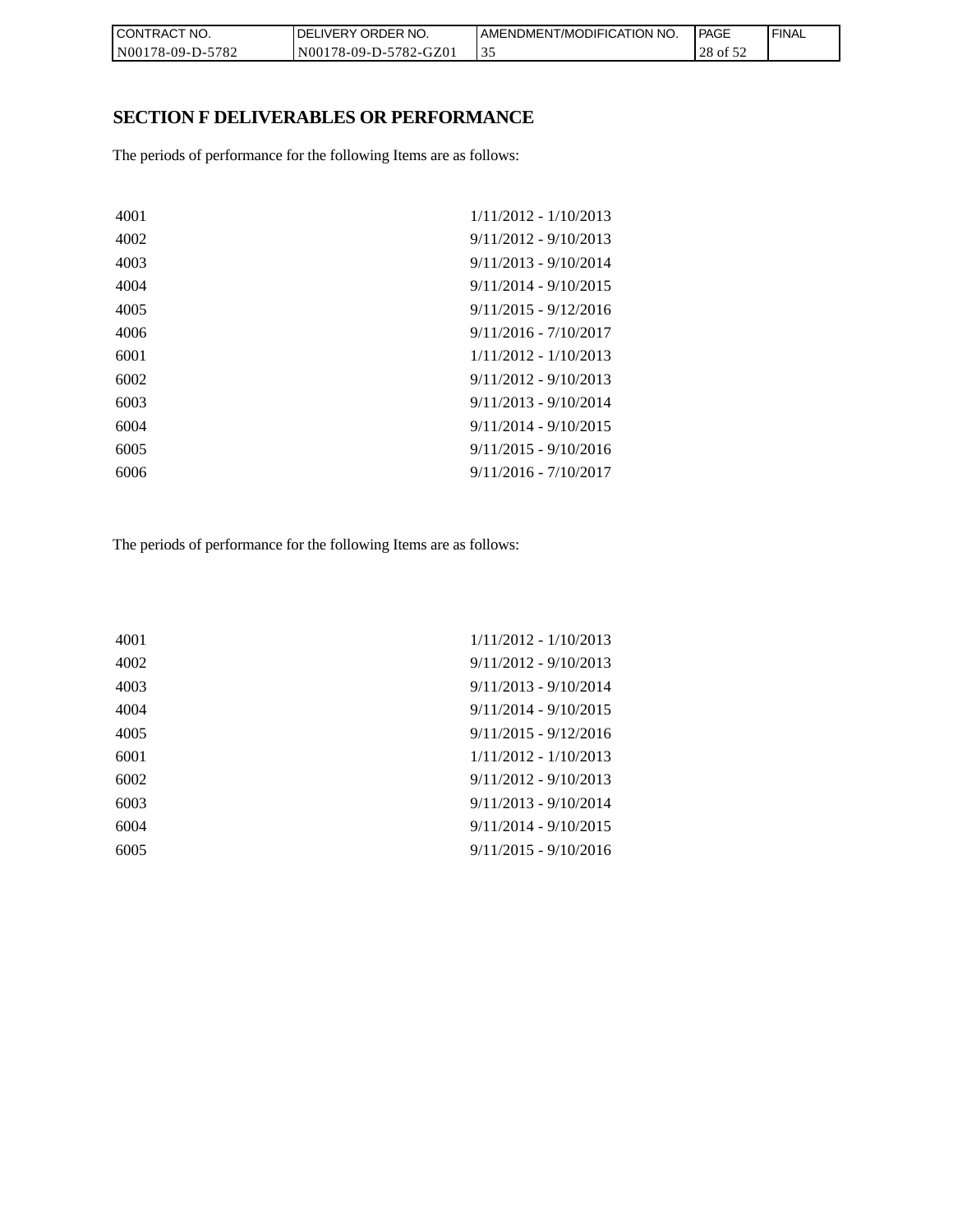| I CONTRACT NO.   | <b>IDELIVERY ORDER NO.</b> | AMENDMENT/MODIFICATION NO. | l PAGE                 | ' FINAL |
|------------------|----------------------------|----------------------------|------------------------|---------|
| N00178-09-D-5782 | N00178-09-D-5782-GZ01      |                            | 20<br>$9$ of $5\angle$ |         |

# **SECTION G CONTRACT ADMINISTRATION DATA**

COR

Philip A. Middleton, Code 58210, P. O. Box 19022 North Charleston, SC 29419-9022 [philip.a.middleton@navy.mil,](mailto:cphilip.a.middleton@navy.mil) 843-218-3331

G-314 TYPE OF CONTRACT (DEC 1999)

This is a CPFF task order.

# **G-317 INVOICING INSTRUCTIONS FOR SERVICES USING WIDE AREA WORK FLOW (WAWF) (JAN 2007)**

(a) Invoices for services rendered under this task order shall be submitted electronically through the Wide Area Work Flow-Receipt and Acceptance (WAWF). The contractor shall submit invoices for payment per contract terms. The Government shall process invoices for payment per contract terms.

(b) The vendor shall have their CAGE Code activated by calling 1-866-618-5988. Once activated, the vendor shall self-register at the WAWF website at [https://wawf.eb.mil.](https://wawf.eb.mil/) Vendor training is available on the internet at [https://wawftraining.eb.mil.](https://wawftraining.eb.mil/) Additional support can be accessed by calling the Navy WAWF Assistance Line at 1-800-559-9293.

(c) Back-up documentation can be included and attached to the invoice in WAWF. Attachments created with any Microsoft Office product, or Adobe (.pdf files), is attachable to the invoice in WAWF.

(d) A separate invoice will be prepared no more frequently than every two weeks. Do not combine the payment claims for services provided under this contract.

| Invoice<br><b>Type</b> | <b>Cost Vouchers</b>              |
|------------------------|-----------------------------------|
| Issued by $N65236$     |                                   |
| Admin<br>by            | S2404A DCMA MANASSAS              |
| <b>DCAA</b><br>Auditor | HAA47F DCAA Fairfax Branch Office |
| Service<br>Approver    | S2404A DCMA MANASSAS              |
| Pay by                 | HQ0338 DFAS COLUMBUS CENTER       |

(e) The following information is provided for completion of the invoice in WAWF:

Pursuant to the requirement at DFARS PGI 204.7108, Payment Instructions (d) (12) none of the standard payment instructions identified in paragraphs  $(d)(1)$  through  $(11)$  of this section are appropriate, the Payment instructions below provide a significantly better reflection of how funds will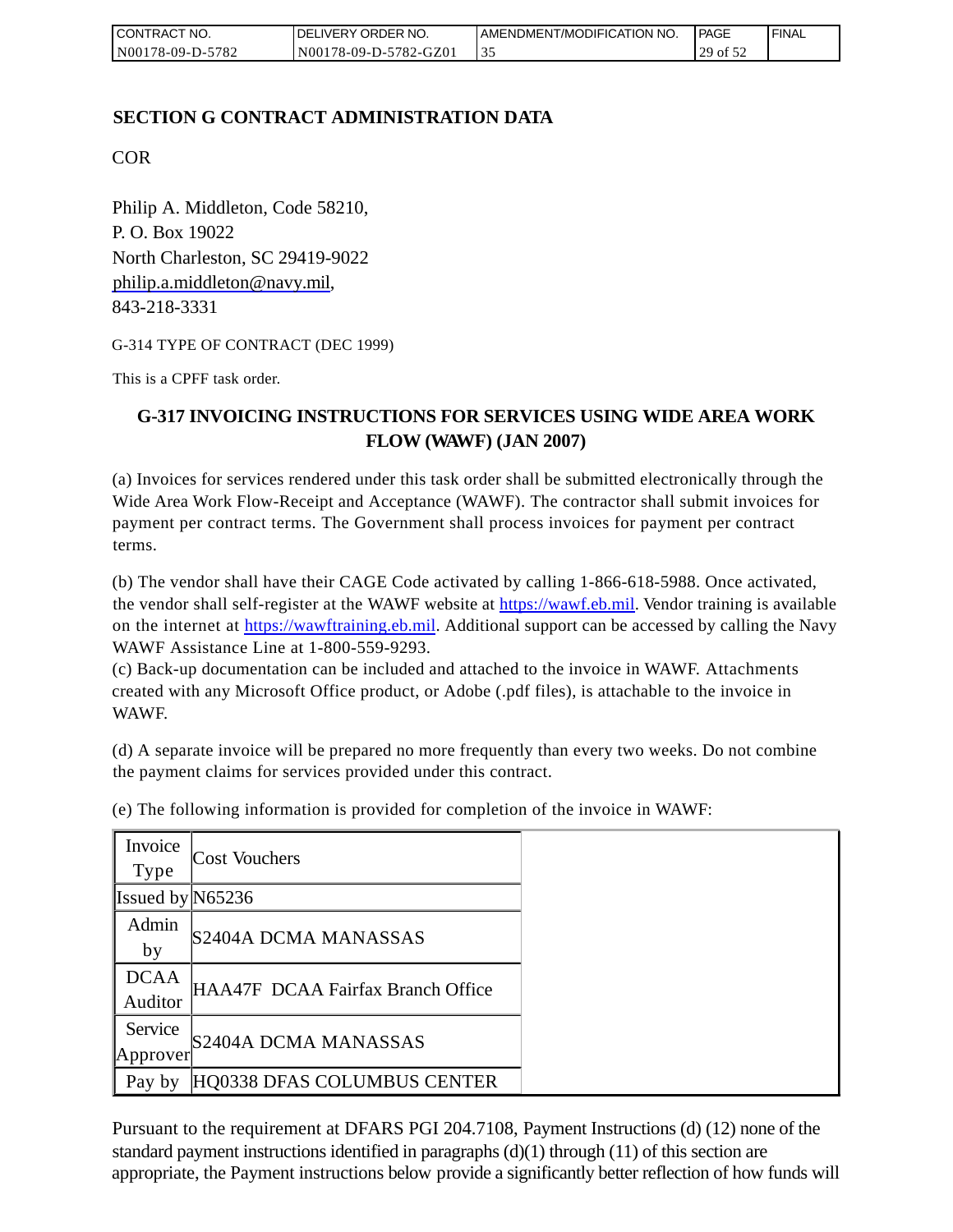| I CONTRACT NO.   | <b>IDELIVERY ORDER NO.</b> | I AMENDMENT/MODIFICATION NO. | <b>PAGE</b> | <b>FINAL</b> |
|------------------|----------------------------|------------------------------|-------------|--------------|
| N00178-09-D-5782 | N00178-09-D-5782-GZ01      | 35                           | 30 of 52    |              |

be expended in support of contract performance.

# **INVOICING AND PAYMENT INSTRUCTIONS FOR MULTIPLE ACCOUNTING CLASSIFICATION CITATIONS**

Consistent with task order clause 5252.232-9206, Segregation of Costs, the contractor shall segregate and accumulate costs for the performance of this task order by the appropriate Accounting Classification Reference Number (ACRN). The contractor's invoice shall identify the appropriate Contract and Task Order numbers. For the work performed, invoiced costs shall be associated to the Contract Line Item Number (CLIN), the Contract Subline Item (SLIN), and the specific ACRN. Invoices submitted to the paying office that do not comply with this requirement will be returned to the contractor for resubmission. The contractor shall provide an electronic copy of each invoice to the Task Order Manager at the time of submission to DCAA/DFAS. The paying office will disburse funds in strict compliance with the amounts invoiced by CLIN/SLIN/ACRN.

### **SPAWAR ATLANTIC OMBUDSMAN**

The SPAWAR Ombudsman for this Task Order is: Steve Harnig- 843-218-4560

Address: PO Box 190022, N. Charleston, SC 29419

Accounting Data

SLINID PR Number Amount -------- -------------------------------------------------- --------------------- 400101 1300239279 25000.00  $T.T.A$  : AA 970130.1212D 2012 010 1 010400807793-1 884 257.22 DRAM 26316 044226 Standard Number: DRAM 26316/AA NWA: 100000579665 0060 ALL TASKS IN THE PWS BASE Funding 25000.00 Cumulative Funding 25000.00 MOD 01 400102 1300286595 270000.00 LLA : AB 9720130 1212 201 2 010 1 010100 80 7700-1 884 257.31 P RM 22085 Standard Number: PRM 22085/AA NWA: 100000579674 0060 ALL TASKS 600101 1300286595 10000.00 LLA : AB 9720130 1212 201 2 010 1 010100 80 7700-1 884 257.31 P RM 22085 Standard Number: PRM 22085/AA NWA: 100000579674 0060 ODCS MOD 01 Funding 280000.00 Cumulative Funding 305000.00 MOD 02 400201 1300298860 1865000.00  $T.T.A$  : AC 9720130.18P2 252 46896 0 068688 2D JTF42 468962 1H303Q Standard Number: N4689612MPJTF42/AA NWA: 100000742221 0060 TASK MCIS CNDSP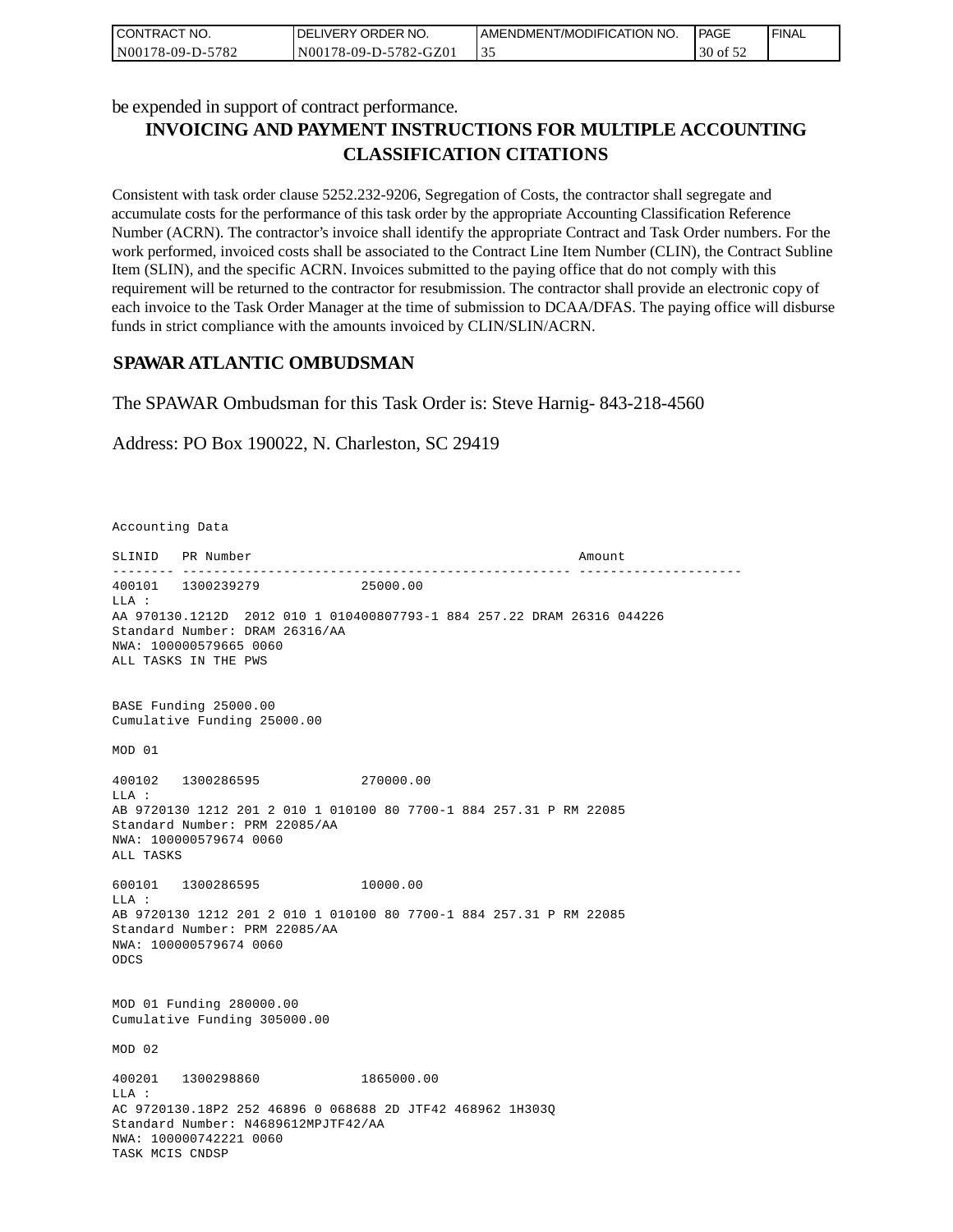600201 1300298860 20000.00  $T.T.A$  : AC 9720130.18P2 252 46896 0 068688 2D JTF42 468962 1H303Q Standard Number: N4689612MPJTF42/AA NWA: 100000742221 0060 ODCS TASK MCIS CNDSP MOD 02 Funding 1885000.00 Cumulative Funding 2190000.00 MOD 03 400202 1300319971 272477.34 LLA : AD 970130.1313D 2013 0101010400807793-1884 257.31 PRM 3347 044226 Standard Number: PRM 33474 NWA: 100000773020 0060 MOD 03 Funding 272477.34 Cumulative Funding 2462477.34 MOD 04 400203 1300332147 185367.00 LLA : AE 9730130 1884 201 3 010 1 010400 80 7793-1 884 257.31 P RM 34293 044226 Standard Number: PRM 34293 NWA: 100000809878 0060 TASK MCIS NETTOPS MOD 04 Funding 185367.00 Cumulative Funding 2647844.34 MOD 05 Funding 0.00 Cumulative Funding 2647844.34 MOD 06 400204 1300354996 150000.00 LLA : AG 970130.1313D 2013 0101010400807793-1884 275.31 PRM35086 044226 Standard Number: PMR 35086 NWA:100000832927-0060 TASK MCIS NETTOPS 400205 1300354996 125000.00 LLA : AH 970130.1313D 2013 0101010400807793-1884 275.31 PRM35050 044226 Standard Number: PRM 35050 NWA: 100000832928-0060 TASK MCIS NETTOPS 600202 1300354996 5000.00 LLA : AH 970130.1313D 2013 0101010400807793-1884 275.31 PRM35050 044226 Standard Number: PRM 35050 NWA: 100000832928-0060 ODCS MCIS NETTOPS MOD 06 Funding 280000.00 Cumulative Funding 2927844.34 CONTRACT NO. N00178-09-D-5782 DELIVERY ORDER NO. N00178-09-D-5782-GZ01 AMENDMENT/MODIFICATION NO. 35 **PAGE**  31 of 52 FINAL

MOD 07 Funding 0.00 Cumulative Funding 2927844.34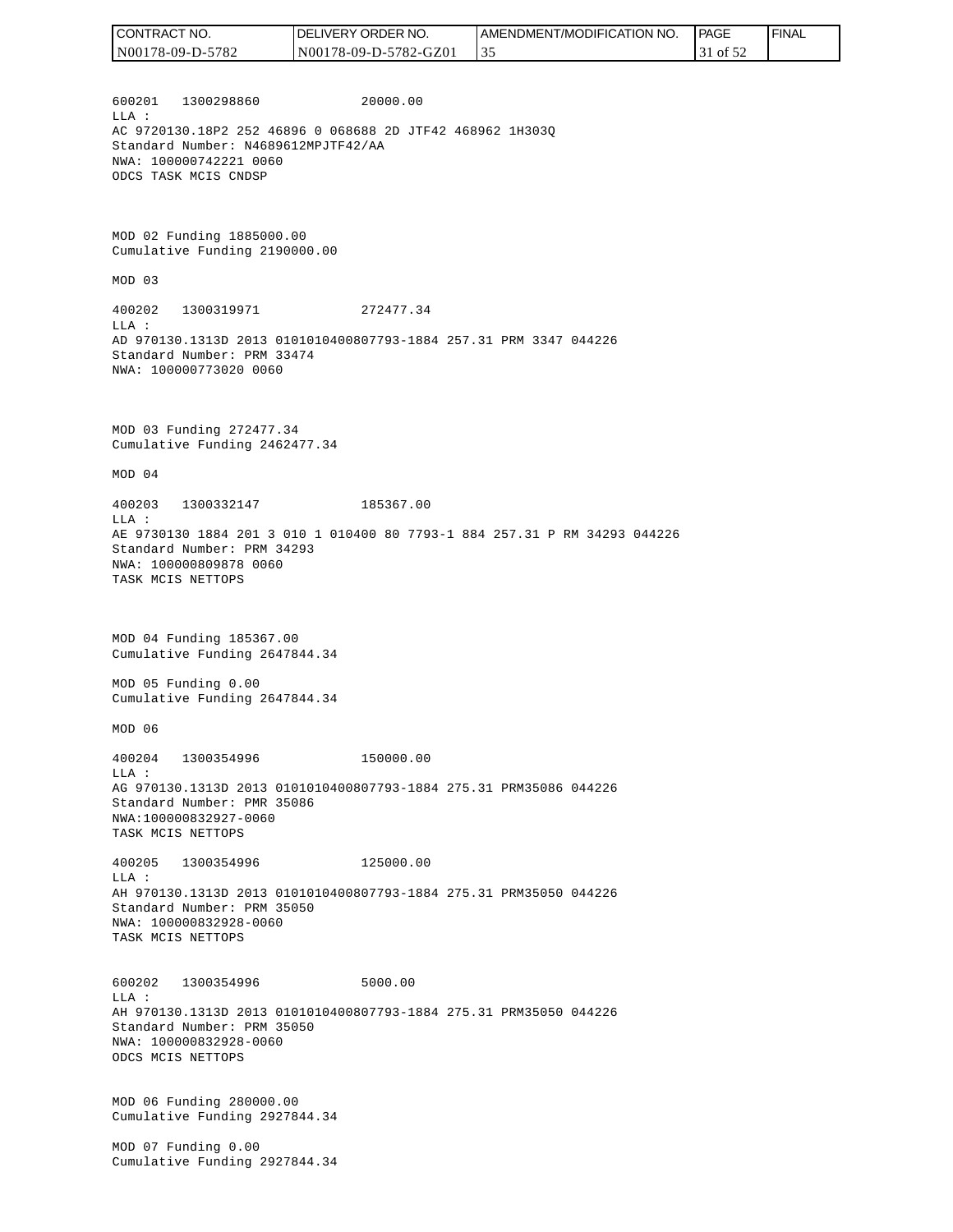| I CONTRACT NO.   | <b>IDELIVERY ORDER NO.</b> | I AMENDMENT/MODIFICATION NO. | <b>PAGE</b> | 'FINAL |
|------------------|----------------------------|------------------------------|-------------|--------|
| N00178-09-D-5782 | N00178-09-D-5782-GZ01      |                              | 32 of 52    |        |

MOD 08 400301 1300373150 1700000.00 LLA : AJ 9730130 18P2 253 46896 0 068688 2D PJTF38 4689631H304Q Standard Number: N4689613MPJTF38 NWA: 100000831524-0060 MCIS NETTOPS 400302 1300373150 180000.00 LLA : AK 9730130 1884 010 10104 0 080779 3 257.31 PRM36219 044226 Standard Number: PRM 36219 NWA: 100000852592-0060 MCIS NETTOPS 400303 1300373150 50000.00 LLA : AL 9730130 1884 010 10104 0 080779 3 257.31 PRM36229 044226 Standard Number: PRM 36229 NWA: 100000852590-0060 MCIS NETTOPS 600301 1300373150 9215.99  $T.T.A$  : AJ 9730130 18P2 253 46896 0 068688 2D PJTF38 4689631H304Q MOD 08 Funding 1939215.99 Cumulative Funding 4867060.33 MOD 09 Funding 0.00 Cumulative Funding 2927844.34 MOD 10 Funding 0.00 Cumulative Funding 4867060.33 MOD 11 400304 1300394554 150000.00 LLA : AM 970130.1414D 1884 0101010400807793 257.31 PRM46252 044226 Standard Number: PRM 46252 NWA: 100000876563 0060 TASK MCIS NETTOPS MOD 11 Funding 150000.00 Cumulative Funding 5017060.33 MOD 12 Funding 0.00 Cumulative Funding 5017060.33 MOD 13 400305 1300415544 450000.00  $L.L.A$  : AN 970130.1414D 1884 0101010400807793 257.31 PRM47234 044226 Standard Number: PRM47234 NWA: 100000876217 0060 MCIS NETTOPS MOD 13 Funding 450000.00 Cumulative Funding 5467060.33 MOD 14 400306 1300436371 432000.00 LLA : AP 970130 1414D 1884 010 10104 0 080779 3 257.31 PRM47625 044226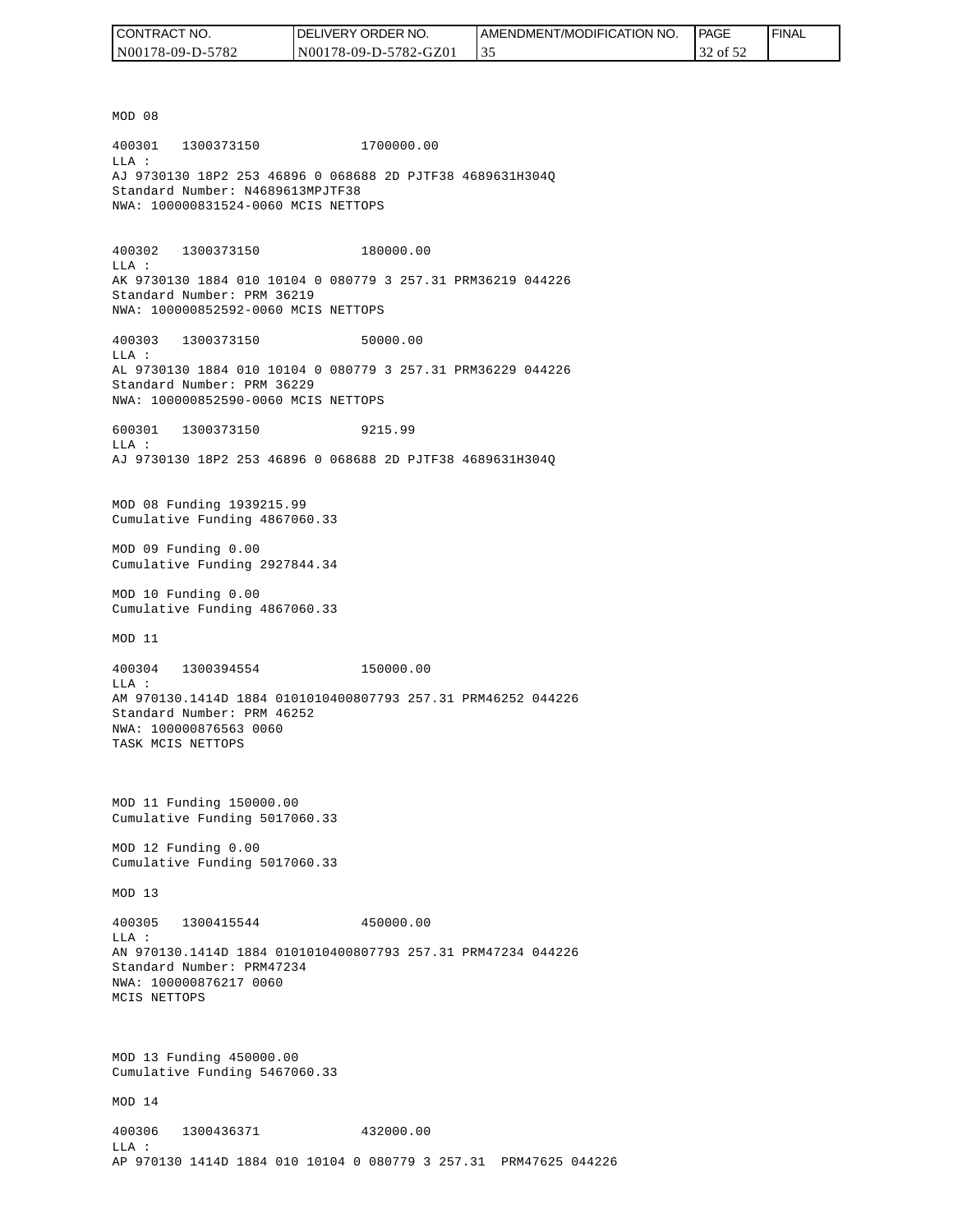CONTRACT NO. DELIVERY ORDER NO. AMENDMENT/MODIFICATION NO. PAGE FINALCONTRACT NO.<br>NO0178-09-D-5<br>Standard Numk<br>NWA: 1000087<br>IA CNDSP SUPP<br>400307 1300<br>400307 1300<br>400307 1300<br>MLA: 2000087<br>NET CNDSP SUPPC<br>600302 1300<br>NET TOPS SUPPC<br>600302 1300<br>LLA: AP 970130 141<br>Standard Numk<br>NWA: 10000087<br>MAD N00178-09-D-5782 N00178-09-D-5782-GZ01 35 33 of 52 Standard Number: PRM 47625 NWA: 100000876218 0060 IA CNDSP SUPPORT 400307 1300436371 100000.00 LLA : AQ 970130 1414D 1884 010 10104 0 080779 3 257.31 PRM47236 044226 Standard Number: PRM 47236 NWA: 100000876564 0060 NETTOPS SUPPORT 600302 1300436371 1000.00 LLA : AP 970130 1414D 1884 010 10104 0 080779 3 257.31 PRM47625 044226 Standard Number: PRM 47625 NWA:100000876218 0060 ODCs IA CNDSP MOD 14 Funding 533000.00 Cumulative Funding 6000060.33 MOD 15 400401 1300443439 146506.30 LLA : AR 970130.1414D 1884 0101010400807793 257.31 PRM47246 044226 Standard Number: PRM 47246 NWA: 100000876513 0060 HAIMS SUPPORT 400402 1300443439 326566.16 LLA : AS 970130.1414D 1884 0101010400807793 257.31 PRM47632 044226 Standard Number: PRM 47632 NWA: 100000876514 0060 HAIMS SUPPORT 400403 1300443439 170045.28 LLA : AT 970130.1414D 1884 0101010400807793 257.31 PRM47629 044226 Standard Number: PRM 47629 NWA: 100000876565 0060 NET OPS 600401 1300443439 2000.00 LLA : AS 970130.1414D 1884 0101010400807793 257.31 PRM47632 044226 Standard Number: PRM 47632 NWA: 100000876514 0060 ODC HAIMS SUPPORT MOD 15 Funding 645117.74 Cumulative Funding 6645178.07 MOD 16 400403 1300443439 100.00 LLA : AT 970130.1414D 1884 0101010400807793 257.31 PRM47629 044226 Standard Number: PRM 47629 NWA: 100000876565 0060 NET OPS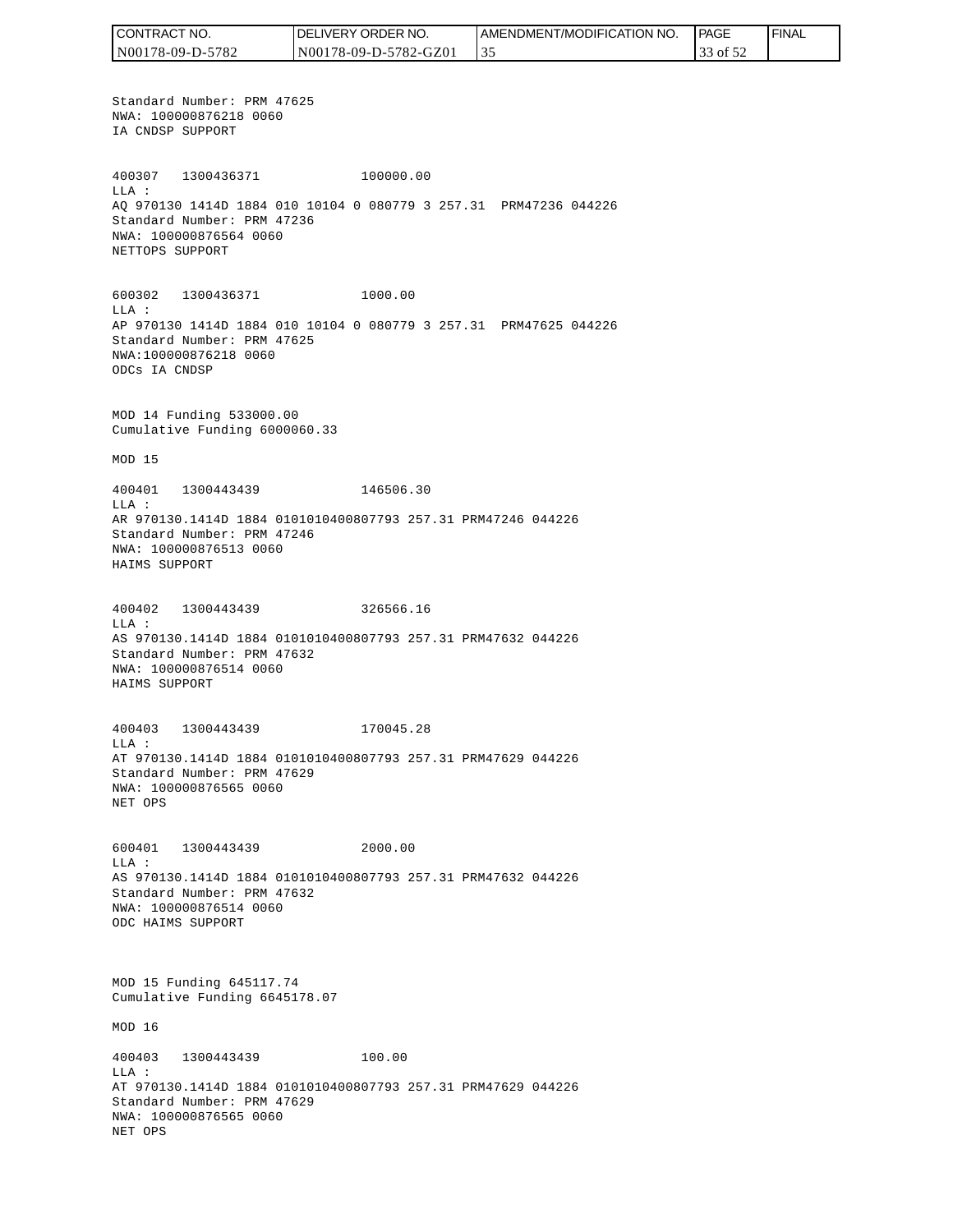| CONTRACT NO.     | <b>IDELIVERY ORDER NO.</b> | AMENDMENT/MODIFICATION NO. | PAGE     | 'FINAL |
|------------------|----------------------------|----------------------------|----------|--------|
| N00178-09-D-5782 | N00178-09-D-5782-GZ01      |                            | 34 of 52 |        |

MOD 16 Funding 100.00 Cumulative Funding 6645278.07 MOD 17 400404 1300447315 79883.00 LLA : AU 9740130.14140 1884 010 10104 0 080779 3 257.31 PRM47236 044226 Standard Number: PRM 47236 NWA#100000876564-0060 400405 1300447315 31866.63 LLA : AV 9740130.1414D 1884 010 10104 0 080779 3 257.31 PRM47625 044226 Standard Number: PRM 47625 NWA# 100000876218-0060 400406 1300447315 1700000.00 LLA : AW 9740130.1414D 1884 010 10104 0 080778 1 257.31 PRM48711 044226 Standard Number: PRM 48711 NWA# 100000961211-0060 600402 1300447315 5000.00 LLA : AW 9740130.1414D 1884 010 10104 0 080778 1 257.31 PRM48711 044226 Standard Number: PRM 48711 NWA#100000961211-0060 MOD 17 Funding 1816749.63 Cumulative Funding 8462027.70 MOD 18 400407 1300481274 175000.00 LLA : AX 970130.1515D-1884 0101010400807793 257.31 044226 PRM510087 Standard Number: PRM510087 PR 1300481274 Funding Doc PRM510087 400408 1300481274 195000.00 LLA : AY 9750130 1884 010 10104 0 080779 3 257.31 PRM58800 044226 130048127400002 Standard Number: PRM58800 PR 1300481274 Funding DOC PRM58800 400409 130048127400004 90000.00 LLA : AZ 9750130 1884 010 10104 0 080779 3 257.31 PRM58810 044226 Standard Number: PRM58810 PR 1300481274 Funding DOC PRM58810 600403 130048127400003 5000.00 LLA : BA 9750130 1884 010 10104 0 080779 3 257.31 PRM58800 044226 Standard Number: PRM58800(odc) PR 1300481274 Funding Doc PRM58800(odc) MOD 18 Funding 465000.00 Cumulative Funding 8927027.70 MOD 19 400410 130049346600001 400000.00  $L.L.A$  : BB 9750130 1884 010 10104 0 080779 3 257.31 PRM510177 044226 Standard Number: PRM510177 ACRN BB: Labor PR 1300493466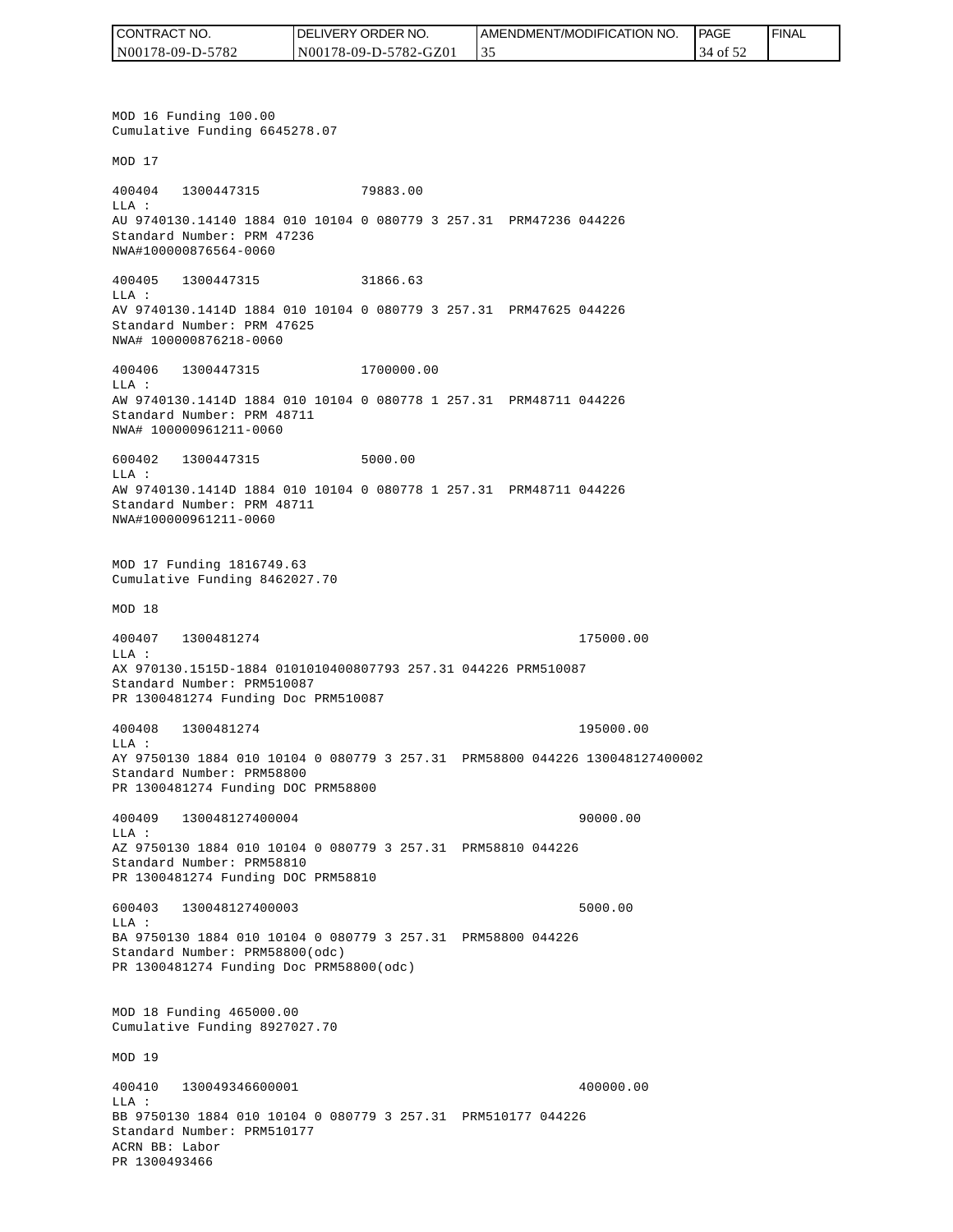DOC: PRM510177 NWA/BS# 100000986791 0060 400411 130049346600002 300000.00 LLA : BC 9750130 1884 010 10104 0 080779 3 257.31 044226 Standard Number: PRM510223 ACRN BC: Labor PR: 1300493466 DOC: PRM510223 NWA/BS# 100000986794 0060 400412 130049346600003 65000.00 LLA : BD 9750130 1884 010 10104 0 080779 3 257.31 PRM58810 044226 Standard Number: PRM58810 ACRN BD: Labor PR 1300493466 DOC NO. PRM58810 NWA/BS# 100000989199 0060 MOD 19 Funding 765000.00 Cumulative Funding 9692027.70 MOD 20 400413 130049476600001 492000.00 LLA : BE 9750130 1882 252 00018 0 068688 2D CV0003 6890151H334Q Standard Number: N6890115RCV0003 PR: 1300494766 COST CODE: 6890151H334Q FUNDING DOC: N6890115RCV0003 NWA: 100001020678 0401 600404 130049476600002 8000.00 LLA : BE 9750130 1882 252 00018 0 068688 2D CV0003 6890151H334Q Standard Number: N6890115RCV0003 PR: 1300494766 COST CODE: 6890151H334Q FUNDING DOC: N6890115RCV0003 NWA:100001020678 0401 MOD 20 Funding 500000.00 Cumulative Funding 10192027.70 MOD 21 400414 130050311200001 362806.38  $T.T.A$  : BF 9750130 1884 010 10104 0 080779 3 257.31 PRM510760 044226 Standard Number: PRM510760 ACRN BF PR1300503112 FUNDING DOC:PRM510760 NWA/BS: 100000986792 0060 EXPIRATION DATE: 9/30/2015 400415 130050311200002 137193.62 LLA : BG 9750130 1884 010 10104 0 080778 3 257.31 PRM510785 044226 Standard Number: PRM510785 ACRN BG PR1300503112 FUNDING DOC:PRM510785 NWA/BS: 100001054404 0060 EXPIRATION DATE: 9/30/2015 CONTRACT NO. N00178-09-D-5782 DELIVERY ORDER NO. N00178-09-D-5782-GZ01 AMENDMENT/MODIFICATION NO. 35 **PAGE**  35 of 52 FINAL

MOD 21 Funding 500000.00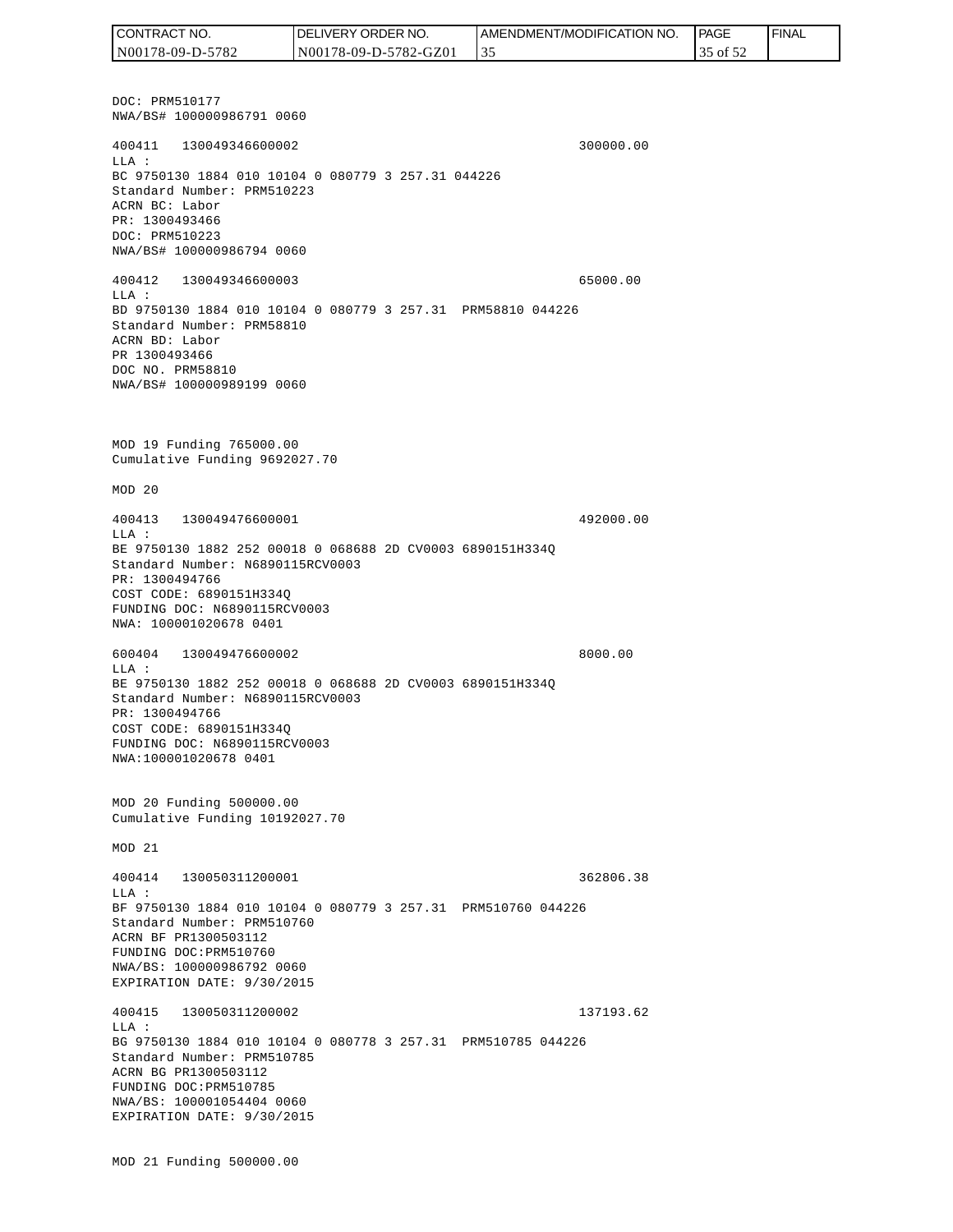| CONTRACT NO.     | <b>IDELIVERY ORDER NO.</b> | AMENDMENT/MODIFICATION NO. | <b>PAGE</b> | ' FINAL |
|------------------|----------------------------|----------------------------|-------------|---------|
| N00178-09-D-5782 | N00178-09-D-5782-GZ01      |                            | 36 of 52    |         |

Cumulative Funding 10692027.70 MOD 22 400408 1300481274 5000.00 LLA : AY 9750130 1884 010 10104 0 080779 3 257.31 PRM58800 044226 130048127400002 Standard Number: PRM58800 PR 1300481274 Funding DOC PRM58800 Realigned +\$5,000.00 from 600403 BA Originally on PR1300481274, this was as directed on PR1300513212 400416 130051321200001 275000.00 LLA : BH 9750130 1884 010 10104 0 080779 3 257.31 PRM510771 044226 Standard Number: PRM510771 ACRN:BH PR1300513212 FUNDING DOC: PRM510771 FUNDS EXPIRATION: 9/30/2015 NWA/BS: 100000989184 0060 400417 130051321200002 130000.00 LLA : BF 9750130 1884 010 10104 0 080779 3 257.31 PRM510760 044226 Standard Number: PRM510760 ACRN:BF PR1300513212 FUNDING DOC: PRM510760 FUNDS EXPIRATION: 9/30/2015 NWA/BS: 100000986792 0060 600403 130048127400003 (5000.00)  $L.L.A$  : BA 9750130 1884 010 10104 0 080779 3 257.31 PRM58800 044226 Standard Number: PRM58800(odc) PR 1300481274 Funding Doc PRM58800(odc)- Realigned to 400408 AY per PR1300513212 MOD 22 Funding 405000.00 Cumulative Funding 11097027.70 MOD 23 400501 130051857200002 20000.00  $L.L.A$  : BD 9750130 1884 010 10104 0 080779 3 257.31 PRM58810 044226 Standard Number: PRM58810 ACRN: BD PR1300518572 FUNDING DOC: PRM58810 EXPIRATION OF FUNDS: 9/30/2015 NWA/BS: 100000989199 0060 400502 130051857200003 76123.00 LLA : BJ 9750130 1884 010 10104 0 080779 3 257.31 PRM510772 044226 Standard Number: PRM510772 ACRN: BJ PR1300518572 FUNDING DOC: PRM510772 EXPIRATION OF FUNDS: 9/30/2015 NWA/BS: 100000989224 0060 400503 130051857200004 94353.76  $T.T.A$  : BF 9750130 1884 010 10104 0 080779 3 257.31 PRM510760 044226 Standard Number: PRM510760 ACRN: BF PR1300518572 FUNDING DOC: PRM510760 EXPIRATION OF FUNDS: 9/30/2015 NWA/BS: 100000986792 0060 400504 130051857200005 125000.00 LLA : BK 9750130 1884 010 10104 0 080779 3 257.31 PRM510762 044226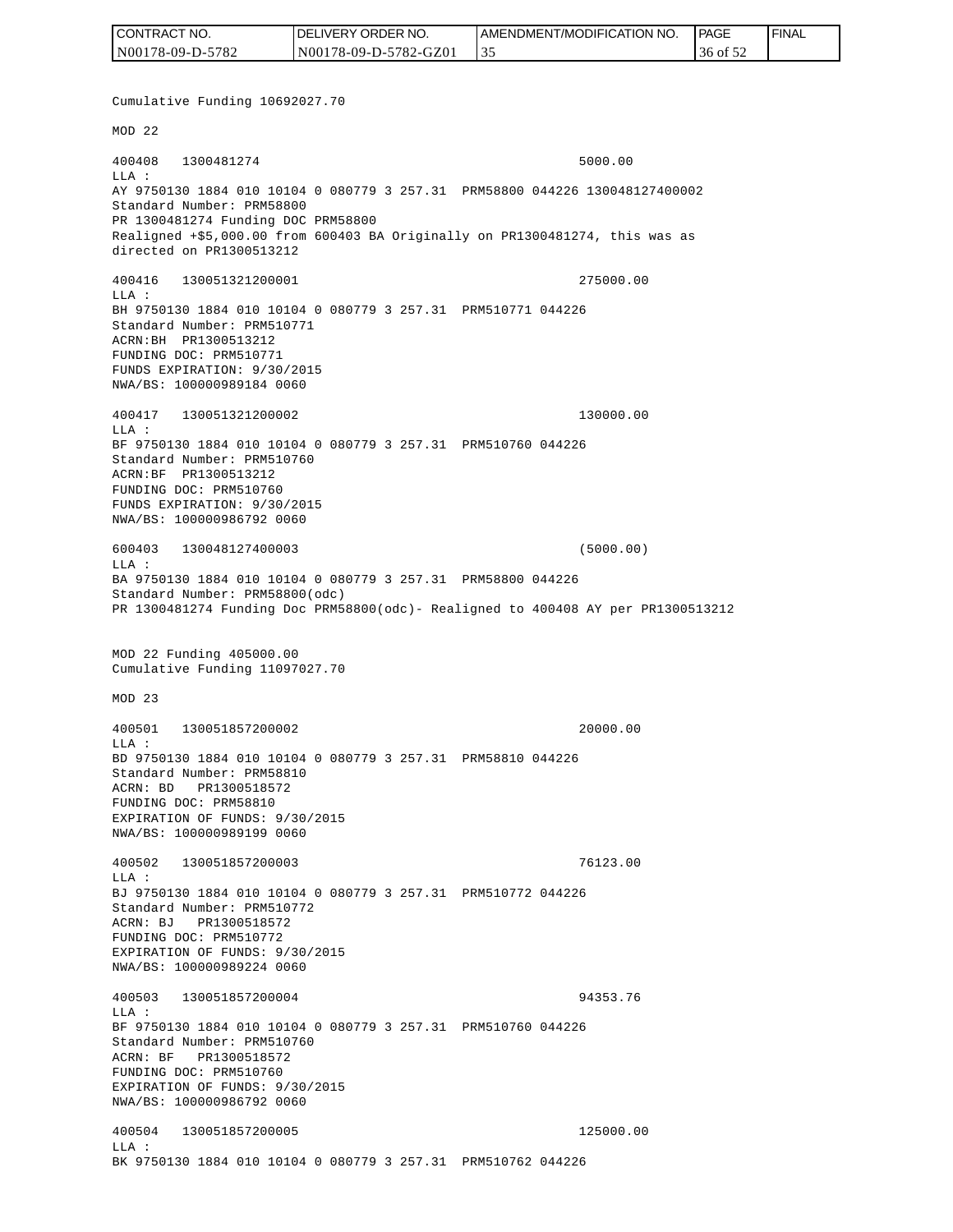| CONTRACT NO.     | <b>IDELIVERY ORDER NO.</b> | AMENDMENT/MODIFICATION NO. | <b>PAGE</b>   | ' FINAL |
|------------------|----------------------------|----------------------------|---------------|---------|
| N00178-09-D-5782 | N00178-09-D-5782-GZ01      |                            | $\cdot$ of 52 |         |

Standard Number: PRM510762 ACRN: BK PR1300518572 FUNDING DOC: PRM510762 EXPIRATION OF FUNDS: 9/30/2015 NWA/BS: 100000986795 0060 400505 130051857200006 28156.00 LLA : BL 9750130 1884 010 10104 0 080779 3 257.31 PRM510768 044226 Standard Number: PRM510768 ACRN: BL PR1300518572 FUNDING DOC: PRM510768 EXPIRATION OF FUNDS: 9/30/2015 NWA/BS: 100001000323 0060 400506 130051857200007 632766.00 LLA : BM 9750130 1884 010 10104 0 080779 3 257.31 HT000351098 6 044226 Standard Number: HT0003510986 ACRN: BM PR1300518572 FUNDING DOC: HT0003510986 EXPIRATION OF FUNDS: 9/30/2015 NWA/BS: 100001060851 0060 MOD 23 Funding 976398.76 Cumulative Funding 12073426.46 MOD 24 400507 130051922900001 386143.95  $T.T.A$  : BN 9750130 1882 252 00018 0 068688 2D CV0003 6890151H334Q ACRN BN: Labor for PWS PR: 1300519229 FUNDING DOC: N6890115RCV0003 COST CODE: 6890151H334Q NWA/BS: 100001020678 0401 400508 130051922900003 38856.05 LLA : BP 9750130 1882 254 68908 0 068688 2D C09018 6156451H303Q ACRN BP: Labor for PWS PR: 1300519229 FUNDING DOC: N6156415RC09018 COST CODE: 6156451H303Q NWA/BS: 100001072719 0400 600501 130051922900002 8000.00 LLA : BN 9750130 1882 252 00018 0 068688 2D CV0003 6890151H334Q ACRN BN: ODCs PR: 1300519229 FUNDING DOC: N6890115RCV0003 COST CODE: 6890151H334Q NWA/BS: 100001020678 0401 MOD 24 Funding 433000.00 Cumulative Funding 12506426.46 MOD 25 400509 130052791900001 1440942.18 LLA : BN 9750130 1882 252 00018 0 068688 2D CV0003 6890151H334Q Standard Number: N6890115RCV0003 ACRN: BN PR1300527919 FUNDING DOC: N6890115RCV0003 FUNDS EXPIRATION: 9/30/2015 COST CODE: 6890151H334Q NWA/BS: 100001020678 0401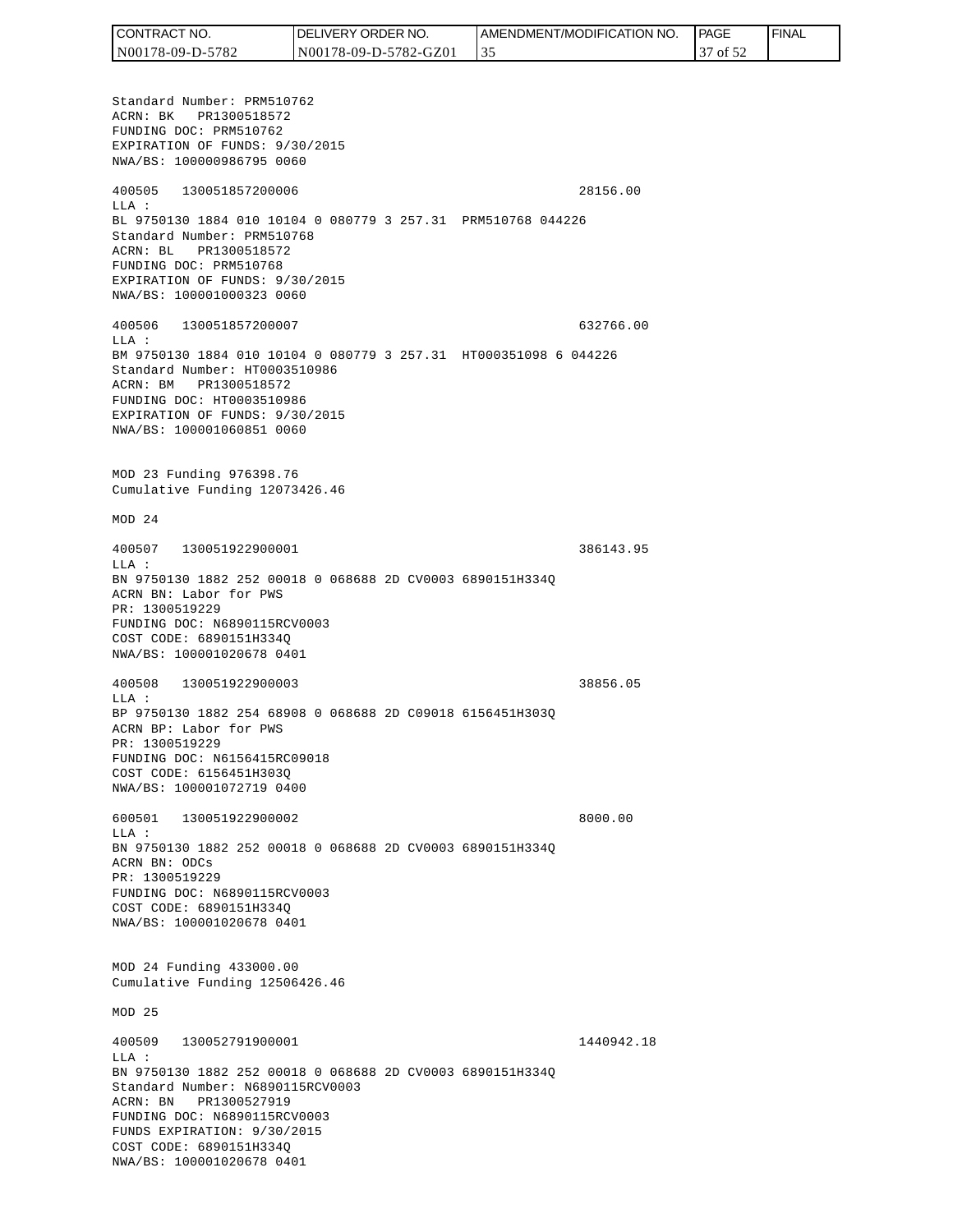| CONTRACT NO.     | <b>IDELIVERY ORDER NO.</b> | <b>I AMENDMENT/MODIFICATION NO.</b> | l PAGE   | <b>FINAL</b> |
|------------------|----------------------------|-------------------------------------|----------|--------------|
| N00178-09-D-5782 | N00178-09-D-5782-GZ01      | 35                                  | 38 of 52 |              |

MOD 25 Funding 1440942.18 Cumulative Funding 13947368.64 MOD 26 400510 130052095600001 1122505.00 LLA : BQ 9750130 1884 010 10104 0 080779 3 257.31 HT000351189 0 044226 Standard Number: HT0003511890 ACNR: BQ PR1300520956 FUNDING DOC: HT0003511890 FUNDS EXPIRATION: 9/30/2015 NWA/BS: 100000986793 0060 400511 13005209560000 533516.35 LLA : BR 9750130 1884 010 10104 0 080779 3 257.31 HT000351098 9 044226 Standard Number: HT0003510989 ACNR: BR PR1300520956 FUNDING DOC: HT0003510989 FUNDS EXPIRATION: 9/30/2015 NWA/BS: 100001060852 0060 400512 130052095600003 1550000.00 LLA : BS 9750130 1884 010 10104 0 080779 3 257.31 HT000351189 2 044226 Standard Number: HT0003511892 ACNR: BS PR1300520956 FUNDING DOC: HT0003511892 FUNDS EXPIRATION: 9/30/2015 NWA/BS: 100000986796 0060 400513 130052095600005 120000.00 LLA : BT 9750130 1884 010 10104 0 080779 3 257.33 HT000351171 3 044226 Standard Number: HT0003511713 ACNR: BT PR1300520956 FUNDING DOC: HT0003511713 FUNDS EXPIRATION: 9/30/2015 NWA/BS: 100000989225 0060 400514 130052095600007 211947.36 LLA : BU 9750130 1884 010 10104 0 080779 3 257.31 PRM510766 044226 Standard Number: PRM510766 ACNR: BU PR1300520956 FUNDING DOC: PRM510766 FUNDS EXPIRATION: 9/30/2015 NWA/BS: 100000987052 0060 400515 130052095600008 313760.00  $T.T.A$  : BV 9750130 1884 010 10104 0 080778 7 257.31 PRM510911 044226 Standard Number: PRM510911 ACNR: BV PR1300520956 FUNDING DOC: PRM510911 FUNDS EXPIRATION: 9/30/2015 NWA/BS: 100001054759 0060 400516 130052095600009 150000.00 LLA : BH 9750130 1884 010 10104 0 080779 3 257.31 PRM510771 044226 Standard Number: PRM510771 ACNR: BH PR1300520956 FUNDING DOC: PRM510771 FUNDS EXPIRATION: 9/30/2015 NWA/BS: 100000989184 0060 400517 130052095600011 1544154.27 LLA :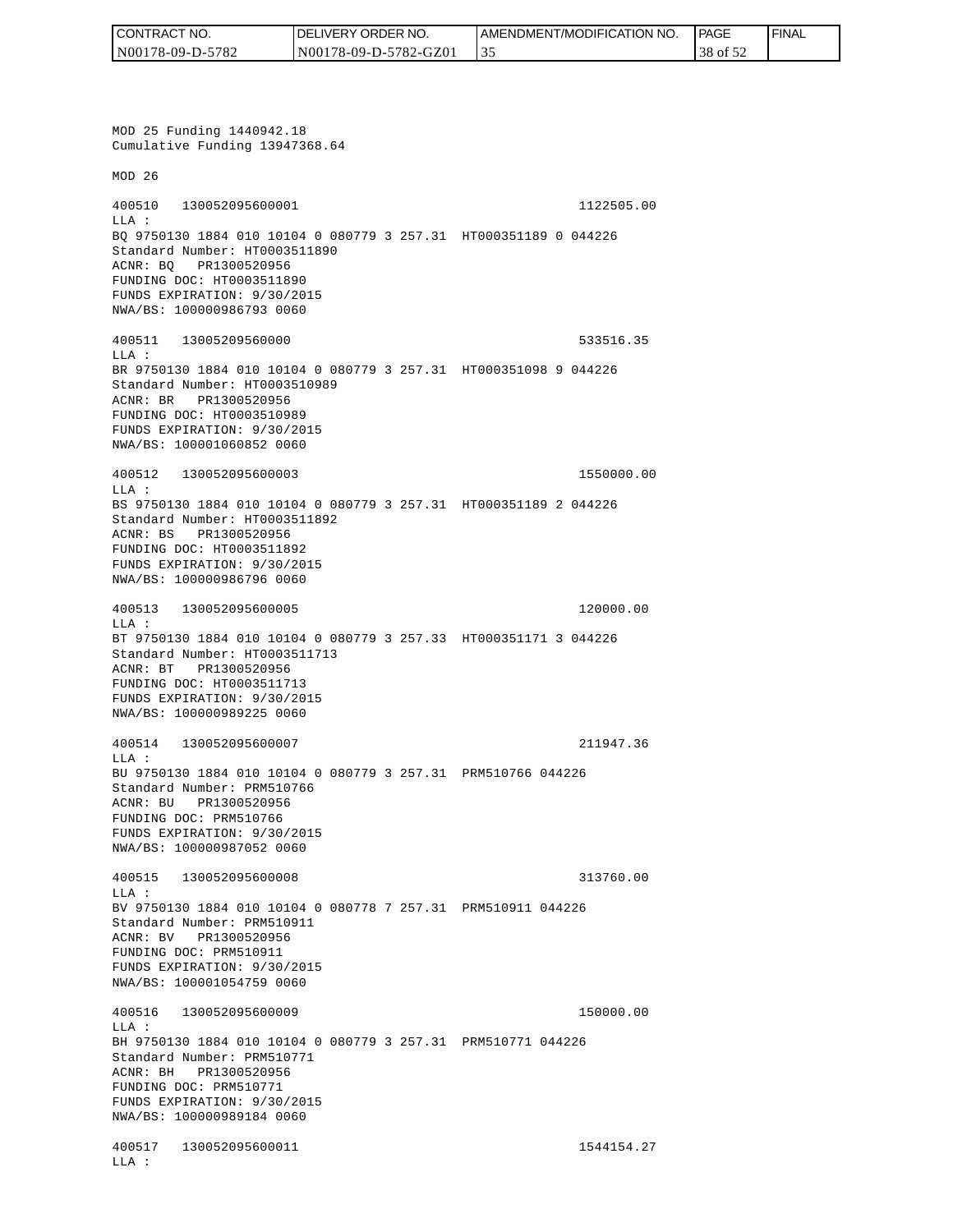CONTRACT NO. DELIVERY ORDER NO. AMENDMENT/MODIFICATION NO. **PAGE**  FINALCONTRACT NO.<br>
NO0178-09-D-5<br>
BW 9750130 18<br>
Standard Numb<br>
Standard Numb<br>
ACNR: BW PR<br>
FUNDING DOC:<br>
FUNDS EXPIRAT<br>
FUNDING DOC:<br>
TEUNDS EXPIRAT<br>
600502 1300<br>
600502 1300<br>
LLA: BX 9750130 18<br>
Standard Numb<br>
ACRR: BW PR<br>
FU N00178-09-D-5782 N00178-09-D-5782-GZ01 35 39 of 52 BW 9750130 1884 010 10104 0 080779 3 257.31 HT000351115 7 044226 Standard Number: HT0003511157 ACNR: BW PR1300520956 FUNDING DOC: HT0003511157 FUNDS EXPIRATION: 9/30/2015 NWA/BS: 100000987059 0060 600502 130052095600006 17633.00 LLA : BX 9750130 1884 010 10104 0 080779 3 257.31 PRM510225 044226 Standard Number: PRM510225 ACRN: BX PR1300520956 FUNDING DOC: PRM510225 FUNDS EXPIRATION: 9/30/2015 NWA/BS: 100000987051 0060 600503 130052095600010 75000.00  $T.T.A$  : BW 9750130 1884 010 10104 0 080779 3 257.31 HT000351115 7 044226 Standard Number: HT0003511157 ACRN: BW PR1300520956 FUNDING DOC: HT0003511157 FUNDS EXPIRATION: 9/30/2015 NWA/BS: 100000987059 0060 MOD 26 Funding 5638515.98 Cumulative Funding 19585884.62 MOD 27 400518 130054151600001 140000.00 LLA : BY 9760130 1884 IO6 596-C S -16807 79 3-2016 MEDCOI-TMA- 257-HT0003512377 044226 ACRN BY: Labor for PWS PR: 1300541516 FUNDING DOC: HT0003512377 NWA/BS: 100001091456 0060 400519 130054151600003 105000.00 LLA : BZ 9760130 1884 DHM SM003 3 \_CS\_16 80 7787-2 016 DHMSM TE ST-TMA-257 044226 ACRN BZ: Labor for PWS PR: 1300541516 FUNDING DOC: HT0003612852 NWA/BS: 100001099806 0060 400520 130054151600004 500000.00  $L.L.A$  : CA 9760130 1884 010 10104 0 080779 3 257.31 HT000351234 9 044226 ACRN CA: Labor for PWS PR: 1300541516 FUNDING DOC: HT0003512349 NWA/BS: 100001090127 0060 600504 130054151600002 55000.00  $T.T.A$  : BY 9760130 1884 IO6 596-C S -16807 79 3-2016 MEDCOI-TMA- 257-HT0003512377 044226 ACRN BY: ODCs PR: 1300541516 FUNDING DOC: HT0003512377 NWA/BS: 100001091456 0060 MOD 27 Funding 800000.00 Cumulative Funding 20385884.62 MOD 28 Funding 0.00 Cumulative Funding 20385884.62 MOD 29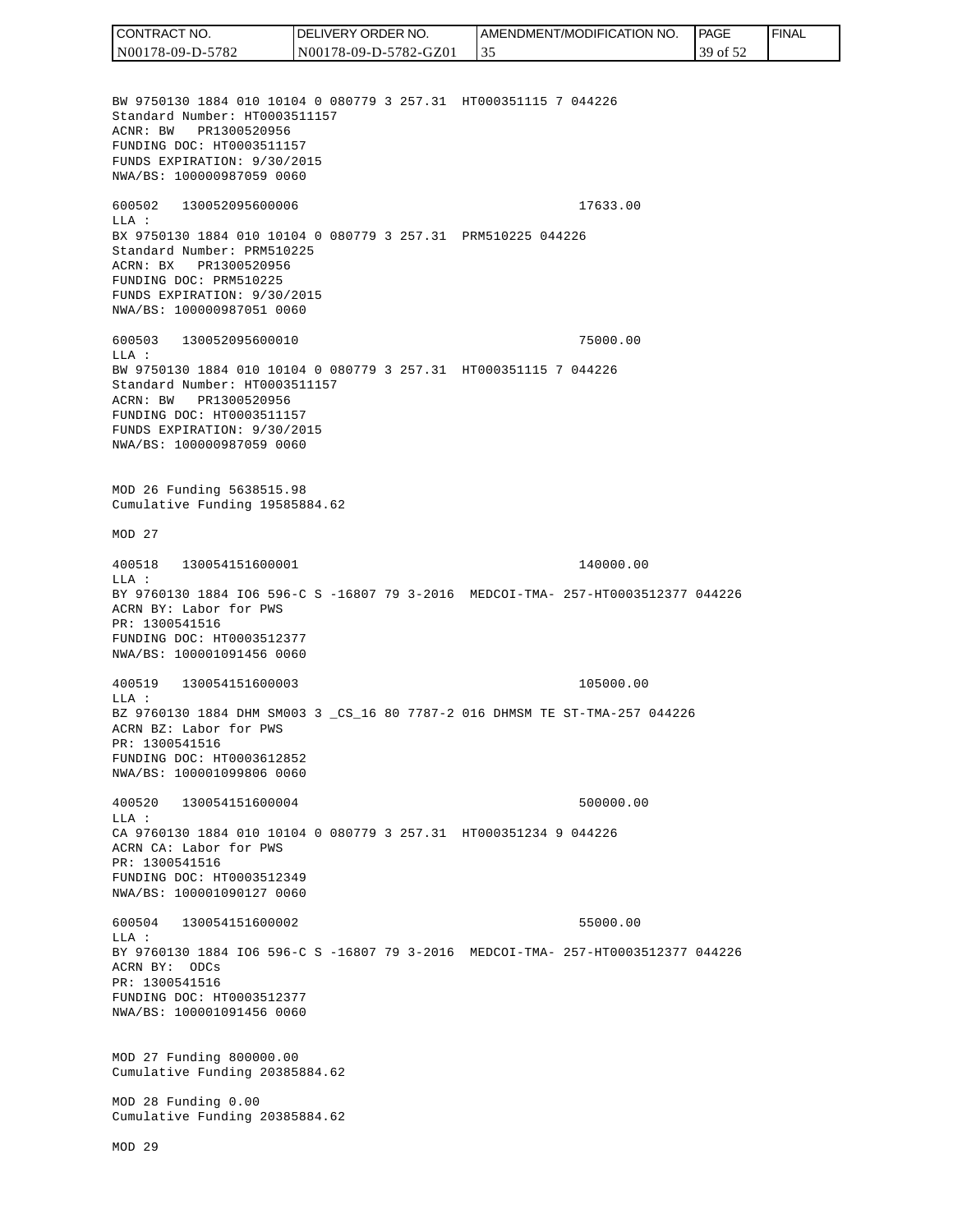400509 130052791900001 (15000.00) LLA : BN 9750130 1882 252 00018 0 068688 2D CV0003 6890151H334Q Standard Number: N6890115RCV0003 ACRN: BN PR1300527919 FUNDING DOC: N6890115RCV0003 FUNDS EXPIRATION: 9/30/2015 COST CODE: 6890151H334Q NWA/BS: 100001020678 0401 600501 130051922900002 15000.00 LLA : BN 9750130 1882 252 00018 0 068688 2D CV0003 6890151H334Q ACRN BN: ODCs PR: 1300519229 FUNDING DOC: N6890115RCV0003 COST CODE: 6890151H334Q NWA/BS: 100001020678 0401 MOD 29 Funding 0.00 Cumulative Funding 20385884.62 MOD 30 400521 130057643900004 175000.00 LLA : CB 9760130 1884 010 10104 0 080779 3 257.31 HT000351234 9 044226 Standard Number: HT0003512349 ACRN: CB - Incr. funding PR: 1300576439 CIN: 130057643900004 NWA/BS: 100001090127 0060 Type: Direct Cite Funding doc - HT0003512349 400522 130057643900001 50000.00 LLA : CC 9760130 1884 DHM SM003 3 \_CS\_16 80 7787-2 016 DHMSM TE ST-TMA-257 044226 Standard Number: HT0003612852 ACRN: CC - Incr. funding PR: 1300576439 CIN: 130057643900001 NWA/BS: 100001099806 0060 Type: Direct Cite Funding Doc - HT0003612852 400523 130057643900002: 350000.00  $L.L.A$  : CD 9760130 1884 IO6 596\_C S \_16807 79 3-2016 D2D UFR-TMA -257-HT0003613773 044226 Standard Number: HT0003613773 ACRN: CD - Incr. funding PR: 1300576439 CIN: 130057643900002 NWA/BS: 100001094073 0060 Type: Direct Cite Funding Doc - HT0003613773 400524 130057643900007 200000.00 LLA : CE 9760130 1884 IO6 596\_C S \_16807 79 3-2016 GENSPT-TMA- 257-HT0003512351 01-0 044226 Standard Number: HT0003512379 ACRN: CE - Incr. funding PR: 1300576439 CIN: 130057643900007 NWA/BS: 100001093445 0060 Type: Direct Cite Funding Doc - HT0003512379 400525 130057643900003 200000.00 LLA : CF 9760130 1884 IO6 596\_C S \_16807 79 3-2016 MHSV-TMA-25 7-HT0003512379 044226 CONTRACT NO. N00178-09-D-5782 DELIVERY ORDER NO. N00178-09-D-5782-GZ01 AMENDMENT/MODIFICATION NO. 35 **PAGE**  40 of 52 FINAL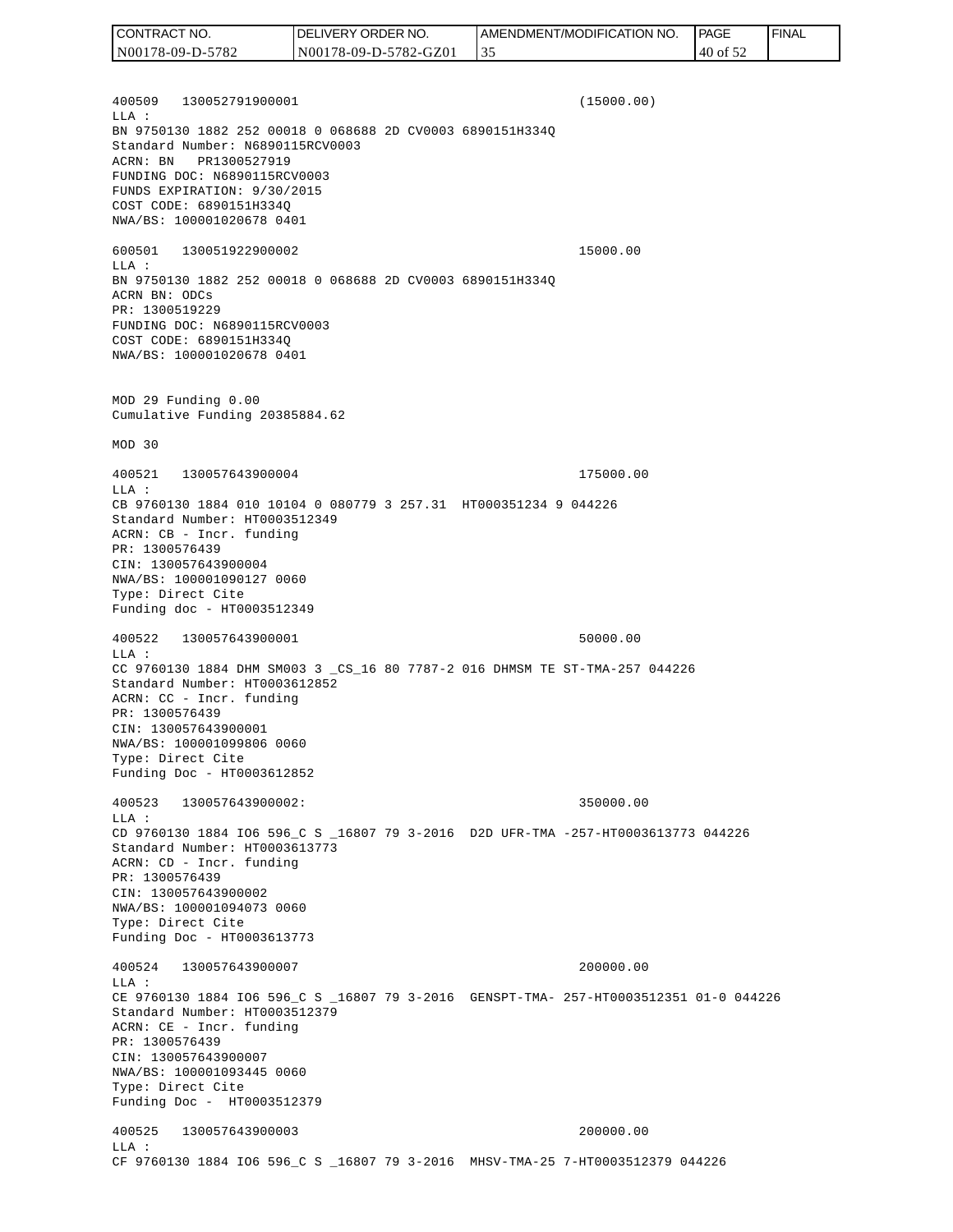| <b>CONTRACT</b><br>T NO. | 'JVERY ORDER NO.<br>DEl | <b>I AMENDMENT/MODIFICATION NO.</b> | <b>PAGE</b> | ' FINAL |
|--------------------------|-------------------------|-------------------------------------|-------------|---------|
| N00178-09-D-5782         | N00178-09-D-5782-GZ01   | 135                                 | of 52       |         |

Standard Number: HT0003512351 ACRN: CF - Incr. funding PR: 1300576439 CIN: 130057643900003 NWA/BS: 100001091357 0060 Type: Direct Cite Funding doc - HT0003512351 400526 130057643900005 170000.00 LLA : BY 9760130 1884 IO6 596-C S -16807 79 3-2016 MEDCOI-TMA- 257-HT0003512377 044226 Standard Number: HT0003512377 ACRN: BY - Incr. funding PR: 1300576439 CIN: 130057643900005 NWA/BS: 100001091456 0060 Type: Direct Cite Funding Doc - HT0003512377 600505 130057643900006 15000.00  $T.T.A$  : BY 9760130 1884 IO6 596-C S -16807 79 3-2016 MEDCOI-TMA- 257-HT0003512377 044226 Standard Number: HT0003512377 ACRN: BY - Incr. funding PR: 1300576439 CIN: 130057643900006 NWA/BS: 100001091456 0060 Type: Direct Cite Funding Doc - HT0003512377 MOD 30 Funding 1160000.00 Cumulative Funding 21545884.62 MOD 31 400527 130058580400001 86000.00 LLA : CG 9760130 1884 IO6 596\_C S \_16807 79 3-2016 D2D UFR-TMA -257-HT0003613773 044226 Standard Number: HT0003613773 ACRN: CG PR: 1300585804 FUNDING DOC: HT0003613773 NWA: 100001094073 0060 FUNDS EXPIRATION: 09/30/2016 400528 130058580400003 23000.00 LLA : CC 9760130 1884 DHM SM003 3 \_CS\_16 80 7787-2 016 DHMSM TE ST-TMA-257 044226 Standard Number: HT0003612852 ACRN: CC PR: 1300585804 FUNDING DOC: HT0003612852 NWA: 100001099806 0060 FUNDS EXPIRATION: 09/30/2016 400529 130058580400005 33000.00 LLA : CH 9760130 1884 IO6 596-C S -16807 79 3-2016 MEDCOI-TMA- 257-HT0003512377 044226 Standard Number: HT0003512377 ACRN: CH PR: 1300585804 FUNDING DOC: HT0003512377 NWA: 100001091456 0060 FUNDS EXPIRATION: 09/30/2016 400530 130058580400007 115000.00  $L.L.A$  : CJ 9760130 1884 IO6 596\_C S \_16807 79 3-2016 GENSPT-TMA- 257-HT0003512351 01-0 044226 Standard Number: HT0003512351 ACRN: CJ PR: 1300585804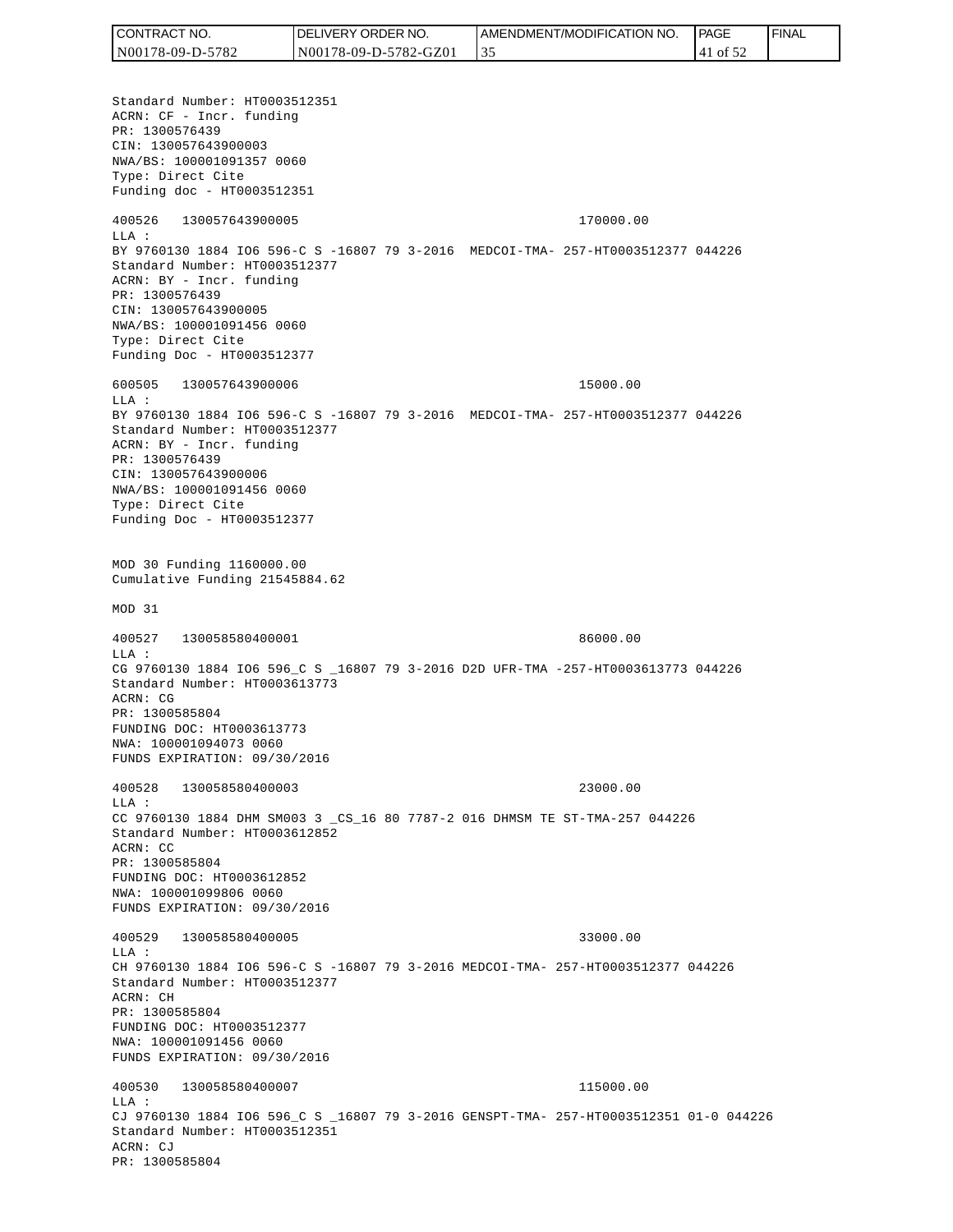FUNDING DOC: HT0003512351 NWA: 100001091357 0060 FUNDS EXPIRATION: 09/30/2016 600506 130058580400002 30000.00 LLA : CG 9760130 1884 IO6 596\_C S \_16807 79 3-2016 D2D UFR-TMA -257-HT0003613773 044226 Standard Number: HT0003613773 ACRN: CG PR: 1300585804 FUNDING DOC: HT0003613773 NWA: 100001094073 0060 FUNDS EXPIRATION: 09/30/2016 600507 130058580400004 10000.00 LLA : CK 9760130 1884 IO4 26596 \_ CS\_168 07 793-20 16 HAIM42-TM A-257-HT0003512383 044226 Standard Number: HT0003512383 ACRN: CK PR: 1300585804 FUNDING DOC: HT0003512383 NWA: 100001094141 0060 FUNDS EXPIRATION: 09/30/2016 600508 130058580400006 12000.00 LLA : CH 9760130 1884 IO6 596-C S -16807 79 3-2016 MEDCOI-TMA- 257-HT0003512377 044226 Standard Number: HT0003512377 ACRN: CH PR: 1300585804 FUNDING DOC: HT0003512377 NWA: 100001091456 0060 FUNDS EXPIRATION: 09/30/2016 MOD 31 Funding 309000.00 Cumulative Funding 21854884.62 MOD 32 400601 130058801900002 280000.00 LLA : CL 9760130 1884 IO4 26596 \_ CS\_168 07 793-20 16 HAIM42-TM A-257-HT0003512383 044226 Standard Number: HT0003512383 400602 130058801900003 252095.52 LLA : CM 9760130 1884 IO4 26596 CS 168 07 793-20 16 HAIM42-TM A-257-HT0003512383 044226 Standard Number: HT0003512383 400603 130058801900004 56756.16 LLA : CN 9760130 1884 DHM SM003 3 \_CS\_16 80 7787-2 016 DHMSM TE ST-TMA-257 044226 Standard Number: HT0003612852 400604 130058801900005 376533.00  $T.T.A$  : CP 9760130 1884 DHM SM003 3 CS 16 80 7787 2 016 DHMSM TE ST TMA 257 HT00036125 044226 Standard Number: HT0003612563 400605 130058801900006 300597.50  $T.T.A$  : CQ 9760130 1884 IO6 596\_C S \_16807 79 3-2016 D2D UFR-TMA -257-HT0003613773 044226 Standard Number: HT0003613773 400606 130058801900007 120000.00 LLA : CF 9760130 1884 IO6 596\_C S \_16807 79 3-2016 MHSV-TMA-25 7-HT0003512379 044226 Standard Number: HT0003512379 400607 130058801900008 435000.00 LLA : CONTRACT NO. N00178-09-D-5782 DELIVERY ORDER NO. N00178-09-D-5782-GZ01 AMENDMENT/MODIFICATION NO. 35 **PAGE**  42 of 52 FINAL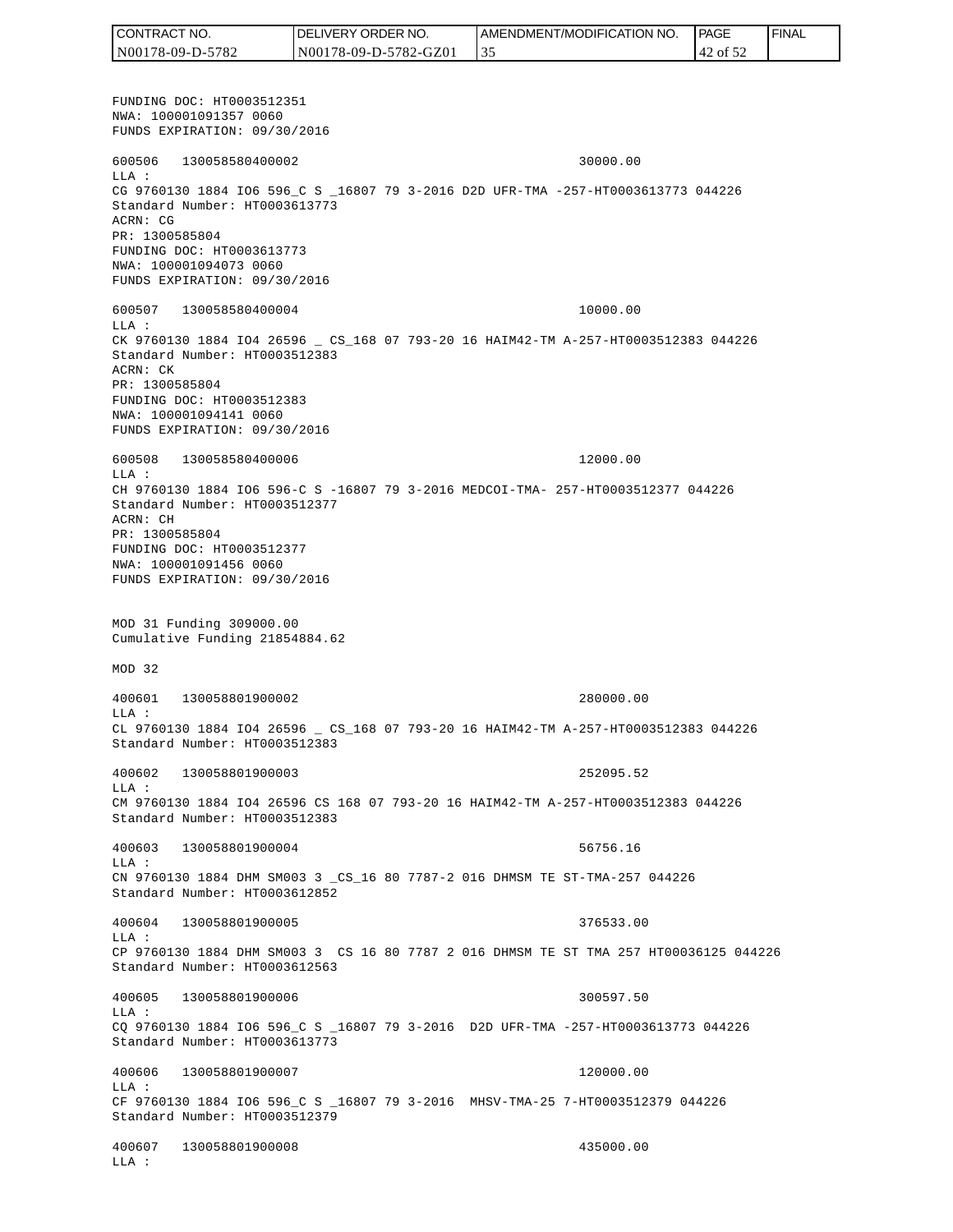CR 9760130 1884 IO6 596-C S -16807 79 3-2016 MEDCOI-TMA- 257-HT0003512377 044226 Standard Number: HT30003512377 400608 130058801900009 1600000.00 LLA : CE 9760130 1884 IO6 596 C S 16807 79 3-2016 GENSPT-TMA- 257-HT0003512351 01-0 044226 Standard Number: HT0003512351 400609 130058801900010 1219104.38 LLA : CS 9760130 1884 010 10104 0 080779 3 257.31 HT000351234 9 044226 Standard Number: HT0003512349 400610 130058801900014 726000.00 LLA : CT 9760130 1884 IAG EN\_CS \_ 16DHA8 07 793-20 16 IA-TMA-25 7-HT0003613478 044226 Standard Number: HT0003613478 ACRN: CT - Incr. funding PR: 1300588019 CIN: 130058801900014 NWA/BS: 100001134304 0060 Appropriation: 976130 Funding Doc: HT0003613478 400611 130058801900016 945000.00 LLA : CU 9760130 1884 IO6 596CS \_ 168077 93 -2016 JAD-TMA-257- HT0003612940 01-010-1 044226 Standard Number: HT0003612940 400612 130058801900018 115438.76 LLA : CV 9760130 1884 010 10104 0 080779 3 257.31 HT000361294 1 044226 Standard Number: HT0003612941 400613 130058801900019 57771.24 LLA : CW 9760130 1884 HIT \_CIO\_ C S\_1680 77 93-201 6 PFMCR-TMA- 257-HT0003613325 044226 Standard Number: HT0003613325 600601 130058801900011 60000.00 LLA : CL 9760130 1884 IO4 26596 \_ CS\_168 07 793-20 16 HAIM42-TM A-257-HT0003512383 044226 Standard Number: HT0003512383 600602 130058801900012 60000.00 LLA : CQ 9760130 1884 IO6 596\_C S \_16807 79 3-2016 D2D UFR-TMA -257-HT0003613773 044226 Standard Number: HT0003613773 600603 130058801900013 65000.00  $T.T.A$  : CR 9760130 1884 IO6 596-C S -16807 79 3-2016 MEDCOI-TMA- 257-HT0003512377 044226 Standard Number: HT0003512377 600604 130058801900015 20000.00 LLA : CT 9760130 1884 IAG EN\_CS \_ 16DHA8 07 793-20 16 IA-TMA-25 7-HT0003613478 044226 Standard Number: HT0003613478 ACRN: CT - Incr. funding PR: 1300588019 CIN: 130058801900015 NWA/BS: 100001134304 0060 Funding doc: HT0003613478 Appropriation: 976130 600605 130058801900017 30000.00 LLA : CU 9760130 1884 IO6 596CS \_ 168077 93 -2016 JAD-TMA-257- HT0003612940 01-010-1 044226 Standard Number: HY0003612940 CONTRACT NO. N00178-09-D-5782 DELIVERY ORDER NO. N00178-09-D-5782-GZ01 AMENDMENT/MODIFICATION NO. 35 **PAGE**  43 of 52 FINAL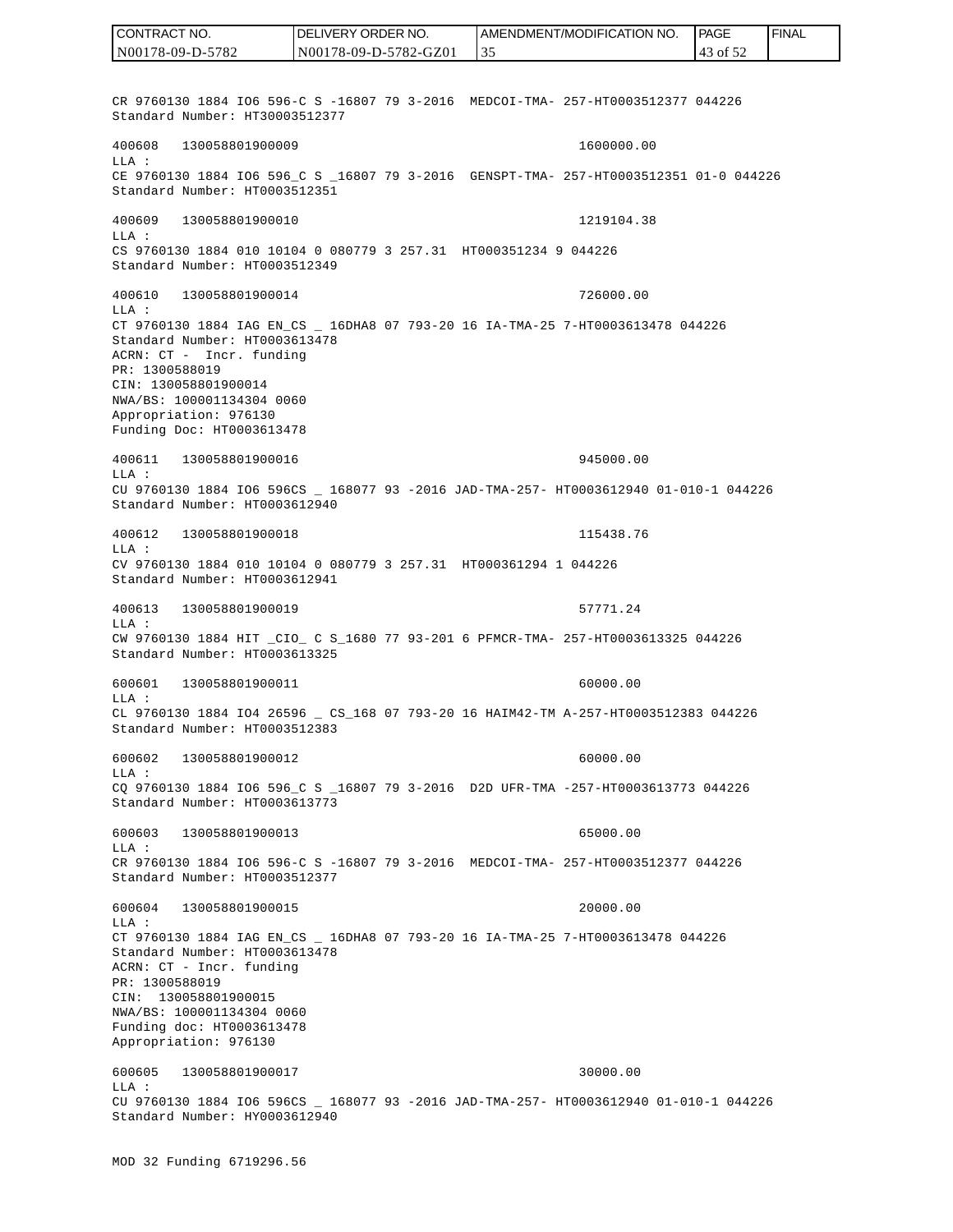| CONTRACT NO.     | I DELIVERY ORDER NO.  | AMENDMENT/MODIFICATION NO. | <b>PAGE</b>   | ' FINAL |
|------------------|-----------------------|----------------------------|---------------|---------|
| N00178-09-D-5782 | N00178-09-D-5782-GZ01 |                            | . 44<br>of 52 |         |

Cumulative Funding 28574181.18 MOD 33 400614 130059019600003 87011.70 LLA : CX 9760130 1884 CS\_ IHC\_1 6 DHA807 70 0-2016 CQM-TMA-257 -HT0003614581 044226 Standard Number: HT0003614581 ACRN: CX - Incr Funding PR:1300590196 CIN: 130059019600003 NWA/BS: 100001176498 0401 Type: Direct Cite Appropriation: 9760130 400615 130059019600001 400000.00 LLA : CQ 9760130 1884 IO6 596\_C S \_16807 79 3-2016 D2D UFR-TMA -257-HT0003613773 044226 Standard Number: HT0003613773 ACRN: CQ - Incr. funding PR: 1300590196 CIN: 130059019600001 NWA/BS: 100001094073 0060 Funding Doc: HT0003613773 Type: Direct Cite Appropriation: 9760130 400616 130059019600002 248988.30 LLA : CU 9760130 1884 IO6 596CS \_ 168077 93 -2016 JAD-TMA-257- HT0003612940 01-010-1 044226 Standard Number: HT0003612940 ACRN: CU - Incr. funding PR: 1300590196 CIN: 130059019600002 NWA/BS: 100001094679 0401 Type: Direct Cite Appropriation: 9760130 MOD 33 Funding 736000.00 Cumulative Funding 29310181.18 MOD 34 Funding 0.00 Cumulative Funding 29310181.18 MOD 35 400617 130061251100001 725000.00  $L.L.A$  : CY 9770130 1884 HIT \_CIO\_ C S\_1780 77 93-201 7 HIT STAF-T MA-257-HT0003615445 0 044226 Standard Number: HT0003615445 600606 130061251100002 25000.00  $T.T.A$  : CZ 9770130 1884 HIT \_CIO\_ C S\_1780 77 93-201 7 HIT STAF-T MA-257-HT0003615445 0 044226 Standard Number: HT0003615445 MOD 35 Funding 750000.00

Cumulative Funding 30060181.18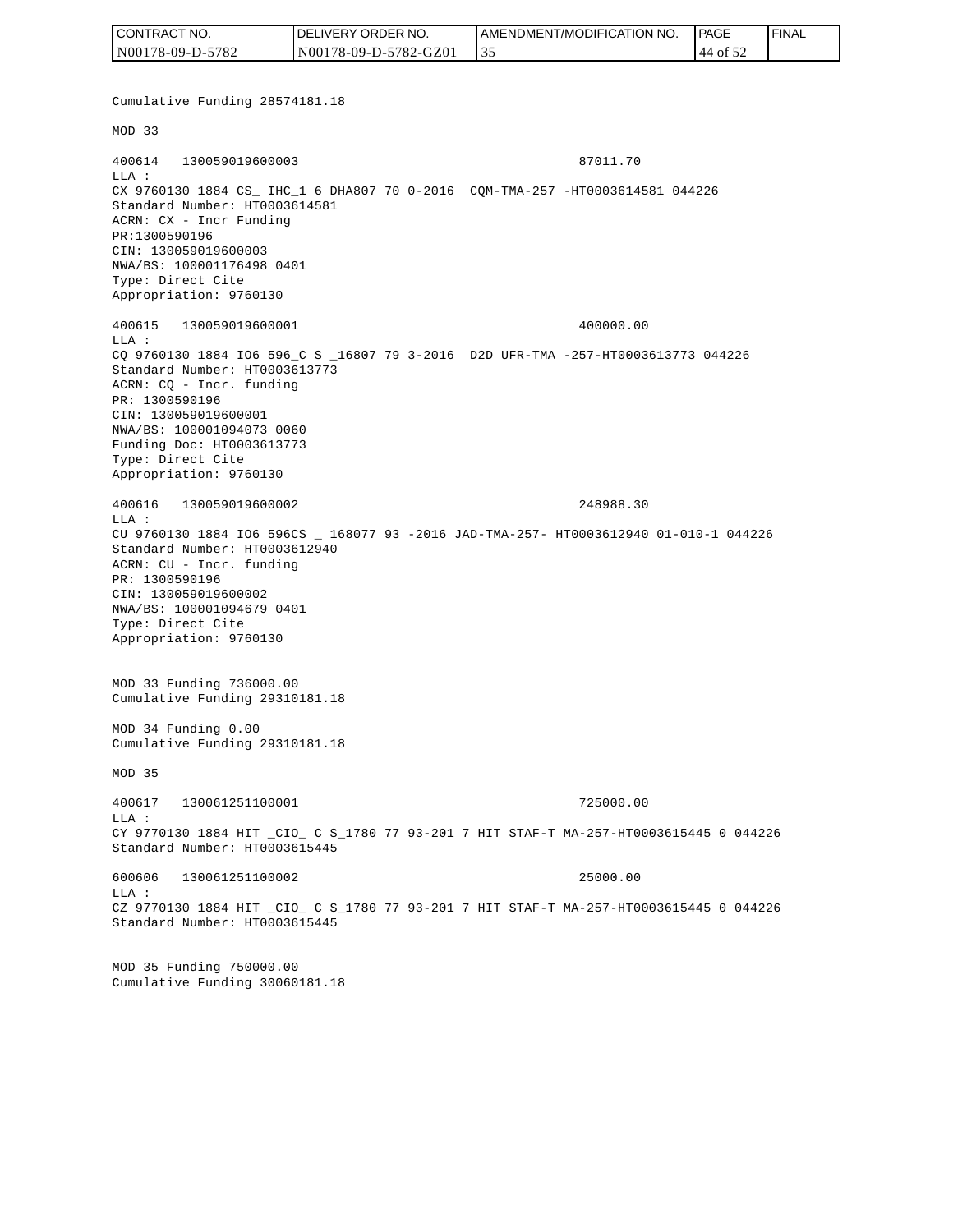| CONTRACT NO.     | ' NO.<br><b>DELIVERY ORDER</b> | AMENDMENT/MODIFICATION NO. | PAGE     | ' FINAL |
|------------------|--------------------------------|----------------------------|----------|---------|
| N00178-09-D-5782 | N00178-09-D-5782-GZ01          |                            | 0Ť<br>45 |         |

## **SECTION H SPECIAL CONTRACT REQUIREMENTS**

#### 5252.232-9206 SEGREGATION OF COSTS (DEC 2003)

(a) The Contractor agrees to segregate costs incurred under this task order at the lowest level of performance, either task or subtask, rather than on a total task order basis, and to submit invoices reflecting costs incurred at that level. Invoices shall contain summaries of work charged during the period covered, as well as overall cumulative summaries by labor category for all work invoiced to date (if applicable), by line item, task or subtask.

(b) Where multiple lines of accounting are present, the ACRN preceding the accounting citation will be found in Section B and/or Section G. Payment of Contractor invoices shall be accomplished only by charging the ACRN that corresponds to the work invoiced.

(c) Except when payment requests are submitted electronically as specified in the clause at DFARS 252.232-7003, Electronic Submission of Payment Requests, one copy of each invoice or voucher will be provided, at the time of submission to DCAA, to the Task Order Manager.

#### H-350 REIMBURSEMENT OF TRAVEL COSTS (NOV 2005)

(a) Contractor Request and Government Approval of Travel

Any travel under this contract must be specifically requested in writing, by the contractor prior to incurring any travel costs. If this contract is a definite or indefinite delivery contract, then the written Government authorization will be by task/delivery orders issued by the Ordering Officer or by a modification to an issued task/delivery order. If this contract is not a definite or indefinite delivery contract, then the written Government authorization will be by written notice of approval from the Contracting Officer's Representative (COR). The request shall include as a minimum, the following:

- (1) Contract number
- (2) Date, time, and place of proposed travel
- (3) Purpose of travel and how it relates to the contract
- (4) Contractor's estimated cost of travel
- (5) Name(s) of individual(s) traveling and;
- (6) A breakdown of estimated travel and per diem charges.
- (b) General

(1) The costs for travel, subsistence, and lodging shall be reimbursed to the contractor only to the extent that it is necessary and authorized for performance of the work under this contract. The costs for travel, subsistence, and lodging shall be reimbursed to the contractor in accordance with the Federal Acquisition Regulation (FAR) 31.205-46, which is incorporated by reference into this contract. As specified in FAR 31.205-46(a) (2), reimbursement for the costs incurred for lodging, meals and incidental expenses (as defined in the travel regulations cited subparagraphs  $(b)(1)(i)$  through  $(b)(1)(iii)$  below) shall be considered to be reasonable and allowable only to the extent that they do not exceed on a daily basis the maximum per diem rates in effect at the time of travel as set forth in the following:

(i) Federal Travel Regulation prescribed by the General Services Administration for travel in the contiguous 48 United States;

(ii) Joint Travel Regulation, Volume 2, DoD Civilian Personnel, Appendix A, prescribed by the Department of Defense for travel in Alaska, Hawaii, The Commonwealth of Puerto Rico, and the territories and possessions of the United States; or

(iii) Standardized Regulations, (Government Civilians, Foreign Areas), Section 925, "Maximum Travel Per Diem Allowances in Foreign Areas" prescribed by the Department of State, for travel in areas not covered in the travel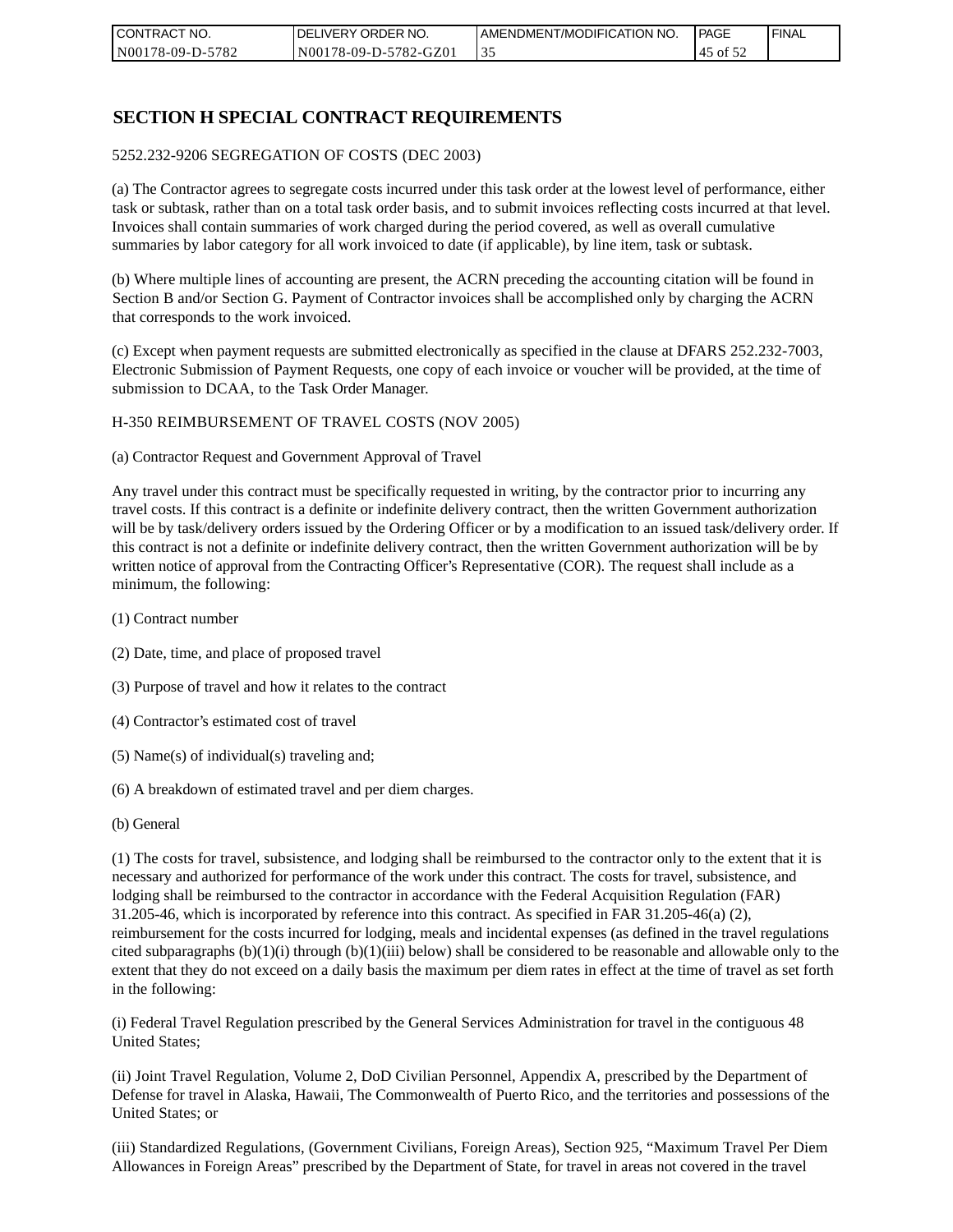| CONTRACT NO.     | <b>IDELIVERY ORDER NO.</b> | I AMENDMENT/MODIFICATION NO. | <b>PAGE</b>   | <b>I FINAL</b> |
|------------------|----------------------------|------------------------------|---------------|----------------|
| N00178-09-D-5782 | N00178-09-D-5782-GZ01      | ້                            | 46<br>of $52$ |                |

regulations cited in subparagraphs  $(b)(1)(i)$  and  $(b)(1)(ii)$  above.

(2) Personnel in travel status from and to the contractor's place of business and designated work site or vice versa, shall be considered to be performing work under the contract, and contractor shall bill such travel time at the straight (regular) time rate; however, such billing shall not exceed eight hours per person for any one person while in travel status during one calendar day.

(c) Per Diem

(1) The contractor shall not be paid per diem for contractor personnel who reside in the metropolitan area in which the tasks are being performed. Per diem shall not be paid on services performed at contractor's home facility and at any facility required by the contract, or at any location within a radius of 50 miles from the contractor's home facility and any facility required by this contract.

(2) Costs for subsistence and lodging shall be paid to the contractor only to the extent that overnight stay is necessary and authorized in writing by the Government for performance of the work under this contract per paragraph (a). When authorized, per diem shall be paid by the contractor to its employees at a rate not to exceed the rate specified in the travel regulations cited in FAR 31.205-46(a)(2) and authorized in writing by the Government. The authorized per diem rate shall be the same as the prevailing locality per diem rate.

(3) Reimbursement to the contractor for per diem shall be limited to payments to employees not to exceed the authorized per diem and as authorized in writing by the Government per paragraph (a). Fractional parts of a day shall be payable on a prorated basis for purposes of billing for per diem charges attributed to subsistence on days of travel. The departure day from the Permanent Duty Station (PDS) and return day to the PDS shall be 75% of the applicable per diem rate. The contractor shall retain supporting documentation for per diem paid to employees as evidence of actual payments, as required by the FAR 52.216-7 "Allowable Cost and Payment" clause of the contract.

#### (d) Transportation

(1) The contractor shall be paid on the basis of actual amounts paid to the extent that such transportation is necessary for the performance of work under the contract and is authorized in writing by the Government per paragraph (a).

(2) The contractor agrees, in the performance of necessary travel, to use the lowest cost mode commensurate with the requirements of the mission and in accordance with good traffic management principles. When it is necessary to use air or rail travel, the contractor agrees to use coach, tourist class or similar accommodations to the extent consistent with the successful and economical accomplishment of the mission for which the travel is being performed. Documentation must be provided to substantiate non-availability of coach or tourist if business or first class is proposed to accomplish travel requirements.

(3) When transportation by privately owned conveyance (POC) is authorized, the contractor shall be paid on a mileage basis not to exceed the applicable Government transportation rate specified in the travel regulations cited in FAR 31.205-46(a)(2) and is authorized in writing by the Government per paragraph (a).

(4) When transportation by privately owned (motor) vehicle (POV) is authorized, required travel of contractor personnel, that is not commuting travel, may be paid to the extent that it exceeds the normal commuting mileage of such employee. When an employee's POV is used for travel between an employee's residence or the Permanent Duty Station and one or more alternate work sites within the local area, the employee shall be paid mileage for the distance that exceeds the employee's commuting distance.

(5) When transportation by a rental automobile, other special conveyance or public conveyance is authorized, the contractor shall be paid the rental and/or hiring charge and operating expenses incurred on official business (if not included in the rental or hiring charge). When the operating expenses are included in the rental or hiring charge, there should be a record of those expenses available to submit with the receipt. Examples of such operating expenses include: hiring charge (bus, streetcar or subway fares), gasoline and oil, parking, and tunnel tolls.

#### (6) Definitions:

(i) "Permanent Duty Station" (PDS) is the location of the employee's permanent work assignment (i.e., the building or other place where the employee regularly reports for work.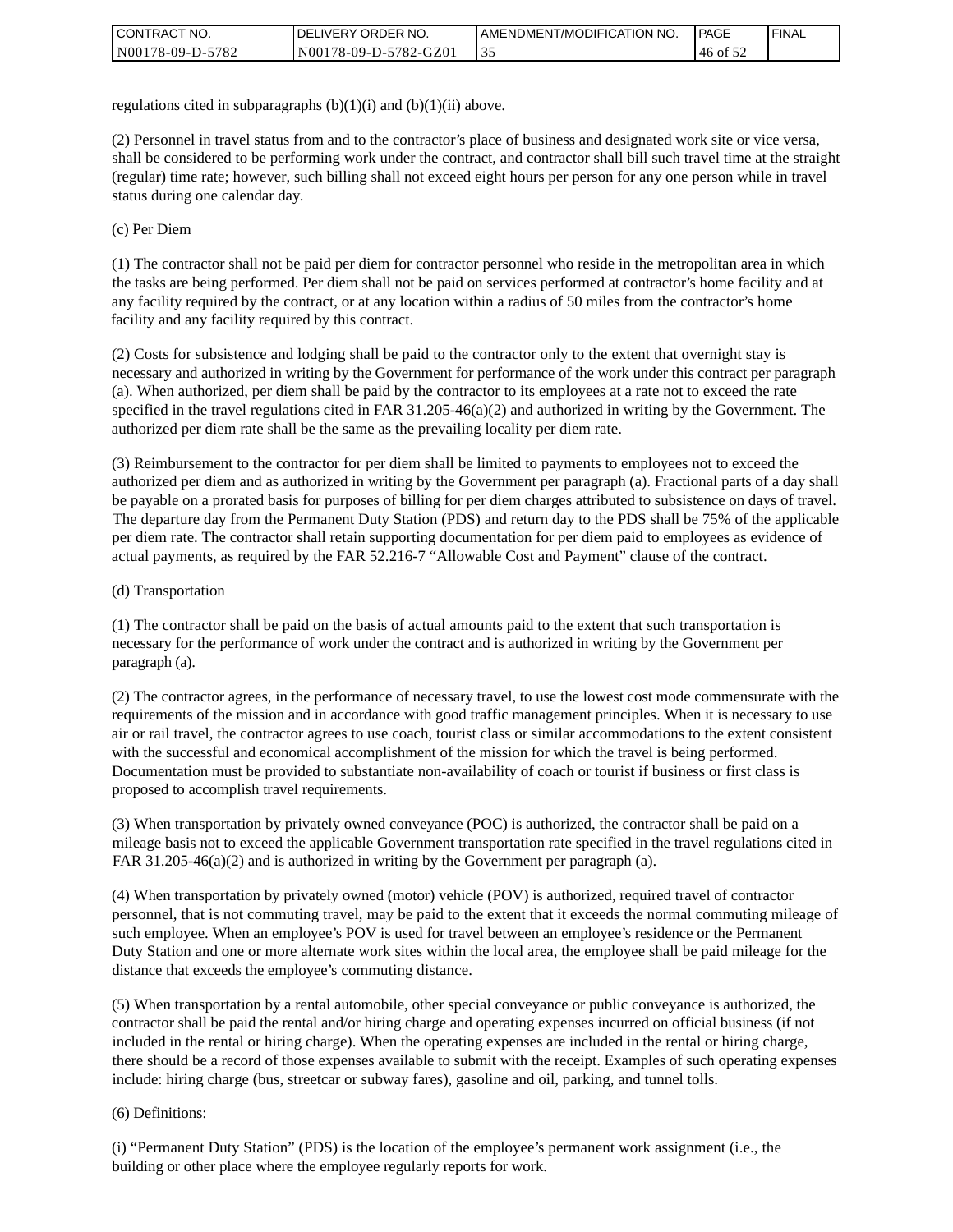| I CONTRACT NO.   | DELIVERY ORDER NO.    | <b>LAMENDMENT/MODIFICATION NO.</b> | PAGE      | l FINAL |
|------------------|-----------------------|------------------------------------|-----------|---------|
| N00178-09-D-5782 | N00178-09-D-5782-GZ01 |                                    | $'$ of 5. |         |

(ii) "Privately Owned Conveyance" (POC) is any transportation mode used for the movement of persons from place to place, other than a Government conveyance or common carrier, including a conveyance loaned for a charge to, or rented at personal expense by, an employee for transportation while on travel when such rental conveyance has not been authorized/approved as a Special Conveyance.

(iii) "Privately Owned (Motor) Vehicle (POV)" is any motor vehicle (including an automobile, light truck, van or pickup truck) owned by, or on a long-term lease (12 or more months) to, an employee or that employee's dependent for the primary purpose of providing personal transportation, that:

(a) is self-propelled and licensed to travel on the public highways;

(b) is designed to carry passengers or goods; and

(c) has four or more wheels or is a motorcycle or moped.

(iv) "Special Conveyance" is commercially rented or hired vehicles other than a POC and other than those owned or under contract to an agency.

(v) "Public Conveyance" is local public transportation (e.g., bus, streetcar, subway, etc) or taxicab.

(iv) "Residence" is the fixed or permanent domicile of a person that can be reasonably justified as a bona fide residence.

EXAMPLE 1: Employee's one way commuting distance to regular place of work is 7 miles. Employee drives from residence to an alternate work site, a distance of 18 miles. Upon completion of work, employee returns to residence, a distance of 18 miles.

In this case, the employee is entitled to be reimbursed for the distance that exceeds the normal round trip commuting distance (14 miles). The employee is reimbursed for 22 miles (18 + 18 - 14 = 22).

EXAMPLE 2: Employee's one way commuting distance to regular place of work is 15 miles. Employee drives from residence to an alternate work site, a distance of 5 miles. Upon completion of work, employee returns to residence, a distance of 5 miles.

In this case, the employee is not entitled to be reimbursed for the travel performed (10 miles), since the distance traveled is less than the commuting distance (30 miles) to the regular place of work.

EXAMPLE 3: Employee's one way commuting distance to regular place of work is 15 miles. Employee drives to regular place of work. Employee is required to travel to an alternate work site, a distance of 30 miles. Upon completion of work, employee returns to residence, a distance of 15 miles.

In this case, the employee is entitled to be reimbursed for the distance that exceeds the normal round trip commuting distance (30 miles). The employee is reimbursed for 30 miles  $(15 + 30 + 15 - 30 = 30)$ .

EXAMPLE 4: Employee's one way commuting distance to regular place of work is 12 miles. In the morning the employee drives to an alternate work site (45 miles). In the afternoon the employee returns to the regular place of work (67 miles). After completion of work, employee returns to residence, a distance of 12 miles.

In this case, the employee is entitled to be reimbursed for the distance that exceeds the normal round trip commuting distance (24 miles). The employee is reimbursed for 100 miles  $(45 + 67 + 12 - 24 = 100)$ .

EXAMPLE 5: Employee's one way commuting distance to regular place of work is 35 miles. Employee drives to the regular place of work (35 miles). Later, the employee drives to alternate work site #1 (50 miles) and then to alternate work site #2 (25 miles). Employee then drives to residence (10 miles).

In this case, the employee is entitled to be reimbursed for the distance that exceeds the normal commuting distance (70 miles). The employee is reimbursed for 50 miles  $(35 + 50 + 25 + 10 - 70 = 50)$ .

EXAMPLE 6: Employee's one way commuting distance to regular place of work is 20 miles. Employee drives to the regular place of work (20 miles). Later, the employee drives to alternate work site #1 (10 miles) and then to alternate work site #2 (5 miles). Employee then drives to residence (2 miles).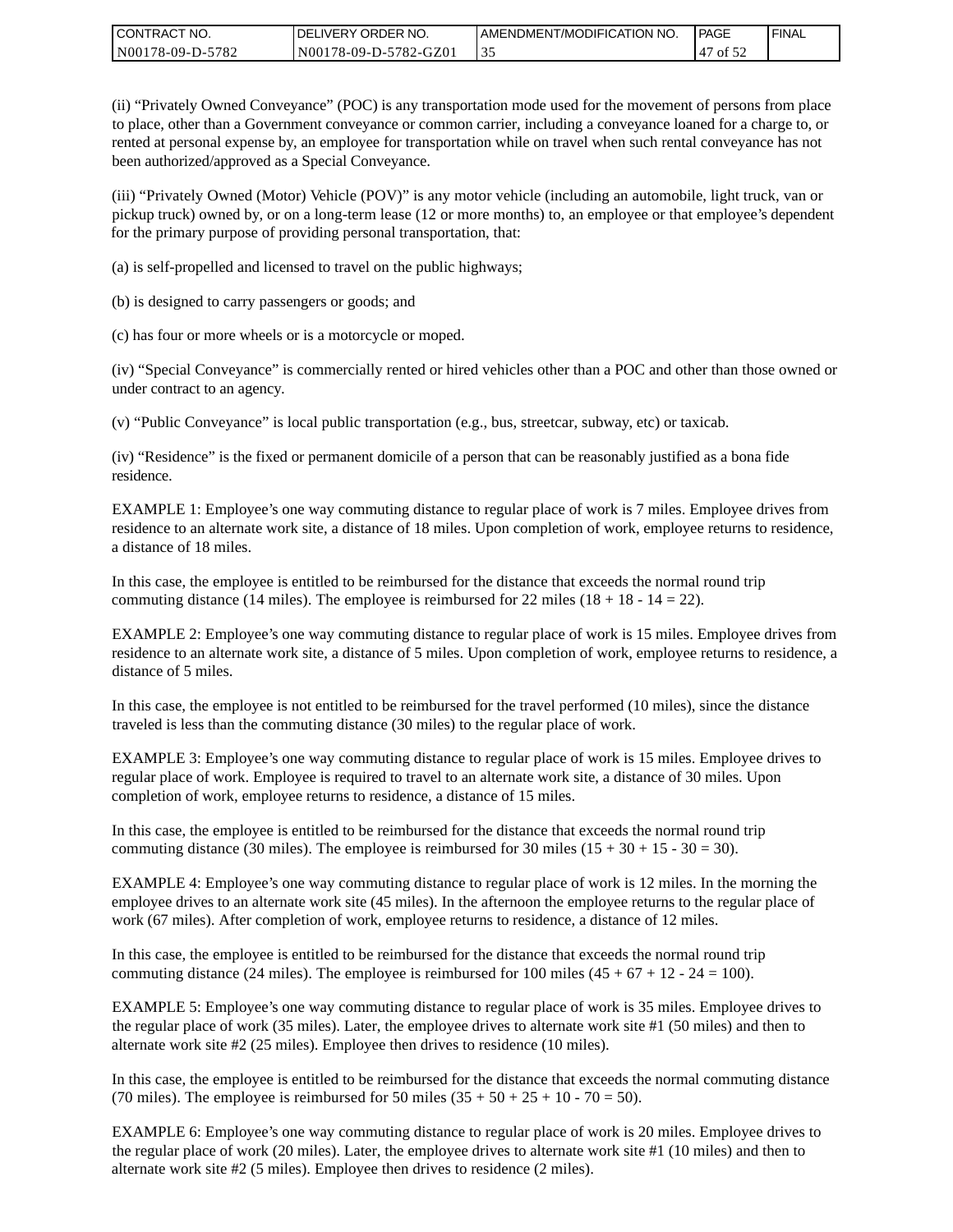| I CONTRACT NO.   | DELIVERY ORDER NO.    | I AMENDMENT/MODIFICATION NO. | PAGE                  | <b>I FINAL</b> |
|------------------|-----------------------|------------------------------|-----------------------|----------------|
| N00178-09-D-5782 | N00178-09-D-5782-GZ01 | . J .                        | '48<br>$\times$ of 5. |                |

In this case, the employee is not entitled to be reimbursed for the travel performed (37 miles), since the distance traveled is less than the commuting distance (40 miles) to the regular place of work.

H-355 CONTRACTOR IDENTIFICATION (DEC 1999)

(a) Contractor employees must be clearly identifiable while on Government property by wearing appropriate badges.

(b) Contractor employees are required to clearly identify themselves and the company they work for whenever making contact with Government personnel by telephone or other electronic means.

H-359 LIMITED RELEASE OF CONTRACTOR CONFIDENTIAL BUSINESS INFORMATION (CBI) (NOV 2003)

#### (a) Definition.

"Confidential business information," as used in this clause, is defined as all forms and types of financial, business, scientific, technical, economic, or engineering information, including patterns, plans, compilations, program devices, formulas, designs, prototypes, methods, techniques, processes, procedures, programs, or codes, whether tangible or intangible, and whether or how stored, compiled, or memorialized physically, electronically, graphically, photographically, or in writing if -- (1) the owner thereof has taken reasonable measures to keep such information secret, and (2) the information derives independent economic value, actual or potential from not being generally known to, and not being readily ascertainable through proper means by, the public. Confidential business information may include technical data as that term is defined in DFARS  $\S$ § 252.227-7013(a)(14),  $252.227-7015(a)(4)$ , and  $252.227-7018(a)(19)$ . It may also include computer software as that term is defined in DFARS §§ 252.227-7014(a)(4) and 252.227-7018(a)(4).

(b) The Space and Naval Warfare Systems Command (SPAWAR) may release to individuals employed by SPAWAR support contractors and their subcontractors confidential business information submitted by the contractor or its subcontractors pursuant to the provisions of this contract. Business information that would ordinarily be entitled to confidential treatment may be included in the information released to these individuals. Accordingly, by submission of a proposal or execution of this contract, the offeror or contractor and its subcontractors consent to a limited release of its confidential business information.

(c) Circumstances where SPAWAR may release the contractor's or subcontractors' confidential business information include the following:

(1) To other SPAWAR contractors and subcontractors, and their employees tasked with assisting SPAWAR in handling and processing information and documents in the administration of SPAWAR contracts, such as file room management and contract closeout.

(2) To SPAWAR contractors and subcontractors, and their employees tasked with assisting SPAWAR in accounting support services, including access to cost-reimbursement vouchers.

(3) To SPAWAR contractors and subcontractors, and their employees tasked with assisting SPAWAR in crafting performance work statements, assisting with the evaluation of task order cost/technical proposals and assembling performance metrics information.

(d) SPAWAR recognizes its obligation to protect the contractor and its subcontractors from competitive harm that could result from the release of such information. SPAWAR will permit the limited release of confidential business information under paragraphs  $(c)(1)$ ,  $(c)(2)$  and  $(c)(3)$  only under the following conditions:

(1) SPAWAR determines that access is required by other SPAWAR contractors and their subcontractors to perform the tasks described in paragraphs  $(c)(1)$ ,  $(c)(2)$  and  $(c)(3)$ ,

(2) Access to confidential business information is restricted to individuals with a bona fide need to possess,

(3) Contractors, their subcontractors, and their employees who are granted access to confidential business information have signed an appropriate non-disclosure agreement requiring them to provide the same level of protection to confidential business information that would be provided by SPAWAR employees,

(4) Contractors and their subcontractors having access to confidential business information have agreed under their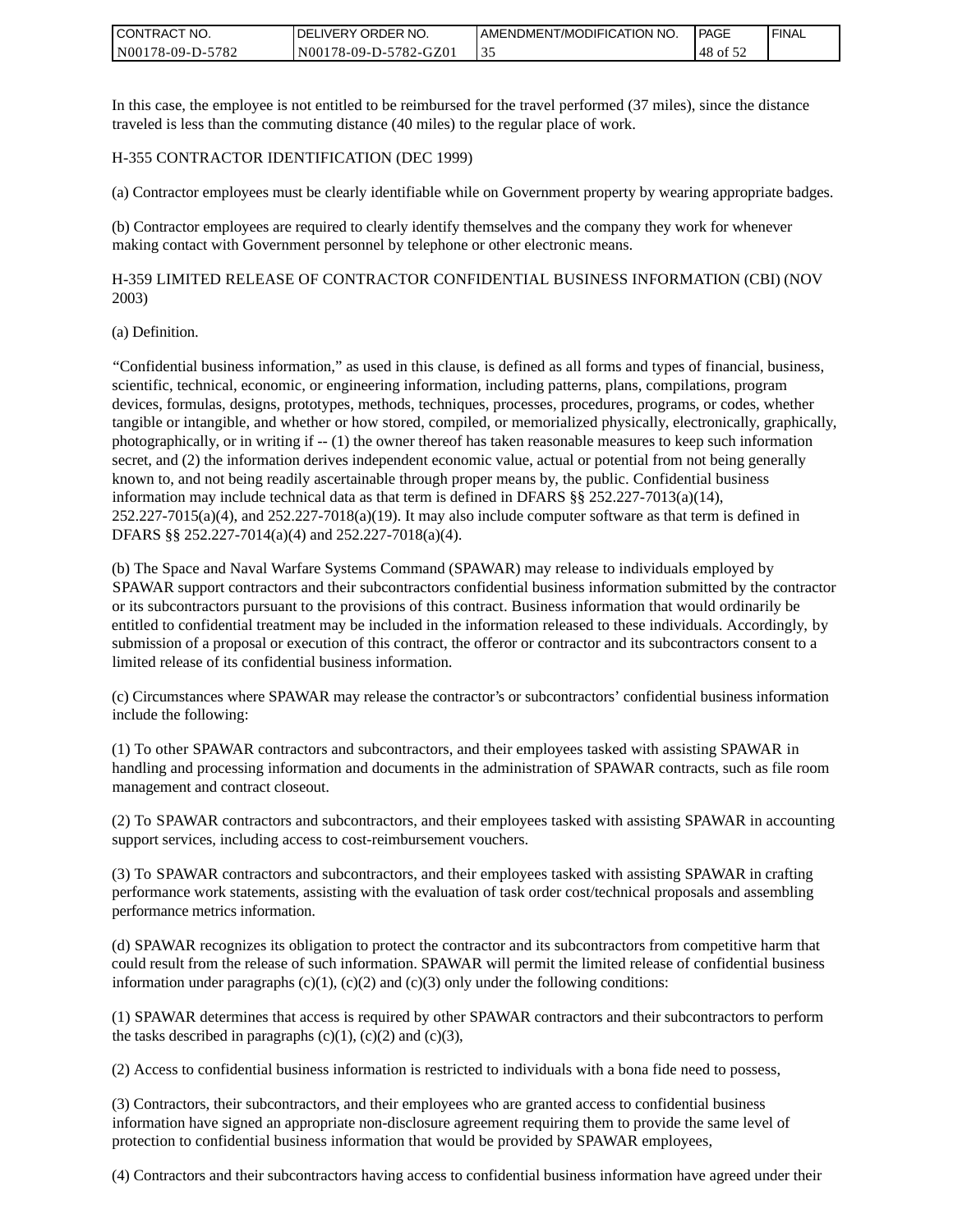| I CONTRACT NO.   | `NO.<br><b>DELIVERY ORDER</b> | AMENDMENT/MODIFICATION NO. | <b>PAGE</b>    | 'FINAL |
|------------------|-------------------------------|----------------------------|----------------|--------|
| N00178-09-D-5782 | N00178-09-D-5782-GZ01         |                            | . 49.<br>of 52 |        |

contract or a separate corporate non-disclosure agreement to provide the same level of protection to confidential business information that would be provided by SPAWAR employees, and

(5) SPAWAR contractors and their subcontractors performing the tasks described in paragraphs  $(c)(1)$ ,  $(c)(2)$  or  $(c)(3)$ have agreed under their contract or a separate non-disclosure agreement to not use confidential business information for any purpose other than performing the tasks described in paragraphs  $(c)(1)$ ,  $(c)(2)$  and  $(c)(3)$ .

(e) SPAWAR's responsibilities under the Freedom of Information Act are not affected by this clause.

(f) If SPAWAR satisfies the conditions listed in paragraph (d), the contractor and its subcontractors agree to indemnify and hold harmless the Government, its agents, and employees from every claim or liability, including attorneys fees, court costs, and expenses, arising out of, or in any way related to, the misuse or unauthorized modification, reproduction, release, display, or disclosure of confidential business information provided by the contractor to the Government.

(g) The contractor agrees to include, and require inclusion of, this clause in all subcontracts at any tier that requires the furnishing of confidential business information.

#### ORGANIZATIONAL CONFLICT OF INTEREST (NAVSEA) (JUL 2000) (RESTATED FROM BASIC CONTRACT)

(a) "Organizational Conflict of Interest" means that because of other activities or relationships with other persons, a person is unable or potentially unable to render impartial assistance or advice to the Government, or the person's objectivity in performing the contract work is or might be otherwise impaired, or a person has an unfair competitive advantage. "Person" as used herein includes Corporations, Partnerships, Joint Ventures, and other business enterprises.

(b) The Contractor warrants that to the best of its knowledge and belief, and except as otherwise set forth in the contract, the Contractor does not have any organizational conflict of interest(s) as defined in paragraph (a).

(c) It is recognized that the effort to be performed by the Contractor under this contract may create a potential organizational conflict of interest on the instant contract or on a future acquisition. In order to avoid this potential conflict of interest, and at the same time to avoid prejudicing the best interest of the Government, the right of the Contractor to participate in future procurement of equipment and/or services that are the subject of any work under this contract shall be limited as described below in accordance with the requirements of FAR 9.5.

(d) (1) The Contractor agrees that it shall not release, disclose, or use in any way that would permit or result in disclosure to any party outside the Government any information provided to the Contractor by the Government during or as a result of performance of this contract. Such information includes, but is not limited to, information submitted to the Government on a confidential basis by other persons. Further, the prohibition against release of Government provided information extends to cover such information whether or not in its original form, e.g., where the information has been included in Contractor generated work or where it is discernible from materials incorporating or based upon such information. This prohibition shall not expire after a given period of time.

(2) The Contractor agrees that it shall not release, disclose, or use in any way that would permit or result in disclosure to any party outside the Government any information generated or derived during or as a result of performance of this contract. This prohibition shall expire after a period of three years after completion of performance of this contract.

(3) The prohibitions contained in subparagraphs  $(d)(1)$  and  $(d)(2)$  shall apply with equal force to any affiliate of the Contractor, any subcontractor, consultant, or employee of the Contractor, any joint venture involving the Contractor, any entity into or with which it may merge or affiliate, or any successor or assign of the Contractor. The terms of paragraph (f) of this Special Contract Requirement relating to notification shall apply to any release of information in contravention of this paragraph (d).

(e) The Contractor further agrees that, during the performance of this contract and for a period of three years after completion of performance of this contract, the Contractor, any affiliate of the Contractor, any subcontractor, consultant, or employee of the Contractor, any joint venture involving the Contractor, any entity into or with which it may subsequently merge or affiliate, or any other successor or assign of the Contractor, shall not furnish to the United States Government, either as a prime contractor or as a subcontractor, or as a consultant to a prime contractor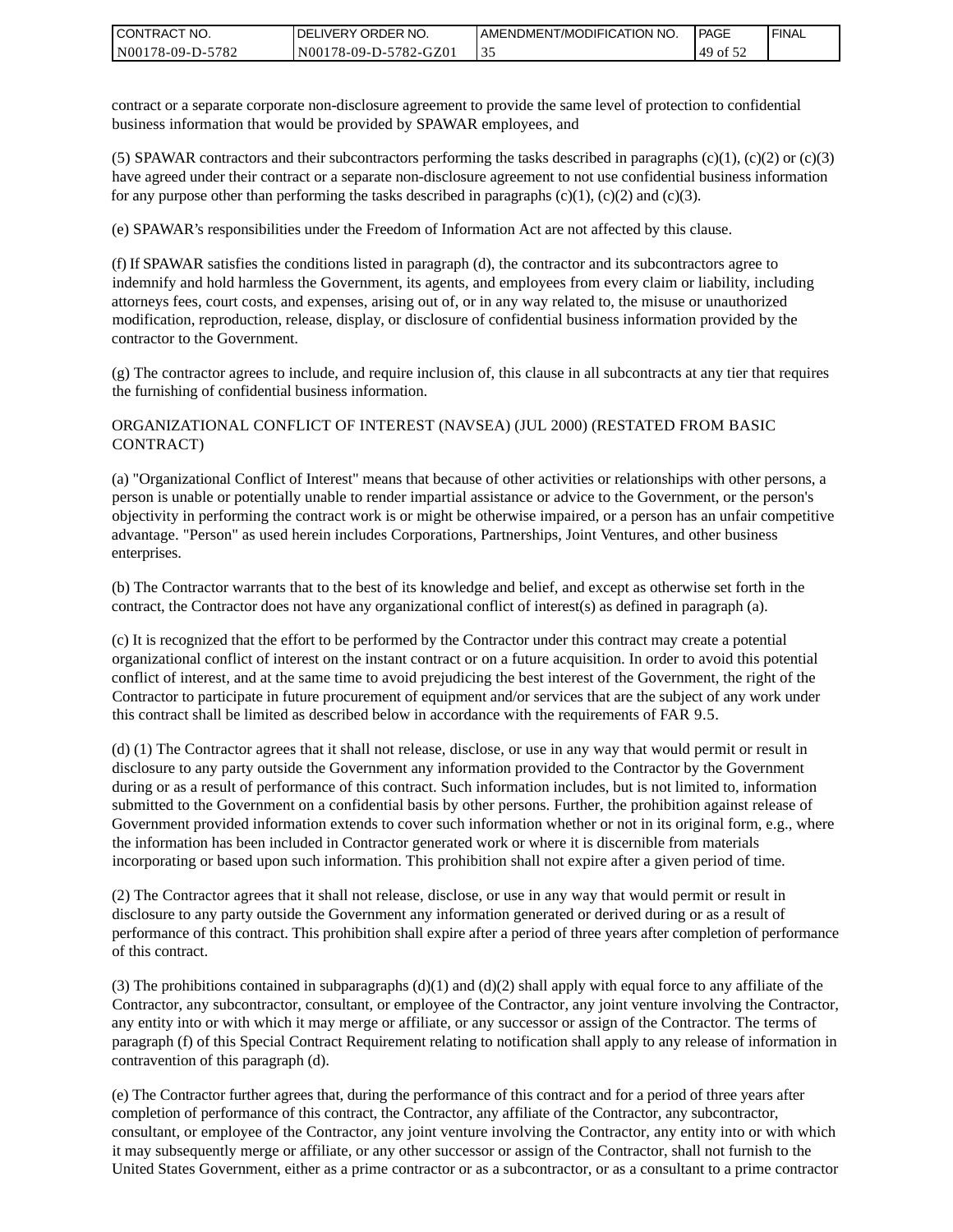| <b>CONTRACT</b><br>" NO. | `NO.<br><b>DELIVERY ORDER</b> | AMENDMENT/MODIFICATION NO. | <b>PAGE</b> | ' FINAL |
|--------------------------|-------------------------------|----------------------------|-------------|---------|
| N00178-09-D-5782         | N00178-09-D-5782-GZ01         | ັ                          | 50 of 52    |         |

or subcontractor, any system, component or services which is the subject of the work to be performed under this contract. This exclusion does not apply to any recompetition for those systems, components or services furnished pursuant to this contract. As provided in FAR 9.505-2, if the Government procures the system, component, or services on the basis of work statements growing out of the effort performed under this contract, from a source other than the contractor, subcontractor, affiliate, or assign of either, during the course of performance of this contract or before the three year period following completion of this contract has lapsed, the Contractor may, with the authorization of the SeaPort/Task Order Contracting Officer, participate in a subsequent procurement for the same system, component, or service. In other words, the Contractor may be authorized to compete for procurement(s) for systems, components or services subsequent to an intervening procurement.

(f) The Contractor agrees that, if after award, it discovers an actual or potential organizational conflict of interest, it shall make immediate and full disclosure in writing to the SeaPort/Task Order Contracting Officer. The notification shall include a description of the actual or potential organizational conflict of interest, a description of the action which the Contractor has taken or proposes to take to avoid, mitigate, or neutralize the conflict, and any other relevant information that would assist the SeaPort/Task Order Contracting Officer in making a determination on this matter. Notwithstanding this notification, the Government may terminate the contract/Task Orders for the convenience of the Government if determined to be in the best interest of the Government.

(g) Notwithstanding paragraph (f) above, if the Contractor was aware, or should have been aware, of an organizational conflict of interest prior to the award of this contract or becomes, or should become, aware of an organizational conflict of interest after award of this contract and does not make an immediate and full disclosure in writing to the SeaPort/Task Order Contracting Officer, the Government may terminate this contract/task orders for default.

(h) If the Contractor takes any action prohibited by this requirement or fails to take action required by this requirement, the Government may terminate this contract for default.

(i) The SeaPort/Task Order's Contracting Officer's decision as to the existence or nonexistence of an actual or potential organizational conflict of interest shall be final.

(j) Nothing in this requirement is intended to prohibit or preclude the Contractor from marketing or selling to the United States Government its product lines in existence on the effective date of this contract; nor, shall this requirement preclude the Contractor from participating in any research and development or delivering any design development model or prototype of any such equipment. Additionally, sale of catalog or standard commercial items are exempt from this requirement.

(k) The Contractor shall promptly notify the Contracting Officer, in writing, if it has been tasked to evaluate or advise the Government concerning its own products or activities or those of a competitor in order to ensure proper safeguards exist to guarantee objectivity and to protect the Government's interest.

(l) The Contractor shall include this requirement in subcontracts of any tier which involve access to information or situations/conditions covered by the preceding paragraphs, substituting "subcontractor" for "contractor" where appropriate.

(m) The rights and remedies described herein shall not be exclusive and are in addition to other rights and remedies provided by law or elsewhere included in the basic contract or this task order.

(n) Compliance with this requirement is a material requirement of the basic contract and this task order.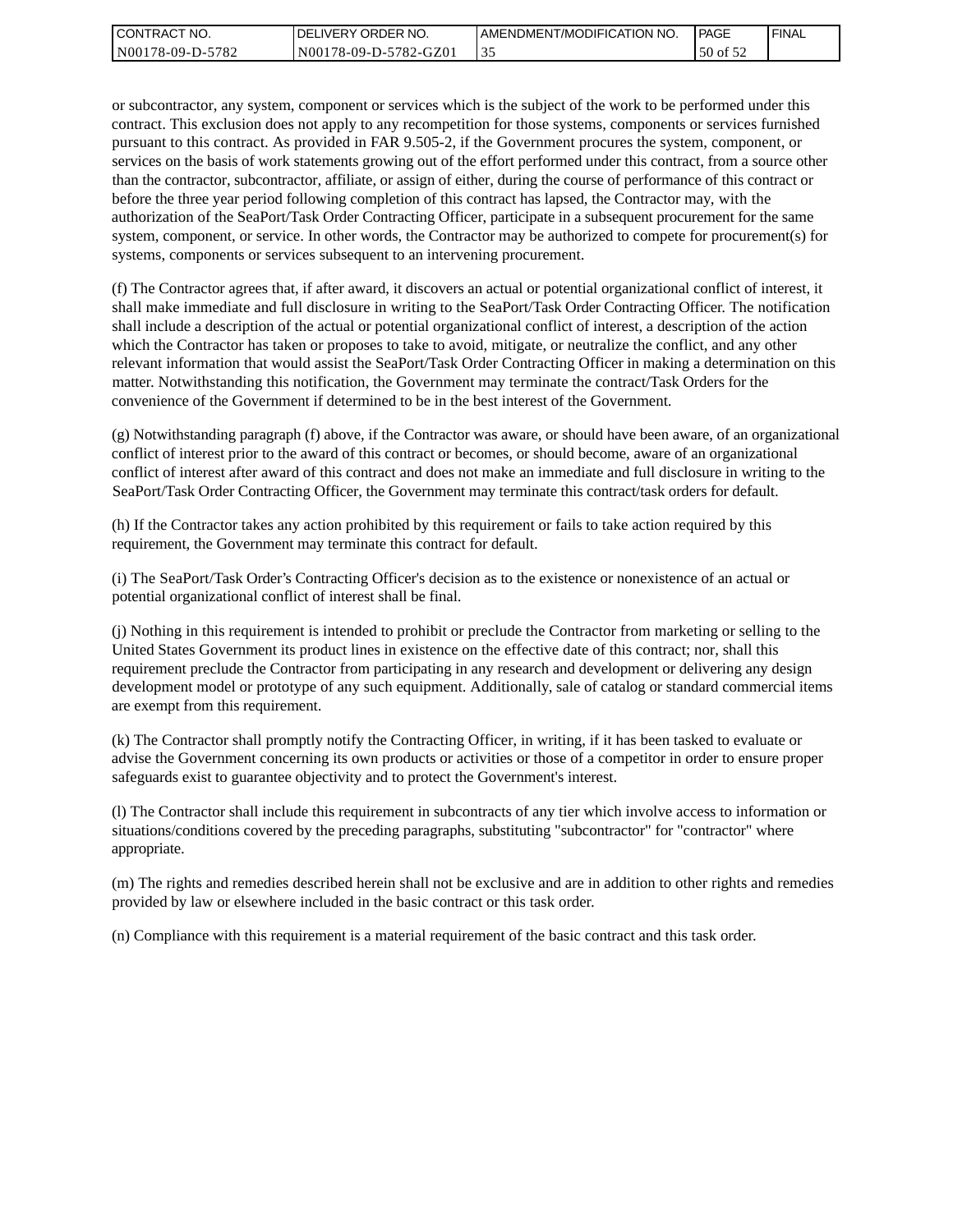| CONTRACT NO.     | DELIVERY ORDER NO.    | I AMENDMENT/MODIFICATION NO. | <b>PAGE</b> | ' FINAL |
|------------------|-----------------------|------------------------------|-------------|---------|
| N00178-09-D-5782 | N00178-09-D-5782-GZ01 | . J .                        | - of        |         |

### **SECTION I CONTRACT CLAUSES**

52.217-8 Option to Extend Services. (NOV 1999)

The Government may require continued performance of any services within the limits and at the rates specified in the contract. These rates may be adjusted only as a result of revisions to prevailing labor rates provided by the Secretary of Labor. The option provision may be exercised more than once, but the total extension of performance hereunder shall not exceed 6 months. The Contracting Officer may exercise the option by written notice to the Contractor within 60 days.

#### 52.217-9 OPTION TO EXTEND THE TERM OF THE CONTRACT (MAR 2000)

(a) The Government may extend the term of this task order by written notice to the Contractor on or before the expiration of the task order; provided, that the Government gives the Contractor a preliminary written notice of its intent to extend at least 60 days before the task order expires. The preliminary notice does not commit the Government to an extension.

(b) If the Government exercises this option, the extended task order shall be considered to include this option clause.

(c) The total duration of this task order, including the exercise of any options under this clause, shall not exceed five years.

#### 52.219-14 LIMITATIONS OF SUBCONTRACTING (DEC 1996)

Authorized subcontractors:

Nortel Government Solutions, Inc

Mandex, Inc.

Planned Systems International, Inc.

Dependable global Solutions, Inc

Cyber Squared, Inc.